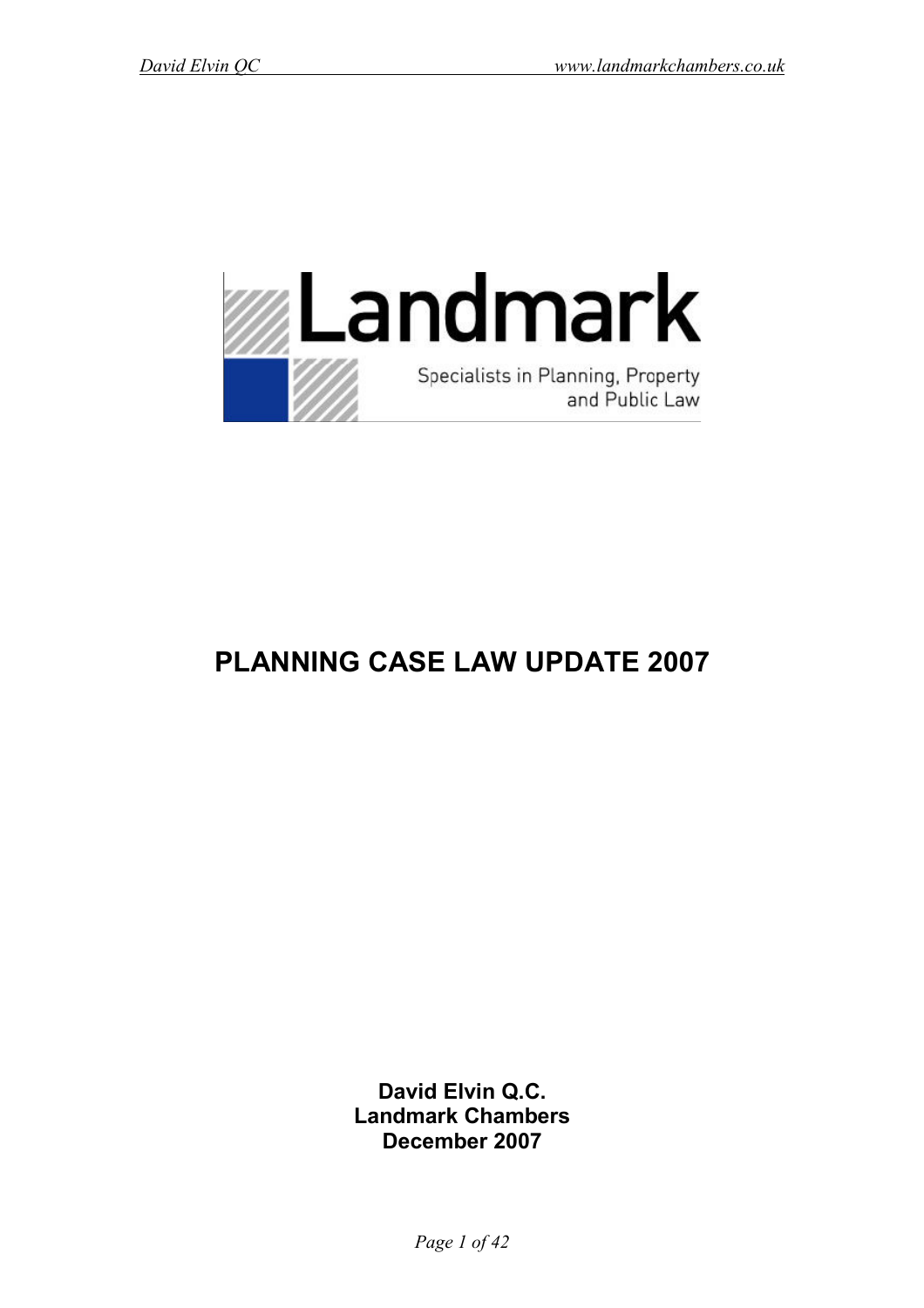## PLANNING CASE LAW UPDATE 2007 DAVID ELVIN Q.C.

1. As in previous years, this update presents a personal selection of noteworthy decisions fromthe last 12-18 months.

2. Abbreviations used generally in this paper are as follows:

TCPA - Town & Country Planning Act 1990

PCPA - Planning & Compulsory Purchase Act 2004

EIA, SEA - Environmental impact assessment, strategic environmental assessment

EIA Regulations - Town and Country Planning (Environmental Impact Assessment) (England & Wales) Regulations 1999

Habitats Regulations - The Conservation (Natural Habitats, etc.) Regulations 1994, S.I. 1994 No. 2716

SEA Regulations - The Environmental Assessment of Plans and Programmes Regulations 2004 S.I. 2004 No. 1633

## (1) The duty to give reasons

## (a) The grant of planning permissions

- 3. It used to be the case that reasons were only required for the refusal of planning permission. However, since 2003 LPAs have been under a duty to give reasons when granting permission. Article 22(1) of the Town GDPO requires that decision notices must include a summary of both the reasons for the grant, and the policies and proposals in the development plan, that are relevant to the decision. ODPM Circular 08/2003 advises that reasons are required to enhance the transparency of the planning system and that LPAs should consider whether the reasons they propose to give are adequate.
- 4. The first case to consider this duty was R (Wall) v Brighton & Hove City Council [2005] 1 P&CR 566 where it was conceded that there had been a failure to give adequate reasons. The decision notice stated that the decision to grant permission had been taken having regard to the policies and proposals in the relevant plans and all relevant material consideration. A brief indication was given of what the various policies covered, but the notice went no further. Sullivan J examined the background to Art.22(1):

"53. Over the years the public was first enabled and then encouraged to participate in the decision-making process. The fact that, having participated, the public was not entitled to be told what the local planning authority's reasons were, if planning permission was granted, was increasingly perceived as a justifiable source of grievance, which undermined confidence in the planning system. Thus the requirement to give summary reasons for a grant of planning permission should be seen as a further recognition of the right of the public to be involved in the planning process. While the requirement to give 'full reasons' for a refusal of planning permission, or for the imposition of conditions, will principally be for the benefit of the applicant for planning permission, who will be better able to assess the prospects of an appeal to the Secretary of State, the requirement to give summary reasons for the grant of planning permission will principally be for the benefit of interested members of the public. The successful applicant for planning permission will not usually be unduly concerned to know the reasons why the local planning authority decided to grant him planning permission.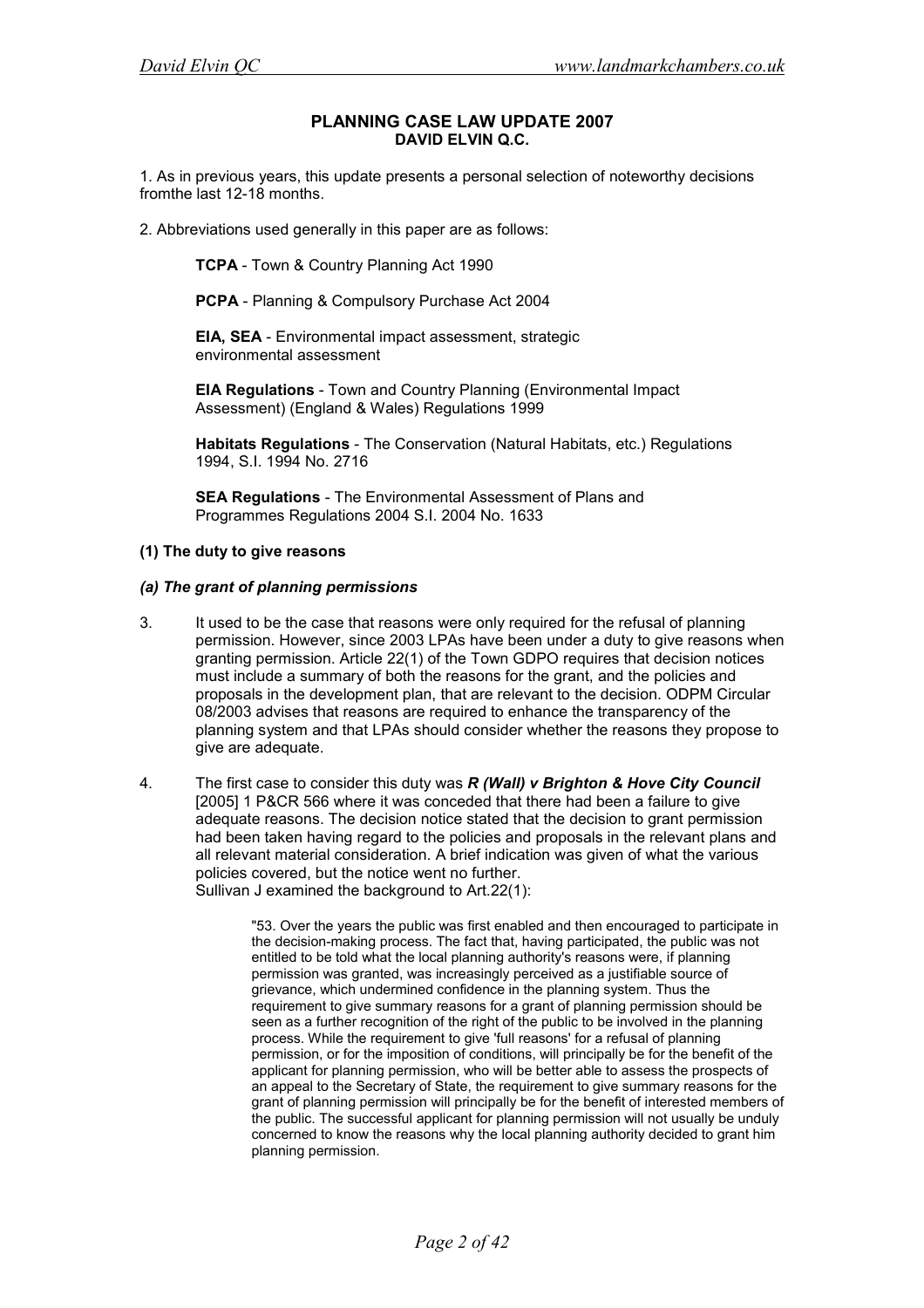54. Parliament decided that this extension of the public's rights under the Planning Code was necessary even though in many cases it could reasonably be inferred that the members would have granted planning permission because they agreed with the planning officer's report. Parliament could have, but did not, limit the obligation to give summary reasons to those cases where the councillors did not accept their officers' recommendation."

5. Sullivan J did not consider that Art. 22(1) imposed an undue burden on LPAs because officers' reports usually include recommended reasons for refusal or for the imposition of conditions and there is no reason why officers could not similarly include summary grounds for recommending a grant of permission. He added that:

> "58. The new requirement to give summary reasons for the grant of permission will be particularly valuable in cases where members have not accepted officers' advice, where the officer has felt unable to make a recommendation, where the officer's report fails to take account of a material consideration, but that omission is said to have been remedied by the members during the course of their discussions, or where an irrelevant factor has been relied upon by some members during the course of their discussions and it is important to ascertain whether it was one of the Committee's reasons for granting planning permission. In such cases – and I emphasise that these are merely examples -- there would have to be very powerful reasons for not quashing a decision notice which did not include the local planning authority's summary reasons for granting planning permission. To allow extrinsic post hoc evidence as to what the local planning authority's reasons were in such cases would perpetuate the very problems that Parliament intended the substituted article 22(1) to address.

> 59. While there can be no objection in principle to a local planning authority amplifying its summary reasons, since by definition they will not be its full reasons for granting planning permission (see above), it would equally frustrate Parliament's intention if local planning authorities were able to rely post facto on entirely different or wholly new reasons for granting planning permission: see Ermakov at page 315j [that is R v Westminster Council Ex P Ermakov [1996] 2 All ER 302]. It is difficult to see why a local planning authority which has failed to include any summary reasons for granting planning permission in its notice of decision should be placed in any better position."

- 6. In R (Ling (Bridlington) Ltd) v East Riding of Yorkshire Council [2006] EWHC 1604 (Admin) permission had been granted for a fun park and wheel (similar to the London Eye) on the seafront in Bridlington. The decision notice stated that "The proposal has been considered against the policies below and it is considered that the scheme accords with these policies, and there are no material considerations which indicate a decision should be otherwise…". Sir Michael Harrison held that the reasons were adequate because the members had followed the officer's recommendation in respect of both grants of permission, save for the imposition of the glazing condition, the reasons for which had been apparent from the reason given for its imposition. In those circumstances, the summary of reasons could be shortly stated. The summaries in question were really as short as they could be, anything less would be inappropriate, but they did reflect the conclusion in the officer's report in each case. Anything further might be said to be giving a summary of reasons for reasons. Although it would appear that the authority might be adopting a standard formula, it was applied to the individual circumstances of the cases before it.
- 7. Sir Michael Harrison also set out four factors which he considered to be relevant in considering the adequacy of reasons for the grant of permission:

"47. The first is the difference in the language of the statutory requirement relating to reasons for the grant of planning permission compared to that relating to the reasons for refusal of planning permission. In the case of a refusal, the notice has to state clearly and precisely the full reasons for the refusal, whereas in the case of a grant the notice only has to include a summary of the reasons for the grant. The difference is stark and significant. It is for that reason that I reject the claimants' contention that the standard of reasons for a grant of permission should be the same as the standard of reasons for the refusal of permission.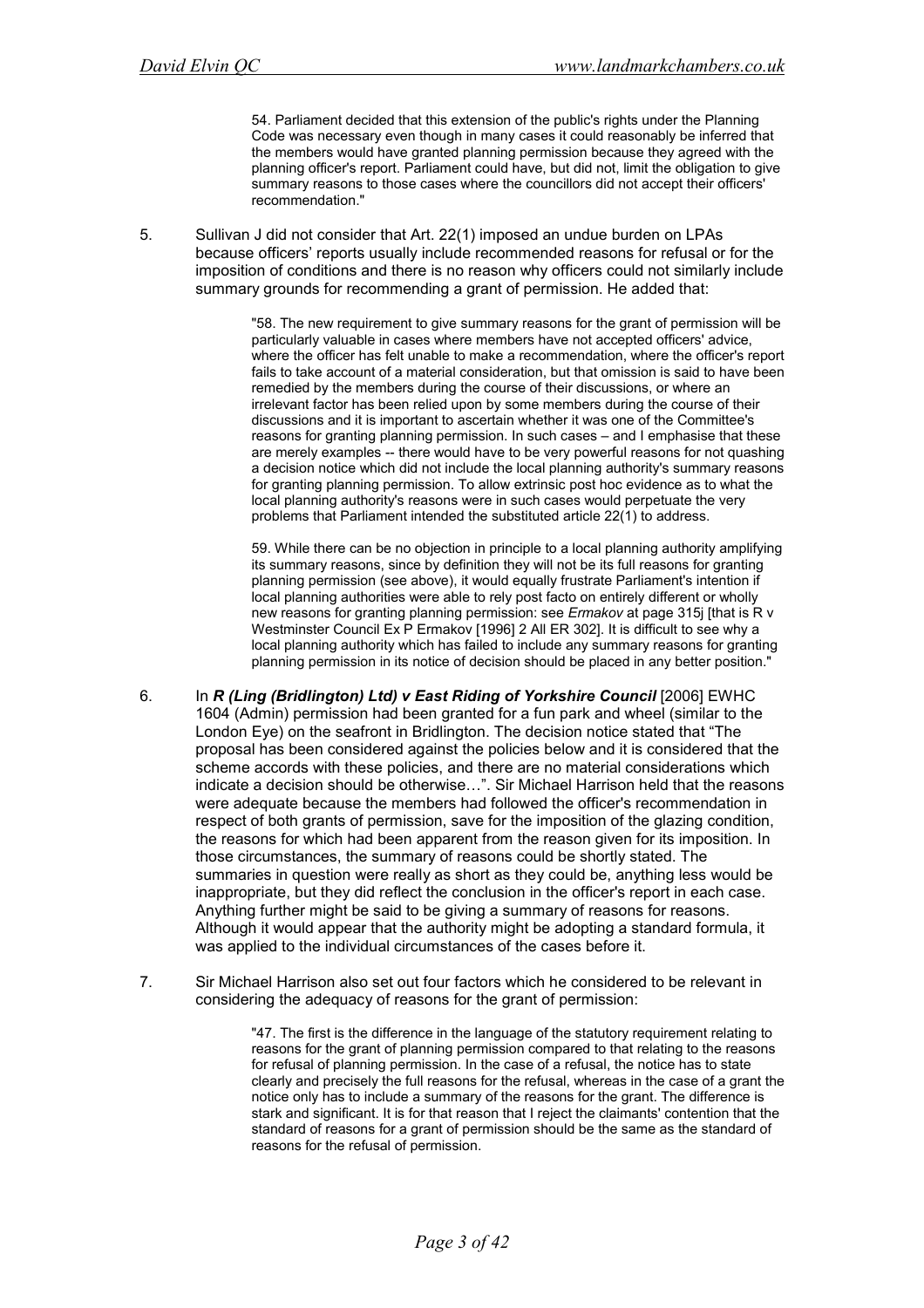48. Secondly, the statutory language requires a summary of the reasons for the grant of permission. It does not require a summary of the reasons for rejecting objections to the grant of permission.

49. Thirdly, a summary of reasons does not require a summary of reasons for reasons. In other words, it can be shortly stated in appropriate cases.

50. Fourthly, the adequacy of reasons for the grant of permission will depend on the circumstances of each case. The officer's report to committee will be a relevant consideration. If the officer's report recommended refusal and the members decided to grant permission, a fuller summary of reasons would be appropriate than would be the case where members had simply followed the officer's recommendation. In the latter case, a short summary may well be appropriate."

- 8. Collins J also considered the duty to give reasons for granting planning permission in R(on the Application of Jacqueline Tratt v Horsham District Council [2007] EWHC 1485 (Admin). The claimant (T) applied for judicial review of a decision by the LPA to grant planning permission to a telecommunications company (H) for the erection of a 25-metre high mast 130 metres from her house. The LPA had granted permission, stating that the proposal was consistent with the provisions of the development plan. T contended that these reasons given for granting permission were insufficient for the purposes of Art. 22(1).
- 9. Collins J held that the LPA had failed to give appropriate summary reasons. The reasons ought at least to have stated why the issues had been decided in favour of H. Applying Wall, he held that summary reasons should deal in summary form with the substantial issues that had formed part of the consideration of the planning application. Collins J also questioned some of the factors identified by Sir Michael Harrison in Tratt:

"18. Although not specifically raised by either counsel, it seems to me that there was a failure here to include a summary of the relevant policies. It is in my judgment insufficient simply to identify a policy without indicating what it concerns. What is required is a summary of the relevant policies, not merely a list of policies which are considered to be relevant. The summary need be no more than a few words identifying the relevant aspect of any policy but that in my view at least must be given. Accordingly, the decision failed to comply with that part of article  $22(1)(b)(i)$ . However, as I say, that point was not taken by Mr Kolinsky and he concentrated on what he submitted was a defect in the reason, as it was stated. He submitted that that could not on any view be regarded as a sufficient reason for granting the permission in the circumstances of this case…

19. … clearly, interested members of the public will be those for whom the reasons to grant will be of the greatest concern but it must be remembered that an objector may well want to know whether there is a prospect of a claim for judicial review of the decision and therefore the summary reasons will be material so that he can indeed consider whether the Council has on the face of it properly had regard to all to which it ought to have had regard. Equally, the applicant may also have an interest to know and to be satisfied that there is no legal problem in the grant because obviously if there were he would know that it might be dangerous for him to go ahead immediately in reliance upon that permission, particularly if there had been vociferous and detailed objection by interested parties to it. Accordingly, as it seems to me, the need to give reasons is based upon the same considerations as the need to give full reasons for the refusal of a planning permission but of course, as Sullivan J pointed out, so far as the applicant is concerned, if there is a refusal, it is wider than whether there was an error of law because he has to consider whether there is a chance that, were he to appeal, that appeal might meet with success …

25. I have, I confess, some slight difficulty with the first two of those stated relevant factors. It seems to me that in principle the purpose of the giving of reasons is the same whether they be full or summary. The requirement in planning cases -- indeed not only in planning cases -- has always been recognised to be that the reasons are to enable an individual, be he objector or failed applicant, to see whether there might be grounds to challenge the decision and, accordingly, if in paragraph 47, when Sir Michael was stating that the standard of reasons for grant should not be the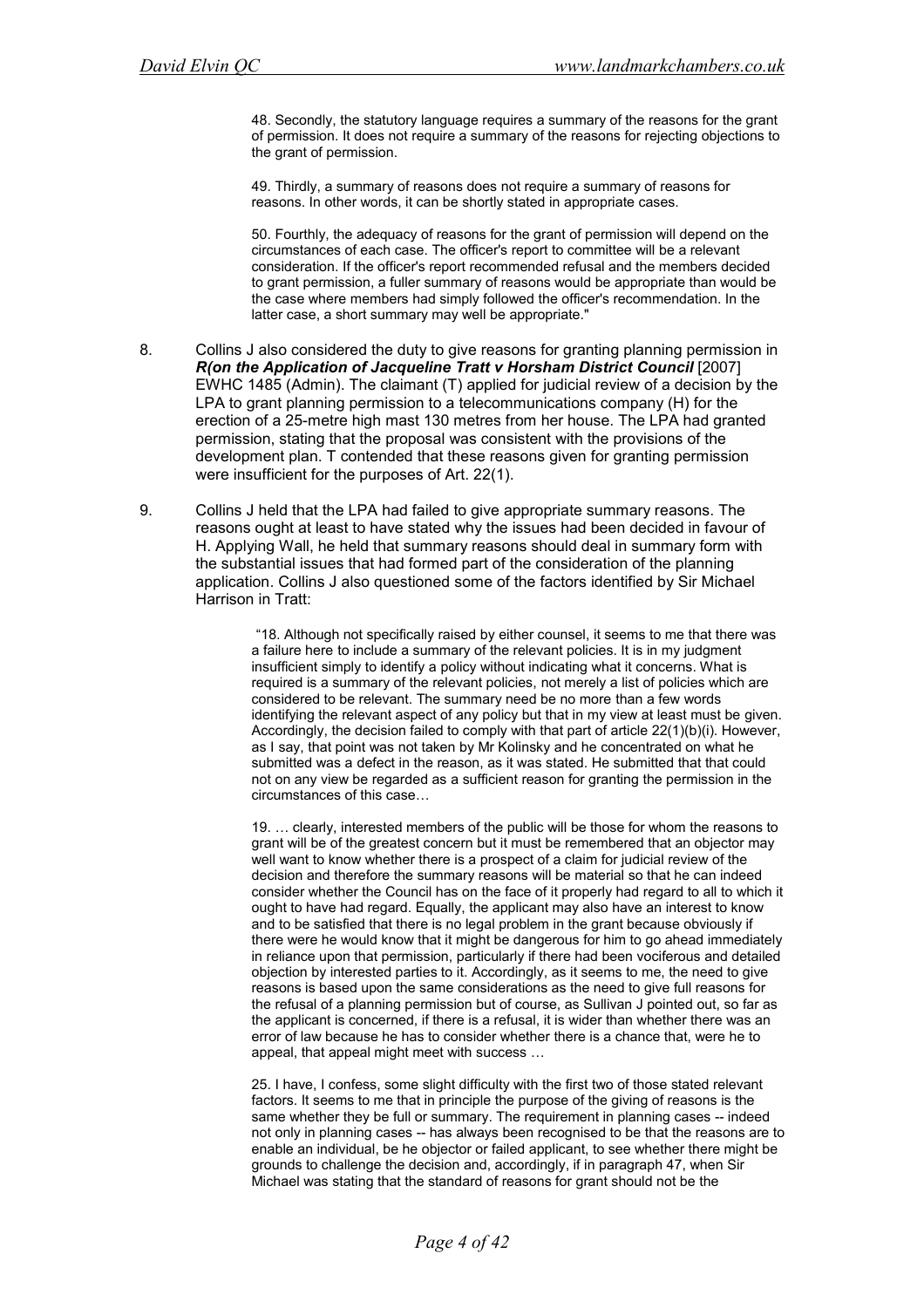same as the standard for refusal, he was intending to indicate that the same principle that I have referred to should not apply, then I do not accept that that is an appropriate approach. If, on the other hand, all that he was intending to say was that there is a significant difference in the standard required for summary as opposed to full reasons, although each should have regard to the same purpose, then I have no difficulty.

26. The second relevant factor is an indication that there is no need for a summary of the reasons for rejecting objections. It seems to me that reasons in relation to planning decisions must normally deal with the main issues that have been raised. That is again a clear basis upon which the adequacy of reasons should be judged. In this case, the officer's report indicates what were the main issues and they really are need, siting and possible health concerns, and in siting I include, of course, the visual impact of the mast. It seems to me that the reasons ought at least to have stated, albeit only in a sentence in each case, why those issues have been decided in favour of the applicants. It is true that all that would have been required perhaps in relation to, for example, need was that the Council, had been satisfied that a need for the mast had been established in order to provide the necessary coverage; so far as siting was concerned, that the Council had been satisfied that this was the best available site for the mast because it had the least impact insofar as visual amenity was concerned; and, so far as health considerations, that there was no risk to health in having the mast sited where it was.

27. Mr Cosgrove has suggested that, if one looks at the decision as a whole and sees the conditions and the reasons given for the conditions, it must have been obvious, and indeed implicit, that the Committee had indeed decided that those considerations had been met and therefore that the laconic statement that the proposal was consistent with the provisions of the development plan suffice. Incidentally, there were, it seems, two plans, certainly on the face of it two plans which were regarded as relevant, because it is far from clear whether all the three policies are in one. But that apart, as I say, Mr Cosgrove suggests that a reading of the whole would make that clear.

28. I have no doubt that the reasons stated in the circumstances of this case do not meet what was required. It may be that in an entirely straightforward case where there have been no objections to the relevant application (and that may well be often the situation) it is unnecessary to do more than to state that the proposal was consistent with the plan. It would be helpful, I think, to indicate that no objections have been raised to it and that would make the position clear. Perhaps adding there were no material considerations which pointed in any other direction might be sufficient. But it is a dangerous approach for Councils to make. It lays them open to claims that insufficient reasons have been given and it would be prudent and sensible in all cases for Councils, and obviously for officers in making their reports, to bear in mind the need that summary reasons must deal in summary form, with the substantial issues which have formed part of the consideration of the planning application and that they are likely to be used by objectors to see whether there may be some reason to seek judicial review. If reasons are defective and do not deal with what they ought to deal with, that may lay the Council open to a judicial review claim."

10. The adequacy of reasons given for the grant of planning permission was challenged in R (Midcounties Co-operative Ltd) v Forest of Dean DC [2007] EWHC 1714 (Admin). Tesco had applied for planning permission to demolish a sports club and to replace it with a superstore, petrol station and a rugby ground. The LPA granted permission and a further permission under s.73 TCPA 1990 varying the condition stipulating the hours during which the rugby ground could be floodlight. The claimant, which had opposed the planning applications and which owned a supermarket adjacent to the sports club, sought judicial review contending that the LPA's reasons were insufficient to comply with Art. 22(1) GDPO. The decision notices had listed the development plan policies to which regard had been had and stated

> "The development is considered to comply with these policies and guidance notes and it is not considered that it will cause material harm to the amenities in the area."

11. Collins J upheld the claim and quashed the permissions because the reasons contained in the decision notices were inadequate. He observed that some LPAs had not appreciated the effect of Art.22(1), but since LPAs were already accustomed to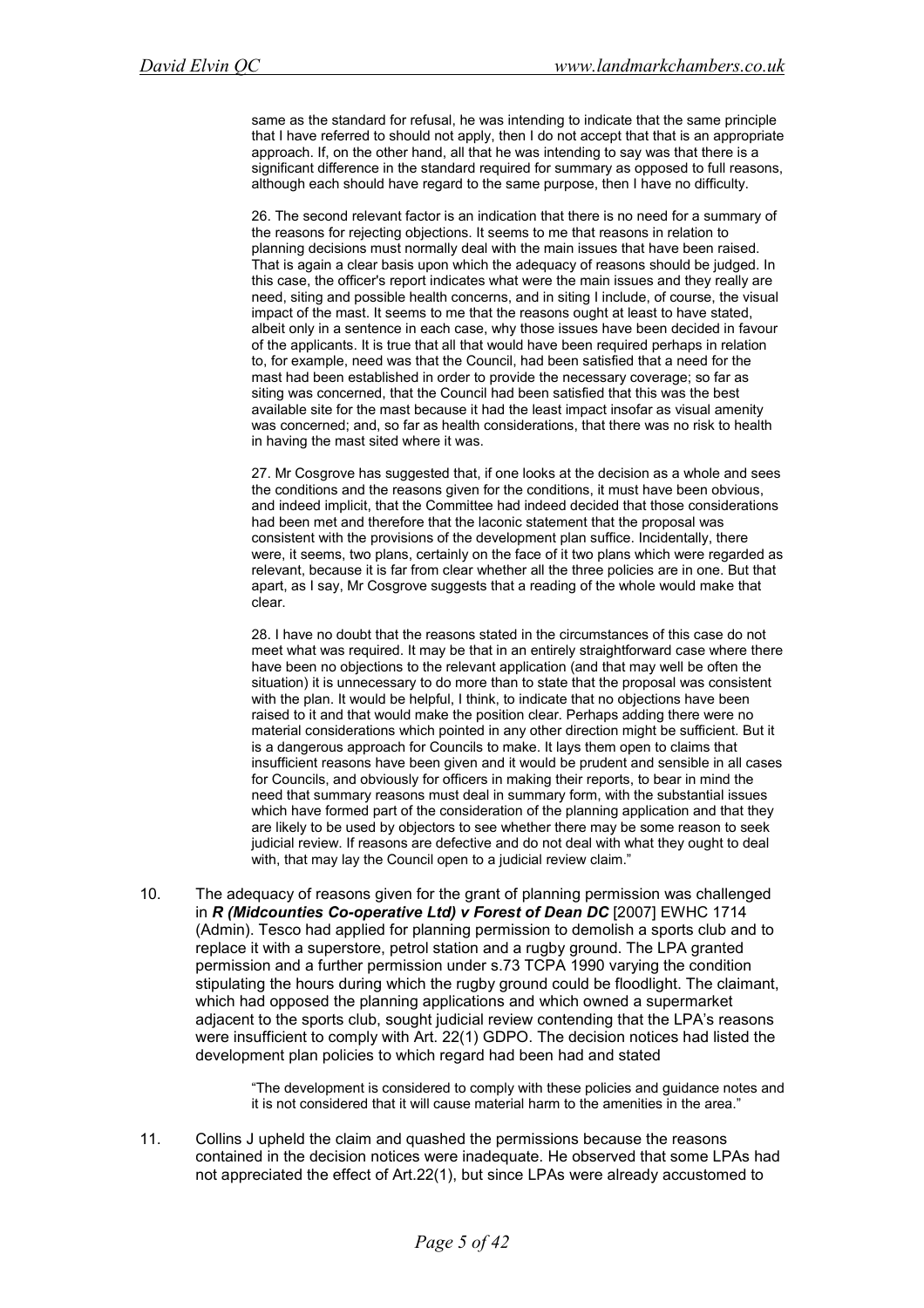suggesting reasons where applications were refused or for the imposition of conditions, there was no reason why they should not routinely do the same in summary form for a grant of planning permission. Collins J considered the purpose of Art.22(1): an objector, wishing to challenge a decision to grant planning permission, might be interested in knowing whether the local authority had proper regard to all material considerations, and an applicant seeking planning permission might be concerned to check that there was no flaw in the grant of permission.

12. The obligation to give summary reasons was based on the same considerations that applied to the obligation to give full reason. Therefore the summary reasons should cover the main issues that formed part of the consideration of the application for planning permission. Accordingly, the purpose of giving reasons was the same whether they were full or summary. Where there were no objections to an application for planning permission, that could be stated in the notice of a decision and it would suffice in such circumstances to say no more than that the application accorded with the relevant policies:

> "28. As I said in Tratt, I have some difficulty with the first two of Sir Michael's four factors in particular. The purpose of giving reasons is the same whether they be full or summary and are needed to enable any interested person, whether applicant or objector, to see whether there might be grounds to challenge the decision. If in stating that the standard of reasons should be different for a grant than for a refusal all that Sir Michael was doing was reflecting the difference between summary and full, there is no problem. But if he was intending to indicate that there was a difference in the purpose of giving reasons, and so what they should deal with I must respectfully disagree with him. Since I am clear that the reasons should cover the same matters whether full or summary, I do not accept Sir Michael's second factor. If there have been objections which raise one of the main issues in considering the application, the reasons for rejecting them will equally be reasons for granting permission. I do not think the distinction drawn by Sir Michael in paragraph 48 is a true distinction. Thus if for example a main objection to a development is its allegedly damaging effect on visual amenity, it would be appropriate to state that the LPA was satisfied that its effect would not be detrimental to visual amenity because it would be adequately screened or sited so as not to be intrusive or whatever dealt with the particular objection.

> 29. Whether or not I would have agreed with Sir Michael about the adequacy of the reasons in the Ling case is nothing to the point. I am entirely satisfied that the reasons given in the permissions in this case were inadequate. Mr Clarkson submits that the claimants were informed readers, were aware of the officer's reports and so would know why the decision had been reached. That does not save inadequate reasons. Article 22(1) requires the reasons to be included in the notice and should not require the interested party (who may not have been aware of the application as an objector) to have to search the background material including officer's reports to understand why permission was granted and in particular whether there were any issues raised against the application. No doubt if there were no objections, that can be stated and it will suffice in such circumstances to say no more than that the application accorded with the relevant policies.

> 30. There is a further defect in that there is not only failure to refer to relevant policies (a failure which is said to be due to computer error: that is no excuse) but a failure to do more than list the supposedly relevant policies. Article 22(1) requires a summary of the policies. That is not the same as a list of the policies. The purpose behind the requirement for a summary is I believe to enable the reader to see the relevance of the policy. All that is needed is an indication of what the policy deals with insofar as it is material to the permission in question."

13. Adequacy of reasons was again the issue in the very recent case of  $R$  (Smith)  $v$ Cotswold District Council 21/11/07. This is an important case as it shows the limits of this basis for challenging the grant of permission. The appellants (S) appealed a decision refusing an application for permission to apply for judicial review of the grant of planning permission by the respondent local authority. An owner of a cottage in a conservation area had applied for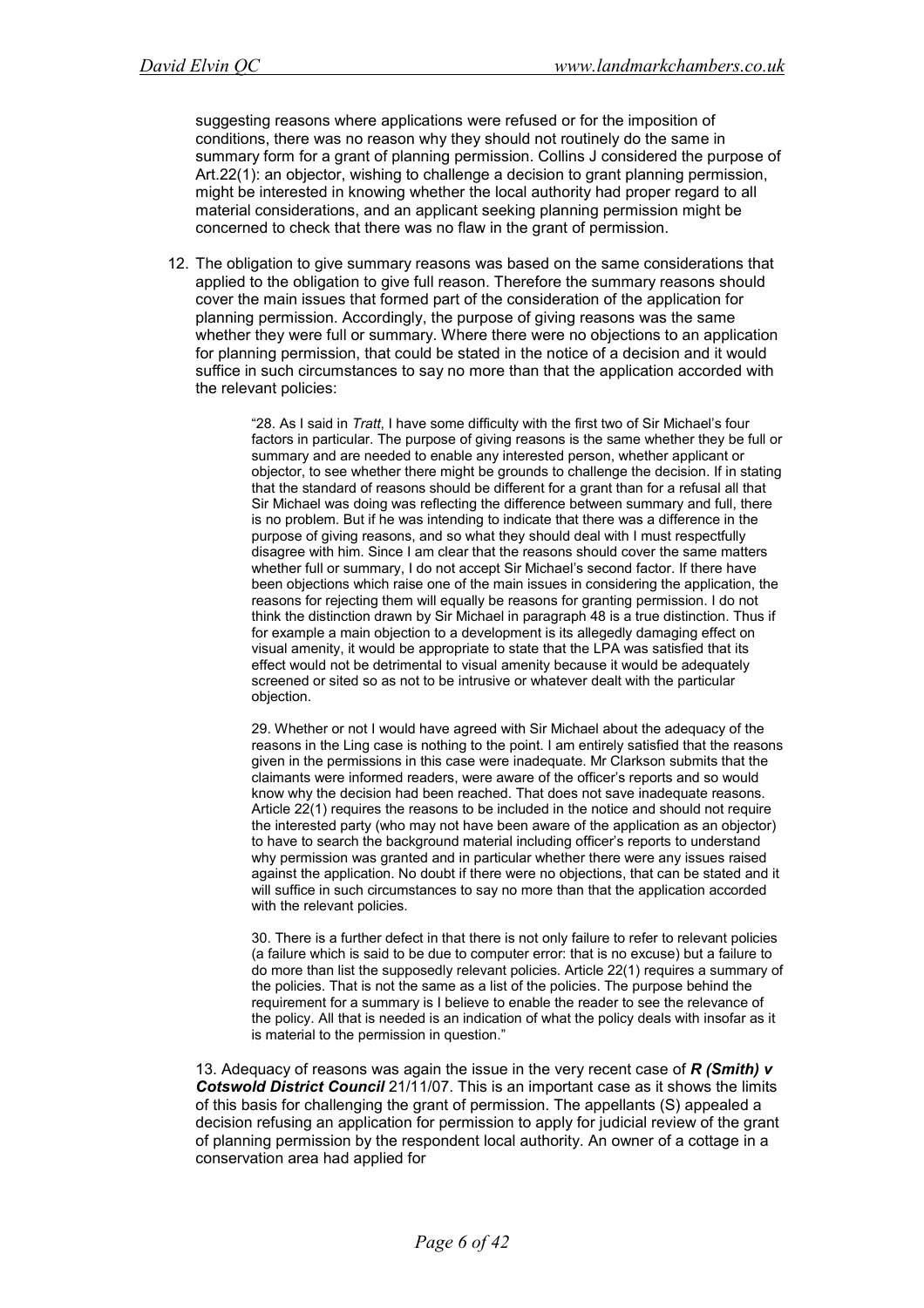planning permission to demolish a garage and replace it with a single storey extension. The planning committee of the local authority referred the matter to a conservation officer. The conservation officer was critical of the application but concluded that the impact on the wider area was limited and recommended approval. The planning committee granted planning permission. S applied for permission to seek judicial review of the decision on the ground that it was irrational and as no proper reasons had been given. The judge rejected the application and held that the decision was not irrational and that whilst he was inclined to agree that insufficient reasons had been given there had been a delay in the application for judicial review.

14. The Court of Appeal (Clarke MR, May, Hallett LJJ) held that given the finding that the decision was not irrational it was fanciful to think that the planning committee would come to a different decision if required to give better reasons. Approving Tratt and Wall the Court of Appeal stated that planning authorities were clearly obliged to give proper reasons for their decisions and the instant decision did not detract from that principle, but on the facts of the case it was clear that the judge was right to refuse permission because there was no real possibility of the planning committee coming to a different decision if required to give proper reasons.

## (b) Negative screening opinions for EIA purposes

- 15. Finally, the question of whether there is a duty to give reasons when making a negative screening opinion for EIA purposes is likely to come before the Court of Appeal in 2008 in R (Mellor) v Secretary of State For Communities & Local Government [2007] EWHC 1339 (Admin).
- 16. In R v Secretary of State for the Environment, Transport and Regions, ex parte Marson [1998] Env LR 761 the Court of Appeal held that there was not, although the European Commission, in a scarcely timely response to **Marson**, has recently announced that it will be taking infraction proceedings against the UK in relation to the failure to give reasons for negative screening decisions. However, Article 4 of the EIA Directive makes no reference to providing reasons in determining whether EIA is required in marked contrast with Article 9 relating to decisions to grant or refuse consent. Article 9 expressly requires the authority to make reasons for the decision available to the public. Furthermore, Article 3(7) of the more recent SEA Directive also provides a clear contrast to Article 4 of the EIAD in that it expressly requires that reasons be given "for not requiring an environmental assessment".

## (2) Planning judgment and alternatives

- 17. The relevance of alternatives when reaching a planning judgment on the adequacy of the design of a development was considered by the Court of Appeal in First Secretary of State & West End Green (Properties) Ltd v Sainsbury's Supermarkets Ltd [2007] EWCA Civ 1083. The appellants appealed against the quashing of the Secretary of State's decision to grant planning permission to W. The permission was for a mixed development of a retail supermarket, 307 residential units, 156 holiday units, associated car parking and landscaping at a site near Paddington Green, on the western side of the Edgware Road north of the A40 Marylebone Flyover in London. After a public inquiry the inspector recommended the refusal of planning permission on the ground that the design of some of the buildings proposed for the site was inappropriate and contrary to urban design and conservation area planning policies. He noted that an alternative application for permission put forward by the respondent (S) indicated that a better design solution was possible. The secretary of state granted permission on the basis that the benefits of the scheme in the form of regeneration of a brownfield site and the provision of affordable housing were sufficient to outweigh the adverse impact on the character of the conservation area and listed buildings adjacent to the site.
- 18. Crane J had quashed the grant of permission on the basis that obtaining the benefits of the scheme did not require that the disadvantages had to be accepted or, at least,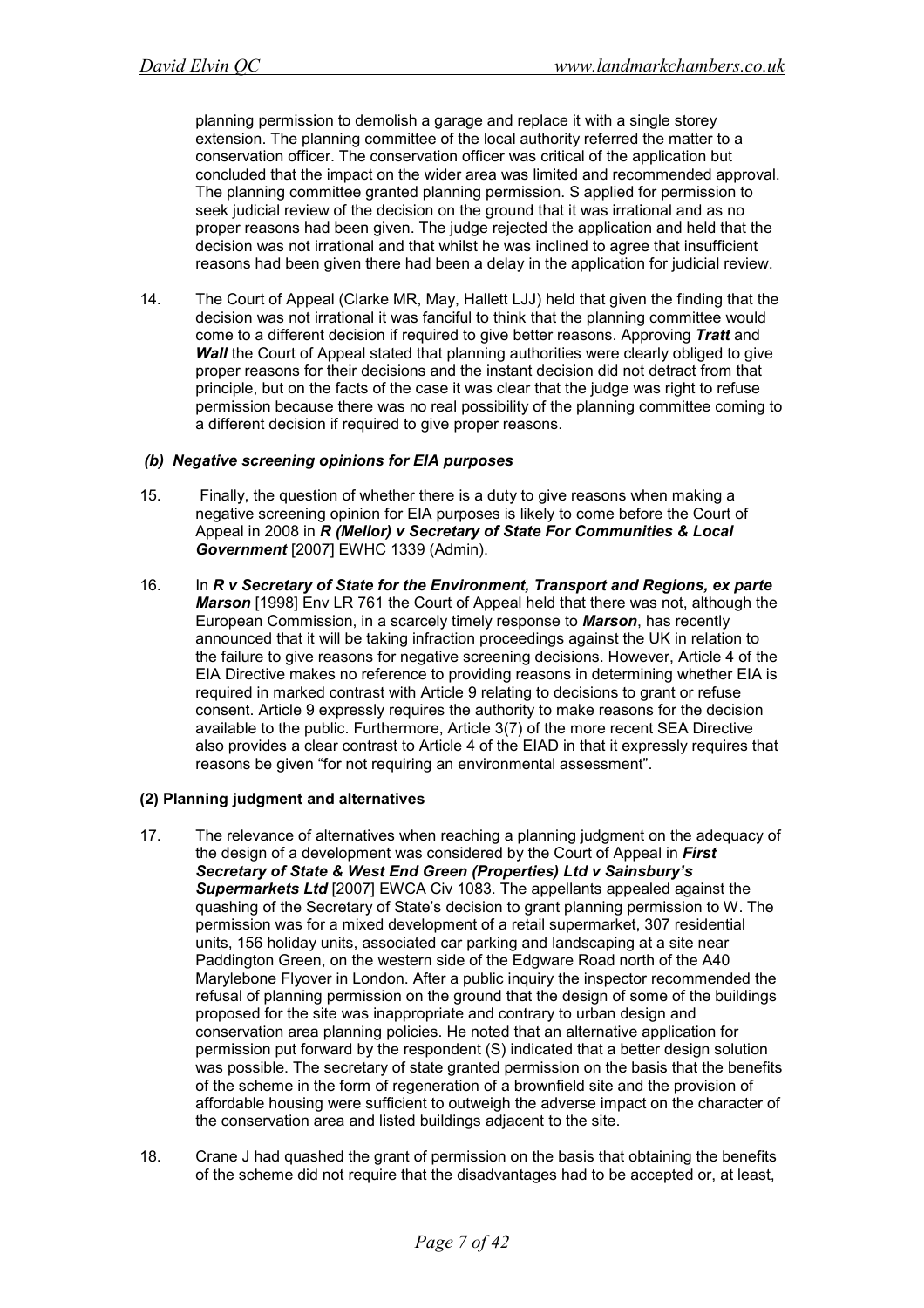that the Secretary of State's reasoning did not explain why the disadvantages of the scheme had to be accepted. The appellants submitted that once a development was found on its own merits to be acceptable it did not matter that a different design of development on the same site might be possible that would render the development of that site even more acceptable.

- 19. S also submitted that the Crane J's decision could be upheld on the additional grounds that the Secretary of State had failed to take account of the national policy on design issues set out in Planning Policy Statement 1 and had misapplied policy DES 1 in the development plan for the area that required the highest standards of design.
- 20. The Court of Appeal (Mummery, Keene LJJ, David Richards J) allowed the appeal and held that there was no legal principle that planning permission for a development had to be refused if a different scheme could achieve similar benefits with a lesser degree of harmful effects. In relation to the second ground, the Court of Appeal held that a development plan policy requiring the highest standards of design had an aspirational quality and therefore a proposed development did not breach the policy just because some improvement could be made to the design of an aspect of it.

"36. Sainsburys contend that what is significant here is that the decision-letter never suggests that the benefits of redevelopment could not be achieved in a way which avoided or at least lessened the harm to the conservation area and the setting of the limited buildings. Mr Hicks stresses that the Secretary of State's own policies as set out in Planning Policy Guidance note 15 (PPG 15) requires a "high priority" to be given to preserving or enhancing the character or appearance of a conservation area, and that if a proposal conflicts with that objective there will be a strong presumption against the grant of planning permission (paragraph 4.19). He also draws attention to the fact that the Secretary of State accepted that Building B, as well as Building E1, would cause harm to the conservation area. When one puts such harm together with the prospect that the redevelopment benefits could be achieved by a better-designed scheme, the logical conclusion has to be that permission for Option A should have been refused, leaving the developer to come back with an improved scheme.

37. I do not accept that that is the logical outcome, and certainly not the only logical outcome. Like so many aspects of planning judgments, it is a matter of degree. There may well be cases where the degree of harm which would result from a proposal is such that it is decided that the benefits which the proposal would bring must await a new scheme with an improved design. The decision maker may properly and lawfully reach that conclusion in appropriate cases. Conversely, there may also be cases where the degree of harm is not judged to be so great that it warrants rejecting the proposal and sending the developer away, on the basis that he will come up with an improved scheme. There may well be disadvantages from the public standpoint in terms of delay and uncertainty in rejection of a current proposal. Certainly there is nothing inherently illogical or unlawful in the decision-maker concluding that a scheme is acceptable, even though a yet better scheme could be devised. Into which of these two categories a proposed development falls is a matter of planning judgment for the decision-maker, only to be impugned on the usual Wednesbury grounds.

38. There is certainly no legal principle of which I am aware that permission must be refused if a different scheme could achieve similar benefits with a lesser degree of harmful effects. In such a situation, permission may be refused but it does not have to be refused. The decision-maker is entitled to weigh the benefits and the disbenefits of the proposal before him and to decide (if that is his planning judgment) that the proposal is acceptable, even if an improved balance of benefits and disbenefits could be achieved by a different scheme. As Miss Lieven pointed out and as is obvious, certainly to anyone with experience of the planning system, a refusal of permission will inevitably lead to delay and may mean considerable uncertainty about what results. A fresh application to the local planning authority would be required, by which time circumstances may have changed. The economics of redevelopment may be different, the attitude of the local planning authority may not be exactly the same as before, and so on. Fresh planning judgments would have to be made on a new scheme. Inevitably the benefits of redevelopment would be later in coming. I therefore reject any proposition that the Secretary of State could logically only decide to refuse permission."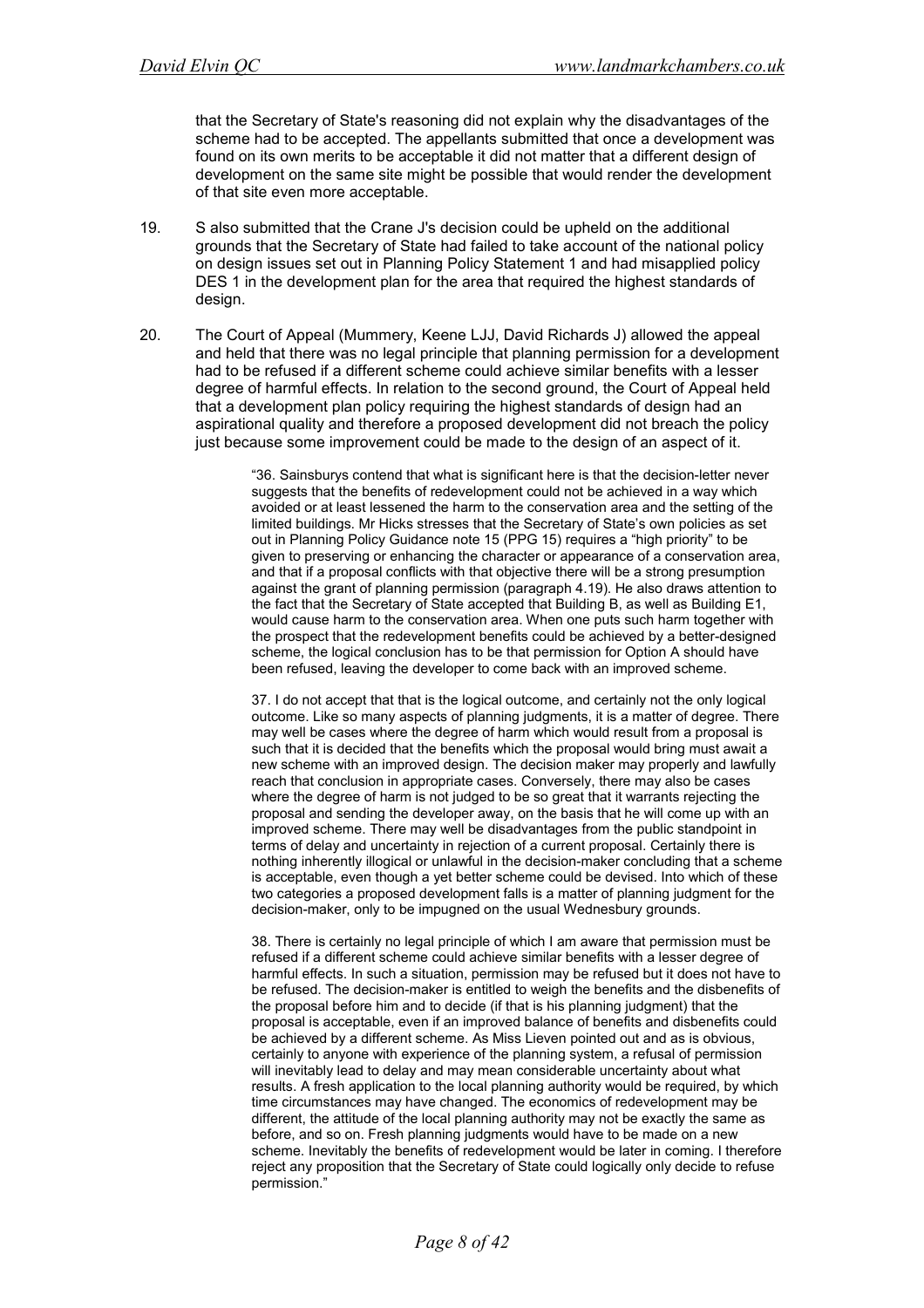- 21. An inspector's planning judgment was challenged in **North Wiltshire DC v Secretary** of State for the Communities & Local Government [2007] EWHC 886 (Admin). The applicant LPA applied to quash the inspector's decision to allow an appeal a refusal to grant planning permission for affordable residential development on a site. The planning inspector had identified that the proposed development site did not lie within or adjoining a village and was to be treated as being within the open countryside. He considered that the site did not comply with the rural exception site policies for affordable housing within the applicable development plan. However, the planning inspector held that, having regard to other material considerations such as the "pressing need" for affordable housing, and sustainability, it was appropriate to grant conditional planning permission. The LPA argued that the inspector had failed to have regard to the relevant development plan and other material policies, failed to give adequate reasons for his decision, and had reached a decision that was perverse.
- 22. Judge Gilbart QC held that the inspector had been entitled to conclude that the development was, subject to conditions, appropriate development. Although the inspector's decision letter was clumsily worded he had not misapplied the relevant development plan or planning policy guidance, nor had he failed to have regard to "other" material considerations that had been relevant to the exercise of his planning judgment:
- 23. In Britannia Developments Ltd v Secretary of State for Communities & Local Government [2007] EWHC 812 (Admin) Judge Gilbart QC held that an inspector has erred by failing to have regard to the effect of his refusal of retrospective planning permission on the occupiers of houses that were the subject of an enforcement notice. Seven houses in a development of 81 houses had not been built according to the permission and the LPA has served enforcement notices. At the date of the inquiry, 3 of the 7 houses had been sold and were occupied. The inspector allowed the developer's appeal in respect of 2 of the houses, but dismissed the appeal in relation to the remaining 5. Judge Gilbart QC held that the inspector had erred by failing to have regard to the impact of his refusal of planning permission on the occupiers of the five houses in question. It was obvious that it was possible that enforcement action could be taken by the local authority in respect of the houses. Such enforcement action would cause significant disturbance to the occupiers of those houses and the planning inspector should have addressed as a material consideration whether the effect of that disturbance was sufficient to outweigh the disturbance to the privacy of the occupiers of other houses in the development.
- 24. In Richmond-upon-Thames LBC v Secretary of State for Communities and Local Government [2006] EWHC 3324 (Admin), Judge Gilbart QC held that an inspector had misconstrued the applicable supplementary planning guidance. The applicant LPA applied to quash the inspector's decision to allow the appeal of the second respondent developer (D). D had applied for permission to develop 28 residential units on an area of land. D was required under the relevant development plan and planning guidance to provide affordable housing as a condition of any grant of permission for development on the site. The LPA had failed to reach a decision and D appealed to the secretary of state.
- 25. The inspector identified the primary issue as being the calculation of the financial contribution payable by D to the LPA for the provision of affordable housing in off-site developments in lieu of the provision of affordable housing on the site. The inspector sought to apply the formula contained in the LPA's supplementary planning guidance that required, inter alia, the calculation of the market value of equivalent housing units to those for which permission was sought. In considering the market value of equivalent units the inspector had regard to the market value of existing units of a type similar to those for which permission was sought. Adopting that interpretation the inspector calculated the appropriate figure for D's contribution for the provision of offsite affordable housing, allowed D's appeal and granted conditional permission.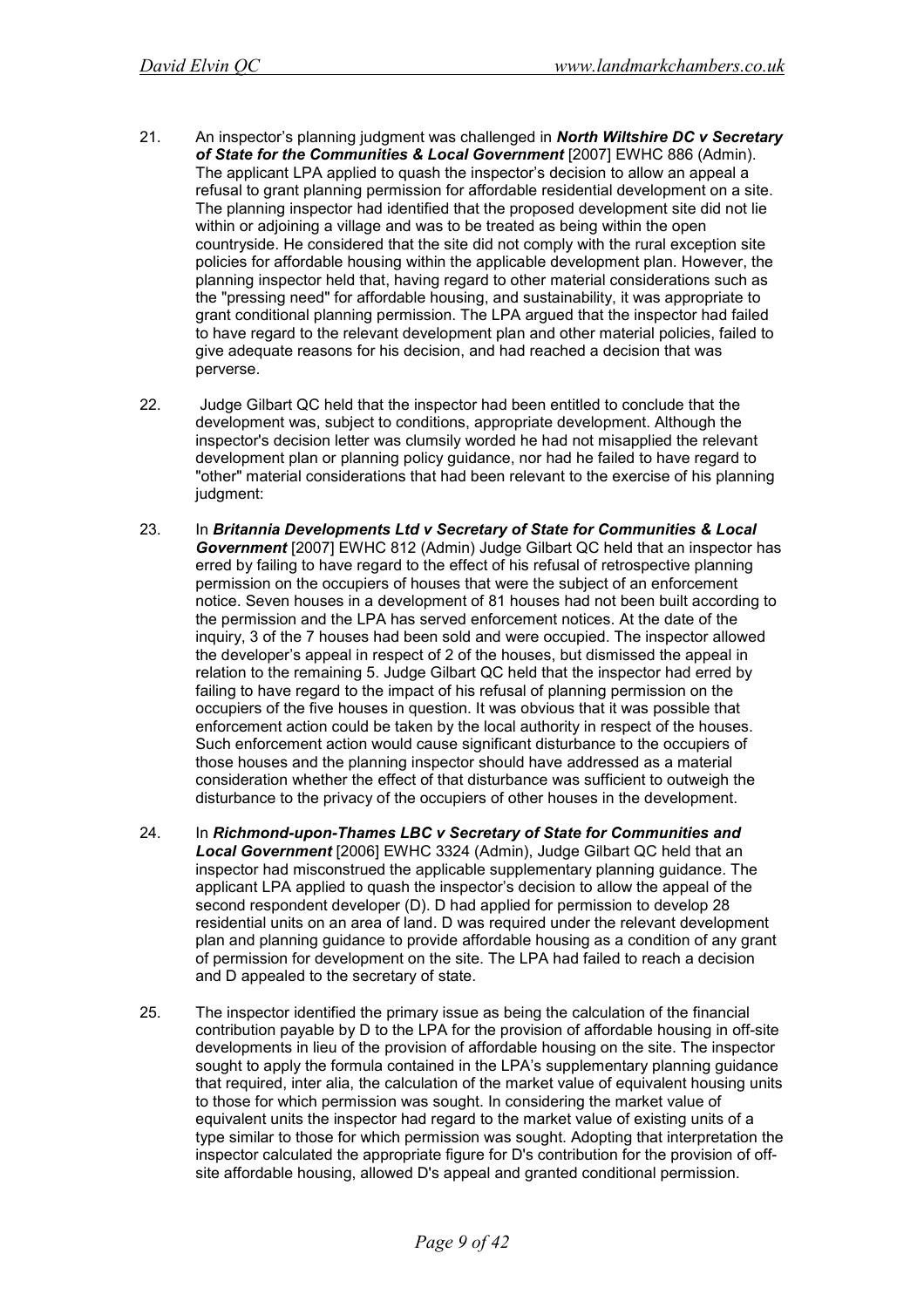26. The local authority contended that the inspector had misapplied the formula and erred in his

calculation of the market value of the units to be used in calculating D's contribution for the provision of off-site affordable housing. Judge Gilbart QC agreed and held that the inspector had erred in his interpretation of the formula in the SPG. Following *Cranage Parish Council* v

First Secretary of State (2004) EWHC 2949 (Admin), the inspector should take a purposive and not an overly legalistic approach to the interpretation of the policies.

27. The inspector's interpretation of the formula used to calculate D's financial contribution was

unreasonable and illogical. He should have considered properties comparable to those for which permission was sought as the basis for his calculation of market value and should not have had regard to housing units that were not of the same type. Accordingly he should have had regard to the market value of newly built properties of the type proposed on the site in 9

## David Elvin QC: December 2007

question rather than pre-existing properties. The inspector's approach had the absurd effect that if the site in question was a more attractive site than the majority of sites in the area, the developer would have his contribution assessed on a lower value than was actually the case for

his site, and if the site in question was less attractive than the majority of sites in the area, he would have it assessed on a higher value than was actually the case.

28. The importance of a purposive and practical interpretation can be seen from the following extract from the judgment:

"15. I should make one other observation on the interpretation and application of policy. It involves two stages. The first is interpretation and the second is, once interpreted, its application. At the second stage the decision maker will address other material considerations which he may decide should affect whether he applies the outcome of the interpretation in full or at all …

17. The Inspector's approach is, first, to take the value of units to be that derived by averaging out the values achieved in transactions of any one bedroom or two bedroom properties in the postcode area in which the site lies, and, secondly, to include within that exercise all types of such units, whether newly built or not. Of course, in both cases he is doing so within the relevant size band. 18. Is that approach of the Inspector a reasonable interpretation? I start by the context. The policy in the Unitary Development Plan seeks the provision of units within schemes which are given planning permission; in other words, in the way in which the policy is preferred to operate there would be built on the site a number of units. If the contribution route is followed, the Council is entitled to a contribution whereby, in the words of the UDP, "equivalent provision" is enabled elsewhere, and, as already observed, more detail is given in supplementary planning guidance.

19. In my judgment, 17.3 and 17.4 of supplementary planning guidance are only capable of meaning that one is seeking to ascertain the value of units as if the preferred route of on site provision had been taken. They are also directed to valuing equivalent provision, i.e. new built units, not existing units. Mr Greatorex and Mr Philpott, for the Secretary of State and the interested party respectively, were driven to argue that the only factor relevant to determining equivalence was the number of the units and whether they were one or two bedroom units within the agreed size bands. 20. The claimant's interpretation of policy is that it requires that one assesses the value of the units which would notionally be built on the appeal site. One does so by assessing the market value of such units. The developer's contention, which the Inspector supported, is that one takes the number and size of the units. One then looks at the value of transactions throughout the postcode area for properties of that size, whether newly built or not, and then take an average value per transaction. One then simply takes that as the value to be used for the calculation of the contribution. That approach was supported by the Inspector.

21. It is conceded by the Secretary of State and the interested party that the claimant's interpretation could be correct. I regard the developer's interpretation, which the Inspector accepted, as misconceived and obviously wrong. I do so for the following reasons.

a. First, it has the effect of negating the fundamental objective of the policy, which is that the provision be equivalent. If new built units command higher prices than second hand units (as was accepted) that is not by chance or whim, it is because they are more attractive places to live. If the market regards a flat in a house conversion as not being the equivalent of a new built flat, how could a policy aimed at making equivalent provision on a value basis do so?

b. Second, as the Inspector says in paragraph 16, the point of the exercise is to identify the relevant market value of units so that the "equivalent provision" contribution can be calculated. Assessing the market value of proposed development is a very common place valuation exercise and presents no difficulties at all. One has an identified site, with an identified type of development. All the matters which inform a valuation are known, such assistance to facilities, visual appearance,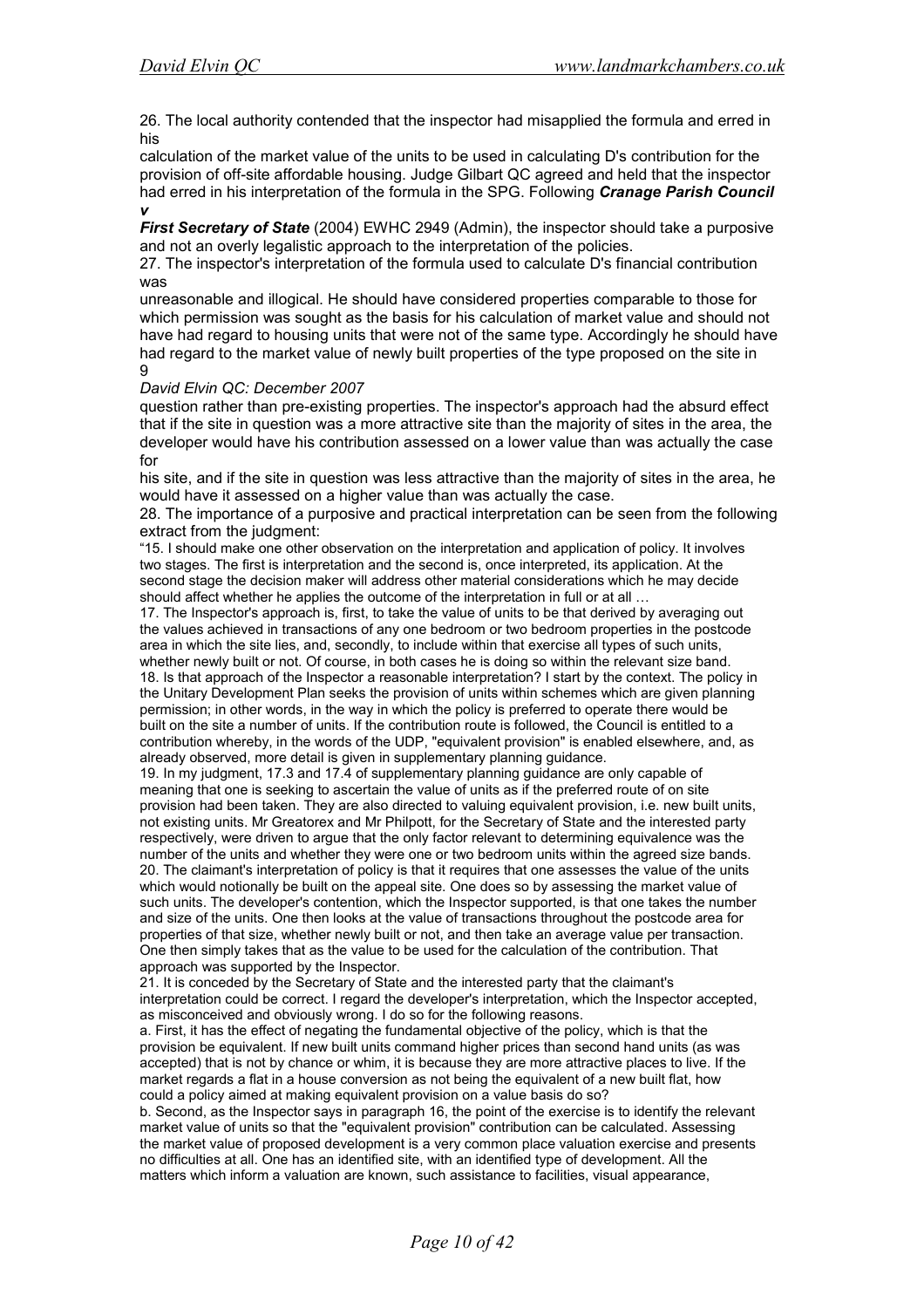whether the neighbouring uses are noisy or quiet, and so on. One may properly have regard to other transactions in the area in which the site lies to inform that judgment, i.e. use them as comparables, in which process the valuer will use his judgment to identify matters which differ as between the comparables and the subject site. Mr Greatorex and Mr Philpott submitted that such a process is something to be found in the Lands Tribunal, as if that made it other than normal. To hear their submissions one would have thought that valuation of this straightforward kind was a black art of a subtlety beyond the scope of a planning inquiry. I emphatically reject that contention. We are not talking here of some analysis requiring a sophisticated series of assumptions such as residual valuation, but of the everyday process of assessing value by the use of judgment having regard to the value of recent transactions in the property market. It is what every estate agent does many 10

#### David Elvin QC: December 2007

times a day when valuing property. The Inspector has adopted an interpretation which requires a different method. It requires one to take an average of all transactions in an area and then derive a value for units notionally constructed somewhere in that area on an unknown site or sites. It prevents any realistic attempts at valuation as it prevents any judgment being formed on a site specific basis. It also makes no allowance for any differences between properties or locations. c. It has the extraordinary effect that if the site in question is in a less attractive location than the run of properties in the area, his interpretation would drive the market value up above the market value of any units constructed on the site.

d. It follows also that the Inspector's interpretation has the effect that, first, if the site in question is a more attractive site than the run of sites in the area, the developer has his contribution assessed on a lower value than is actually the case for his site; and I repeat, if the site in question is less attractive than the run of sites in his area, he would have it assessed on a higher value than is actually the case. That is absurd. No interpretation of policy which produces that absurd result is reasonable."

29. In Orange Personal Communications Services Ltd v Birmingham City Council [2007] EWHC 760 (Admin), Wilkie J held that a planning committee had erred in granting planning permission for change of use of land from vacant industrial land to a vehicle depot as the planning officer had not evaluated and explained objections to the application and had misdirected the committee as to the current use of land.

30. The claimant (O) owned and operated a site that housed an important telecommunications

switch which contained highly sensitive equipment. S owned an adjacent site and shared with O a privately maintained access road. In 1999 predecessors to S had been granted planning permission to use the land for storage and distribution of quarry products but the planning permission was never implemented and expired. In 2004 S applied for planning permission to turn the site into a waste handling and storage development. O objected predominantly on the basis that dust could interfere with the operation of the switch, and submitted an environmental

report on the effects of the proposed development. The application was subsequently withdrawn.

31. S applied for planning permission for change of use from vacant industrial land to a vehicle

depot for up to 14 lorries and six construction vehicles. O objected and drew reference to the environmental report that had been prepared for the previous application. A planning officer prepared a report but attached no weight to the environmental report submitted by O. At the meeting to consider the planning application the planning officer erroneously informed the committee that the current lawful use of the site was for quarry products, as identified in the expired 1999 planning permission.

32. Wilkie J held that:

"29. In my judgment it is plain that the intervention of the planning officer at the meeting wrongly to inform the committee that there was an extant planning permission for a similar use, which was more severe in its potential impact than the one they were considering, did identify a fall back position which obliged the decision maker to have regard to it. Furthermore, it is plain from the context of the discussion which had taken place in advance of that intervention, and the very limited discussion on other matters which took place after that intervention, that this intervention was highly material in the decision shortly after taken by the committee unanimously to grant the permission sought. Whilst it is right to say that a number of councillors addressing the issue had indicated before the intervention that they were content to have the matter dealt with by appropriate conditions, they were by no means the majority of the members present and, in any event, their interventions came before Mr Mullaney had made his statement, which may have had the effect of persuading them otherwise. In my judgment it is unrealistic for the defendant to suggest that the erroneous intervention of the officer at that stage of the debate was anything other that material and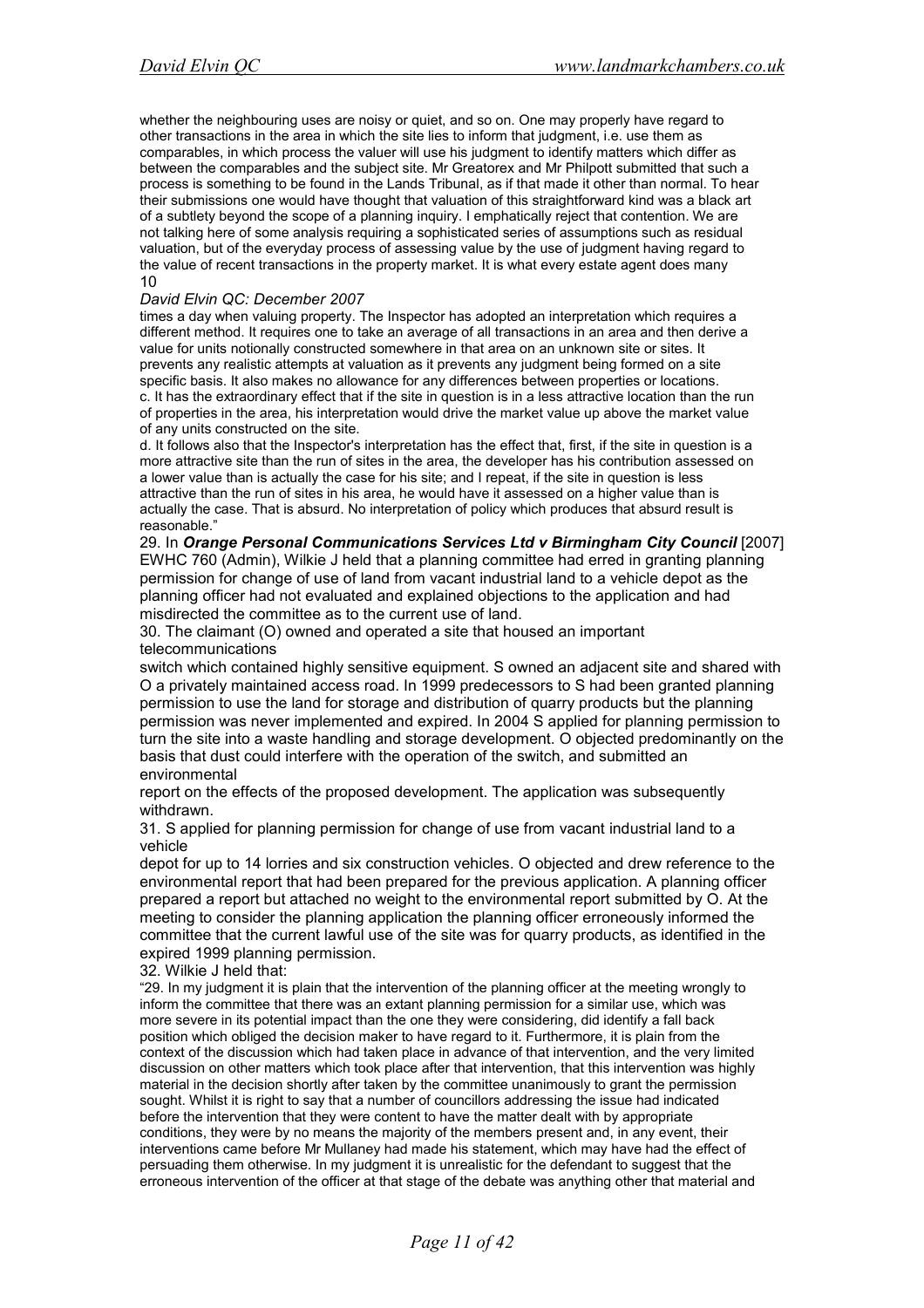gives rise to an error of law which makes the subsequent decision susceptible to being quashed, subject to the exercise of my discretion."

11

David Elvin QC: December 2007

## (3) The meaning of "development" – polytunnels for agricultural purposes

33. The issue of whether polytunnels amount to development requiring planning permission was

considered by Sullivan J in R (Hall Hunter Partnership) v First Secretary of State [2007] 2 P&CR 5. Enforcement action had been taken against a strawberry farm in Surrey, within both the green belt and substantially within an area of great landscape value and of outstanding natural beauty. The LPA issued an enforcement notice in respect of the erection, for nine months of the year, over 34 to 45 hectares of large plastic walk-in polytunnels for growing soft fruit including linked blocks of up to 24 tunnels. An inspector had dismissed the growers' appeal

subject to a time extension for removal.

34. It was contended that the tunnels were not "development" within the meaning of section 55(1)

of the 1990 Act, that if they were "development" then the inspector had erred in concluding that

they were not "farming operations" and so permitted development. However, Sullivan J took the

view that the inspector, having considered all the circumstances, particularly the tunnels' size, degree of physical attachment and permanence, his conclusions were not unreasonable nor revealed any conceivable error of law.

(4) Fairness: consistency in decision making

35. It is well-established that a second inspector is entitled to take a different view from a previous

inspector: see e.g. North Wiltshire District Council v Secretary of State for the Environment (1993) 65 P. & C.R. 137 and ADT Auctions v. SSETR [2000] J.P.L 1155. However, in such cases the subsequent Inspector (or decision-maker) must set out adequate and rational reasons for taking a different approach. As Mann LJ held in the **North Wiltshire** case at p. 145:

"In this case the asserted material consideration is a previous appeal decision. It was not disputed in argument that a previous appeal decision is capable of being a material consideration. The proposition is in my judgment indisputable. One important reason why previous decisions are capable of being material is that like cases should be decided in a like manner so that there is consistency in the appellate process. Consistency is self-evidently important to both developers and development control authorities. But it is also important for the purpose of securing public confidence in the operation of the development control system. I do not suggest and it would be wrong to do so, that like cases must be decided alike. An inspector must always exercise his own judgment. He is therefore free upon consideration to disagree with the judgment of another but before doing so he ought to have regard to the importance of consistency and to give his reasons for departure from the previous decision.

To state that like cases should be decided alike presupposes that the earlier case is alike and is not distinguishable in some relevant respect. If it is distinguishable then it usually will lack materiality by reference to consistency although it may be material in some other way. Where it is

indistinguishable then ordinarily it must be a material consideration. A practical test for the inspector is to ask himself whether, if I decide this case in a particular way am I necessarily agreeing or disagreeing with some critical aspect of the decision in the previous case? The areas for possible agreement or disagreement cannot be defined but they would include interpretation of policies, aesthetic judgments and assessment of need. Where there is disagreement then the inspector must weigh the previous decision and give his reasons for departure from it. These can on occasion be short, for example in the case of disagreement on aesthetics. On other occasions they may have to be elaborate."

36. Two recent cases provide contrasting examples of the operation of the requirements of consistency.

37. In Dunster Properties Ltd v First Secretary of State [2007] EWCA Civ 236 this did not occur

and that the inspector had merely repeated the proposition that each case should be judged on

its own merits in the light of the conclusions reached by the individual inspector. This was found

12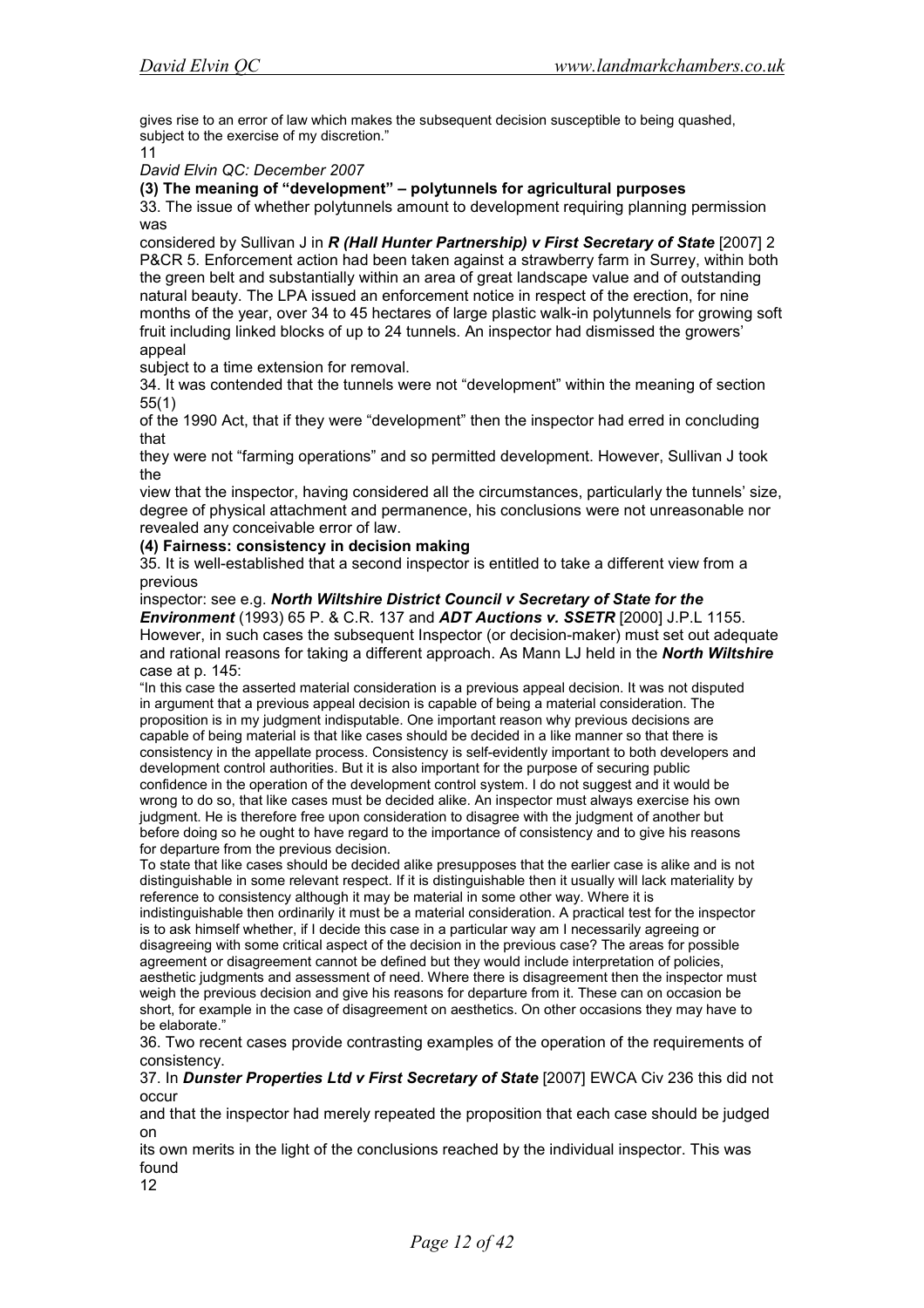## David Elvin QC: December 2007

to be inadequate and it is noteworthy that Burton J. who had refused the appeal explored with counsel the possibility of referring the matter back to the second inspector for him to give further reasons. This of itself should have indicated that the reasoning was inadequate. The Court of Appeal, indeed, held the reasons to be inadequate and quashed the decision. Lloyd LJ

held that the previous inspector's discussion was a material consideration and had to be taken

#### into account. He held:

"21. It seems to me that, although not much by way of reasons may have been called for on the part of Mr Mead, it was not sufficient for him, having expressed the exact opposite view from Mr Sargent on the question of principle, to decline to comment on the inconsistency. Moreover, to explain the differences as being attributable to the different merits of the different schemes, as in the last sentence in his last paragraph, seems to me to be clearly inadequate when it comes to a general question such as whether any first floor extension could be consistent with the relevant planning policies. Nothing in the two proposals differed relevantly in that respect, although of course in terms of detailed design they did differ.

22. It seems to me that a factor which is relevant to the duty to give reasons in planning decisions is the point which emerges more clearly in cases such as Flannery<sub>1</sub> than in the planning cases, that the requirement to give reasons concentrates the mind and if fulfilled is likely to lead to a more soundly based decision (see Henry L.J. in **Flannery** at page 381). This particular reasoning does not seem to me to be foreign to the policy about adequacy of reasons in a planning context, although Lord Bridge made it clear in Save Britain's Heritage at page 168 that it is always for the party challenging the decision to show that the statement of reasons is such as to raise a substantial doubt whether the decision was reached on relevant grounds and was otherwise properly reached. Merely to show a doubt in the reasoning is not enough. At page 176 at H he spoke of the requirement to give reasons as a "salutary safeguard" to show that the decision was based on relevant and rational grounds and that any applicable statutory criteria had been observed. If, as the judge accepted by his wish to have been able to remit the case for further reasons, the reader cannot tell why Mr Mead disagreed with Mr Sargent on the principle then the salutary safeguard has not performed its intended function.

23. In my judgment ... Mr Mead did not adequately perform his obligation to give reasons for this decision in respect of his refusal to follow the basis of the earlier appeal decision which was a material consideration. In this respect it seems to me that by declining to comment, other than to refer to his own reasons already expressed, Mr Mead appears not to have faced up to his duty to have regard to the previous decision so far as it related to the point of principle as a material consideration. An omission to deal with the conflicting decision, as in the **North Wiltshire** case, might have been sufficient in itself. But Mr Mead's last sentence in paragraph 8 suggests that he has not grasped the intellectual nettle of the disagreement, which is what is needed if he is to have had proper regard to the previous decision. Either he did not have a proper regard to it, in which case he has failed to fulfil the duty to do so, or he has done so but has not explained his reasons, in which case he has not discharged the obligation to give his reasons."

38. By contrast, in Oxford City Council v Secretary of State for Communities and Local Government [2007] EWHC 769 the second inspector went to some lengths to explain the change of circumstances. The case was a sensitive one and involved a difference over the issue of noise nuisance generated by a restaurant. However, differing from his predecessor, the second inspector considered it appropriate to grant permission subject to conditions. The court (George Bartlett QC), taking into account the **Dunster** judgment, upheld his decision: "37. Reviewing the decision in this way, it seems to me to be sufficiently clear why it was that the inspector concluded as he did and why he did not agree with the conclusion formed by the 1995 inspector. Taking into account all the matters that he had mentioned he had come to the conclusion that any harm to local residents could be sufficiently overcome through the imposition of conditions. That was a matter of planning judgment. It is evident that he did not consider (as the 2005 inspector had done) that such a judgment could only be reached if the use had been the subject of a trial. with an hours condition being complied with over the period of the trial, and it was not necessary that he should have said this expressly."

#### 1 Flannery v Halifax Estate Agencies Limited [2000] 1 W.L.R. 377. 13

#### David Elvin QC: December 2007

39. This case is also important for a procedural reason. Where a local authority has taken enforcement action and an inspector grants permission and quashes the enforcement notice, it

is essential that, on any appeal to the court, the local authority not only seeks to have the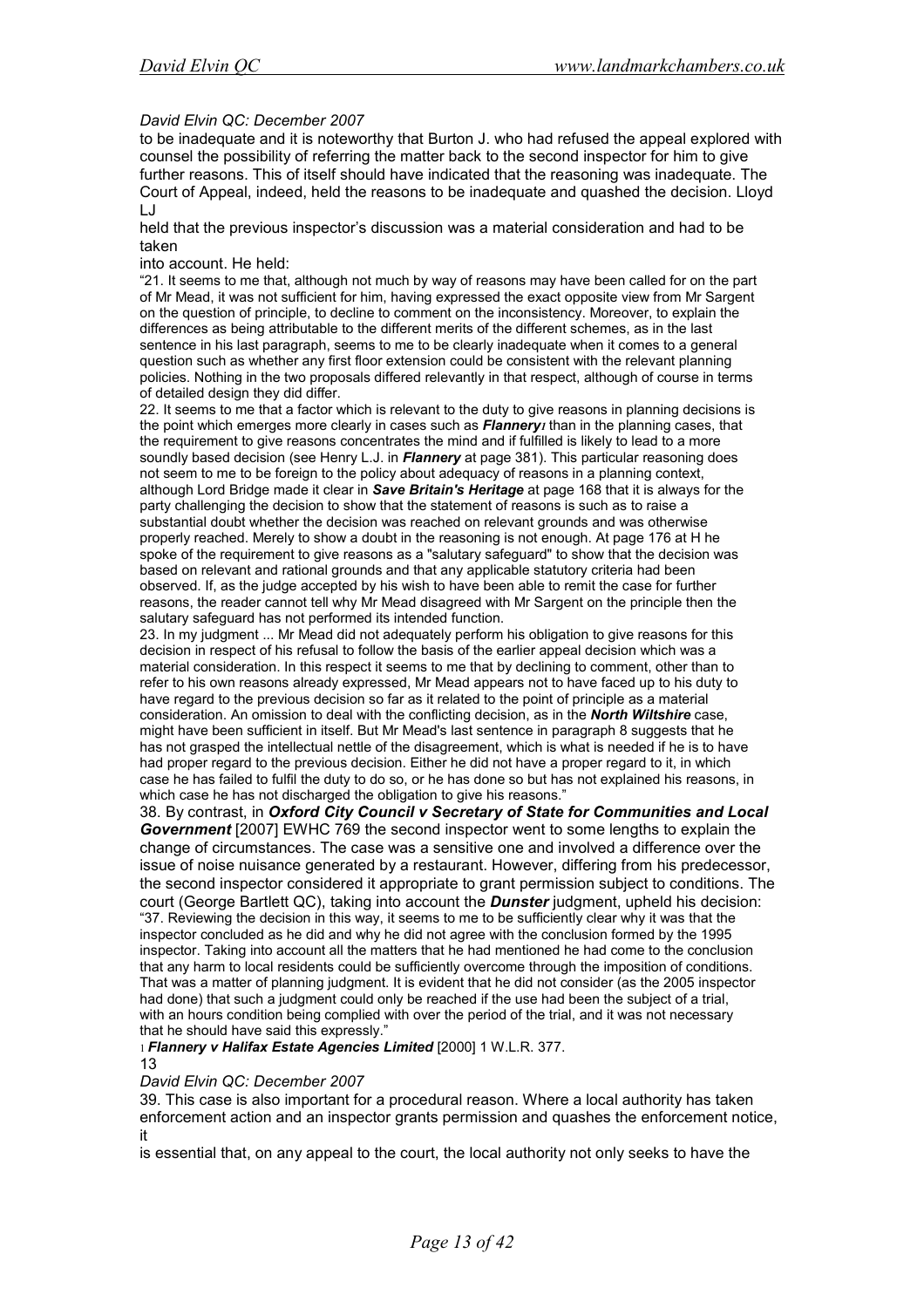permission set aside but also appeals against the quashing of the enforcement notice. **George** 

Bartlett QC neatly explains why it is that there has to be an appeal both under s.288 and s.289

(albeit the time limits are different for each section).

(5) Fairness: bias and predetermination

40. In National Assembly for Wales v Elizabeth Condron [2006] EWCA Civ 15732, the Court of

Appeal (Ward, Wall, Richards LJJ) had to consider whether the Assembly's grant of planning permission for the carrying out of opencast mining and related reclamation operations at 400 hectare site near Merthyr Tydfil was vitiated by an appearance of bias. The application had been called in and after inquiry the inspector had recommended granting permission subject to

conditions. The Assembly's planning decision committee, consisting of four members of the Assembly including a chairman (J), resolved to allow the application subject to conditions.

41. The respondent objector (C) challenged the grant of permission. The judge dismissed the challenge under four headings but found in C's favour under the fifth, by which it was contended that the committee's decision was vitiated by the appearance of bias arising out of a

remark made by J in a casual meeting with an objector the day before the committee meeting, which indicated that he had already made up his mind to accept the inspector's recommendation.

42. The Court of Appeal held that the alleged remarks did not demonstrate an illegitimate predetermination of the planning application. Allegations of apparent bias had to be decided on

the facts and circumstances of the individual case. The relevant circumstances were those apparent to the court upon investigation; they were not restricted to the circumstances available

to the hypothetical observer at the original hearing.

43. On the facts, the words attributed to J that he was "going to go with the report of the inspector",

went no further than indicating a predisposition to follow the inspector's report and not a closed

mind. It did not matter how the person to whom those words were addressed had interpreted them since the question was whether the fears expressed by the complainant were objectively

justified. In that regard, there was a clear distinction between a legitimate predisposition towards a particular outcome and an illegitimate predetermination of the outcome. The wider context of a chance meeting and a casual remark was also important in assessing the significance of the words used. The judge had erred by disregarding relevant circumstances or

in his assessment of their significance. Having regard to the terms of the inspector's report, the

fact that the members of the committee had relevant training and were subject to a code of conduct, and the nature of their discussions, which were unusually prolonged, a fair-minded and informed observer would not conclude that there was a real possibility that J was biased: "42. I take as my starting-point the actual words found to have been spoken by Carwyn Jones to Jennie Jones, which were put by the judge into direct speech as "I'm going to go with the report of the inspector". It was argued before the judge, and repeated before us, that those words go no further than a predisposition on the part of Carwyn Jones to follow the inspector's report and that a predisposition is to be distinguished from a predetermination or closed mind. The judge rejected the argument, stating at para 72 that the words "suggest a mind made up" and "suggest that so far as the speaker was concerned a conclusion had been reached, and that, on her unchallenged evidence, is how Jennie Jones interpreted them". I respectfully take a different view. In the light of 2 The first instance decision was considered in the LGG 2006 Update. 14

## David Elvin QC: December 2007

the guidance to which I have referred, I would not place any weight on how Jennie Jones reacted to the words spoken. And when they are viewed objectively and in their context, the words appear to me to be consistent with the speaker having a predisposition to follow the inspector's report without necessarily having a closed mind on the subject.

43. We were referred to various cases in which the distinction has been drawn between a legitimate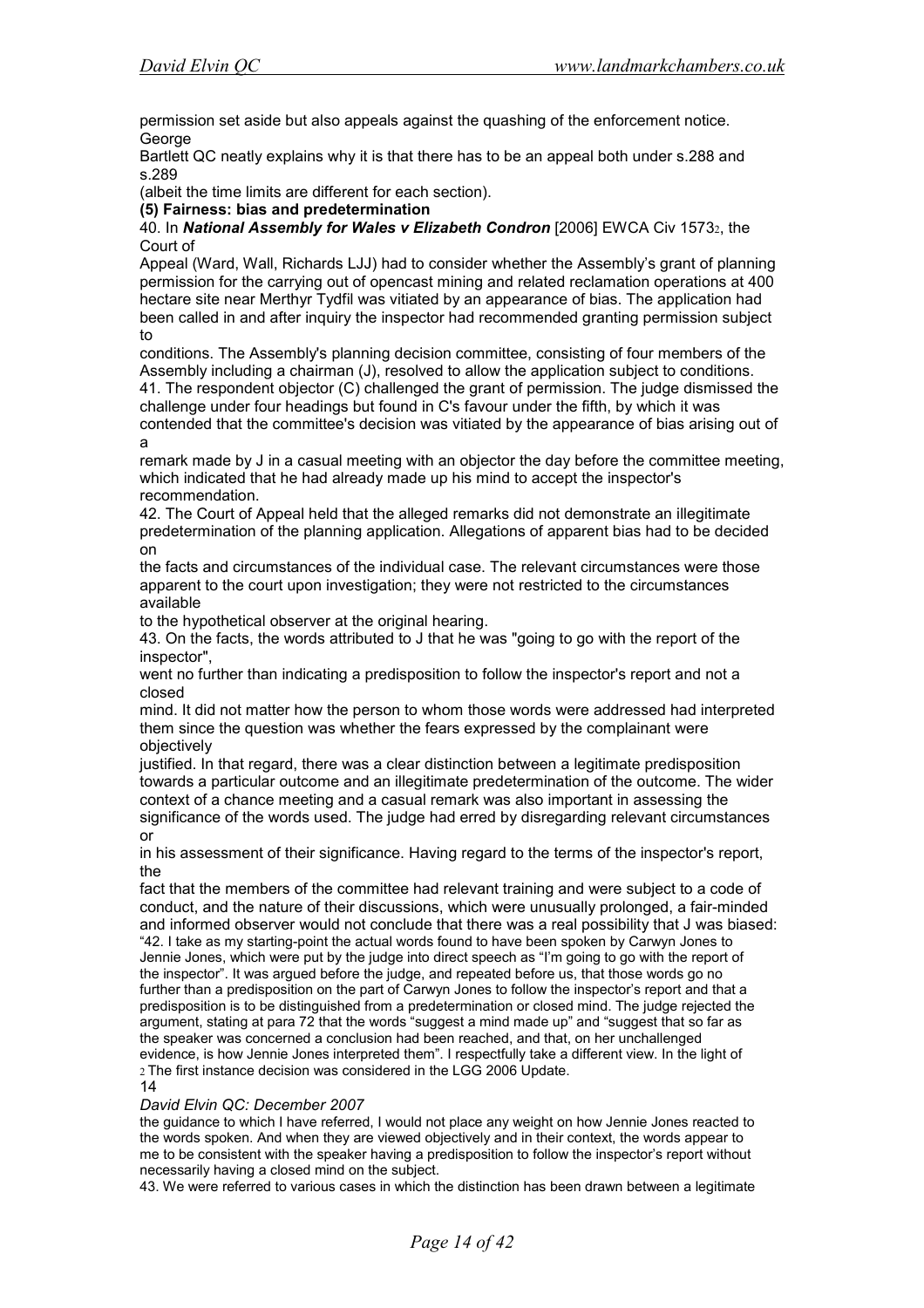predisposition towards a particular outcome (for example, as a result of a manifesto commitment by the ruling party or some other policy statement) and an illegitimate predetermination of the outcome (for example, because of a decision already reached or a determination to reach a particular decision). The former is consistent with a preparedness to consider and weigh relevant factors in reaching the final decision; the latter involves a mind that is closed to the consideration and weighing of relevant factors. The cases include R v Secretary of State for the Environment, ex p Kirkstall Valley Campaign Ltd [1996] 3 All ER 304 at 320-321, Bovis Homes Ltd v New Forest Plc [2002] EWHC 483 (Admin) at paras 111-113, and R (Island Farm Development Ltd) v Bridgend County Borough Council [2006] EWHC 2189 (Admin) at paras 25-32. I do not propose to quote from them, since I regard the general nature of the distinction as being clear enough. 44. Mr George submitted that in some of the cases the court has been influenced in its approach by a recognition that allowance needs to be made in order to reconcile the responsibilities of public authorities as decision-makers with the workings of the democratic process and the fact that declarations of policy are frequently made in the course of that process. That may be so, but in my view it does not affect the validity of the distinction between predisposition and predetermination. 45. In addition to the words themselves, it is necessary to bear in mind the context in which they were spoken. As regards immediate context, these were a few words spoken towards the end of a short and rather tense conversation, following a chance encounter and without preparation or warning. The judge observed that a "throw-away" remark can be more revealing than might have been a more prepared or studied one. For my part, I think that a remark made in circumstances such as these needs to be treated with a considerable degree of caution. It is a case where the wider picture is particularly important in assessing the significance of the words used... 57. In the circumstances I feel entitled, indeed required, to reach a decision on the issue as raised in this appeal by forming a fresh assessment of my own by reference to the various circumstances that I have mentioned. The conclusion I have reached is that a fair-minded and informed observer, having considered all the facts as they are now known, would not conclude that there was a real possibility that Carwyn Jones himself or the PDC as awhole was biased when reaching the decision to grant planning permission. Viewed in its wider context, the brief remark by Carwyn Jones that is at the centre of the case provides an insufficient basis for the suggestion that the decision was approached with a closed mind and without impartial consideration of all relevant planning issues." 44. As a diversion from pure planning cases, there have been 2 striking examples in the judicial

context which, nonetheless underline the need to avoid the appearance of bias at whatever level a decision is taken. The recent cases of  $E$  Farargy v  $E$  Farargy [2007] EWCA Civ 1149

and Howell v Millais [2007] EWCA Civ 720, provide extraordinary examples of an apparent lack of fairness on the part of High Court judges which have led to interventions by the Court of

Appeal.

45. In *El Farargy*, a Saudi sheikh (S) claimed to be the beneficial owner of property which a wife

claimed was owned by her and her husband (H). H supported S's claim. At a pre-trial review and directions hearing in 2006 Singer J made several comments which led to an application by

S that the judge should recuse himself. Singer J had commented that he had "formed a view about [the] case" which was "near conviction", namely that H and S had agreed to present a false case and were running a campaign to make sure the wife was put at the maximum disadvantage. He also referred to S departing "on his flying carpet", to "every grain of sand [being] sifted", to the case being "a bit gelatinous...like Turkish Delight", and to a "relatively fastfree

time of the year".

46. S submitted that there was a real possibility that Singer J had formed so strong a view that H

and S were party to an improper combination or campaign so as to throw doubt on his ability to

try the issues with an objective, open judicial mind. S also argued that the judge's remarks would cause a fair-minded and informed observer to conclude that there was a real possibility 15

David Elvin QC: December 2007

that he was mocking S for his status as a sheikh, his Saudi nationality, his Arab ethnic origins, his Muslim faith, or some or all of those elements.

47. The Court of Appeal (Ward, Mummery and Wilson LJJ) firstly held that Singer J had been right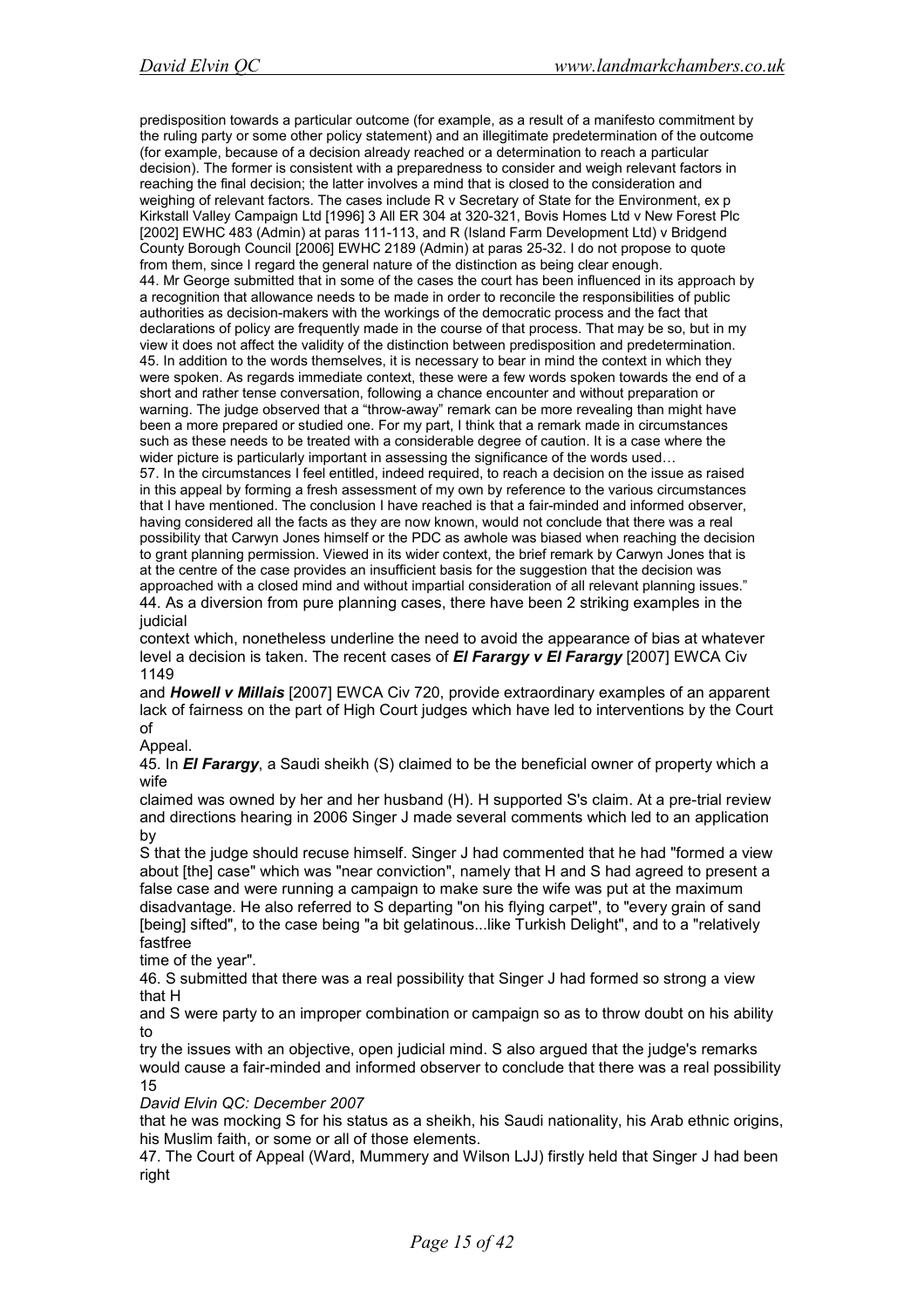not to recuse himself on the basis that he had apparently already closed his mind. He had been

entitled to make preliminary remarks especially as he had already dealt with the matter on many occasions for many days. Moreover, in the light of H's appalling forensic behaviour, no observer could have been surprised that Singer J had formed a "prima facie" view, nor even that it was "near conviction". He had expressed himself in strong terms, but he had not overstepped the mark.

48. However, the Court of Appeal held secondly that the jokes and comments made by Singer J

were not just "colourful language", but were mocking and disparaging of S for either his status as a sheikh, his Saudi nationality, his ethnic origins, his Muslim faith, or some or all of those elements. The jokes would be perceived to be racially offensive, even though that was not the intention. They were likely to cause offence and result in a perception of unfairness. They gave

an appearance to the fair-minded and informed observer that there was a real possibility that Singer J would carry into his judgment the scorn and contempt the words conveyed: "28. The other attack upon him is of a quite different character. It will be recalled that Mr Randall invited us to read extracts 1−4 with brackets inserted around the offending words. This was an utterly compelling piece of advocacy. There is a world of difference between saying: "If he chose to depart never to be seen again" and gratuitously adding "if he chose to depart on his flying carpet never to be seen again". Likewise it would have been unexceptional to say that the Sheikh would be present "to see that no stone is unturned", without glibly adding "every grain of sand is sifted". The judge could well make the point that he did not know what lines of communication were available to Saudi Arabia or wherever the Sheikh may be yet once again there was no need for the uncalled−for addition of "at this I think relatively fast−free time of the year". Without the additional words, the judge was making fair points but the incidental injections of sarcasm were quite unwarranted.

29. The third example is the worst. Mr Cayford quite clearly did not understand why the judge had interrupted his submission that the Sheikh's case was not entirely clear by commenting that the affidavit was "a bit gelatinous". He did not understand the interruption because he would not have appreciated that, as Mr Randall correctly submits, the judge was setting himself up to deliver the punch line to his joke, "a bit like Turkish Delight".

30. When I said at the beginning of the judgment that I found this case embarrassing, no little part of my embarrassment comes from my belief that the injection of a little humour lightens the load of high emotion that so often attends litigation and I am the very last judge to criticise laughter in court. I fully appreciate the conventional view that jokes are a bad thing. Of course they are when they are bad jokes − and I am sure I have myself often erred and committed that heinous judicial sin. Singer J. certainly erred in this case. These, I regret to say, were not just bad jokes: they were thoroughly bad jokes. Moreover, and importantly, they will inevitably be perceived to be racially offensive jokes. For my part I am totally convinced that they were not meant to be racist and I unreservedly acquit the judge of any suggestion that they were so intended. Unfortunately, every one of the four remarks can be seen to be not simply "colourful language" as the judge sought to excuse them but, to adopt Mr Randall's submission, to be mocking and disparaging of the third respondent for his status as a Sheikh and/or his Saudi nationality and/or his ethnic origins and/or his Muslim faith. 31. I have given most anxious thought to whether or not I am giving sufficient credit for the robustness of the phlegmatic fair−minded observer, a feature of whose character is not to show undue sensitivity. Making every allowance for the jocularity of the judge's comments, one cannot in this day and age and in these troubled times allow remarks like that to go unchallenged. They were not only regrettable, and I unreservedly express my regret to the Sheikh that they were made: they were also quite unacceptable. They were likely to cause offence and result in a perception of unfairness. They gave an appearance to the fair−minded and informed observer that that there was a real possibility that the judge would carry into his judgment the scorn and contempt the words convey. Singer J. may talk too much; yet he is a good judge. Unfortunately for him and for all of us, on this occasion he crossed the line between the tolerable and the impermissible. For that reason, allowing the appeal is inevitable."

#### 16

#### David Elvin QC: December 2007

49. The Court of Appeal was however, uncomfortable with the procedure adopted in this case and

considered that it was invidious for a judge asked to recuse himself to have to sit in judgement

on his own conduct. If the circumstances permitted, an informal approach should first be made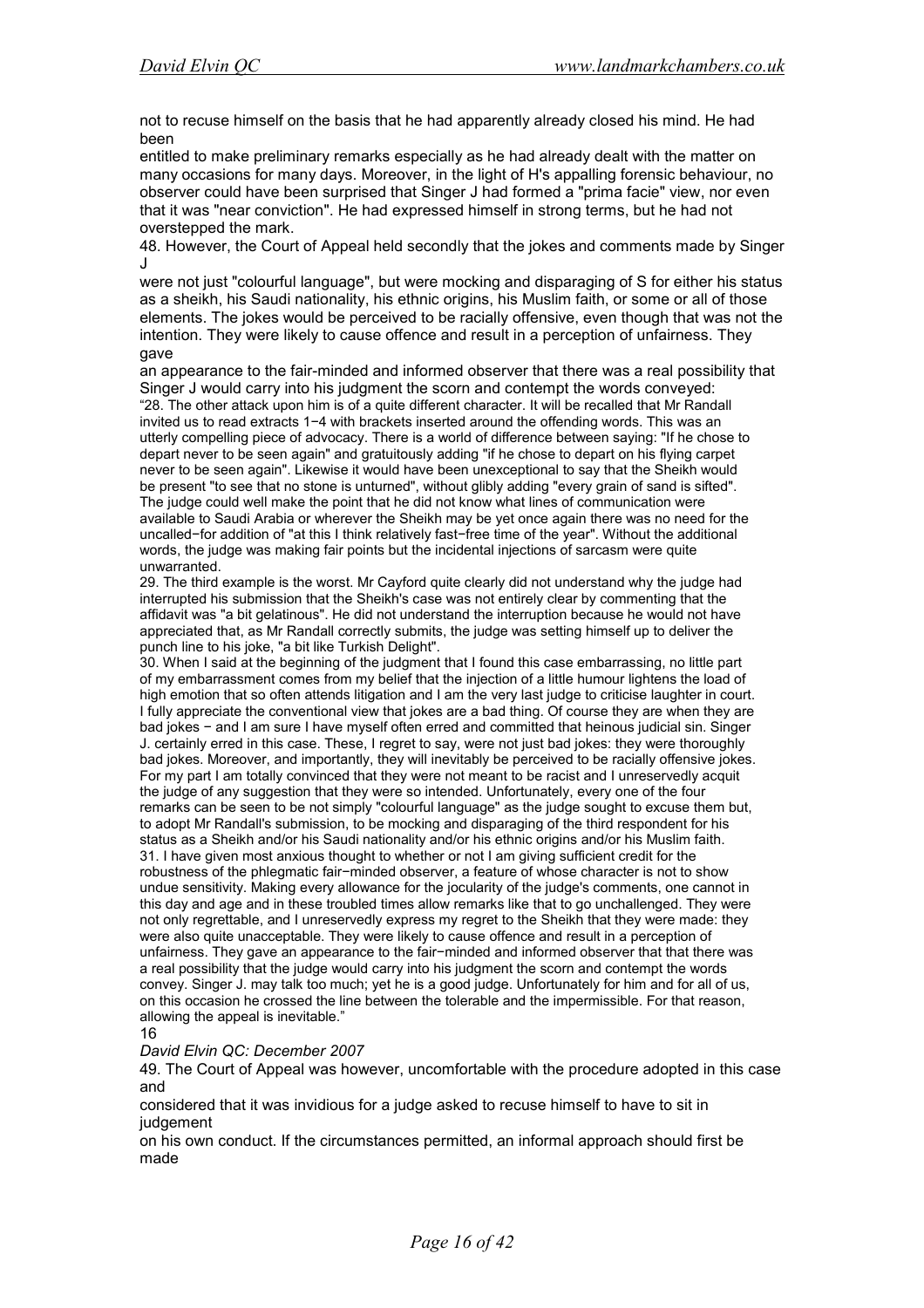to the judge, making the complaint and inviting recusal. A judge could, with honour, totally deny

the complaint but still pass the case to a colleague. If he did not feel able to do so, then it might

be preferable, if it was possible to arrange it, to have another judge take the decision, for where

the appearance of justice was at stake it was better that justice be done independently rather than require the judge to sit in judgement of his own behaviour.

50. The **Howell** case is perhaps even more surprising. This was an appeal against the decision of

Peter Smith J not to recuse himself from hearing a Beddoe application (in which trustees seek directions from the court regarding the operation of a trust). H, who was a partner in a firm of solicitors (Addleshaw Goddard ("AG")), was a trustee and the defendants in the Beddoe application had made it clear that they would be seeking an order that the trustees would be personally liable for all the costs of the action. H applied for the judge to recuse himself from hearing that application on the basis that he had had personal dealings with another partner in

his firm involving unsuccessful discussions about the judge joining the firm that had taken place

only one month before the hearing of the recusal application. E-mails had been sent between the judge and the partner culminating with criticism by the judge of the firm.

51. Peter Smith J ordered that the material be kept confidential and not shown to the parties without his agreement. At the hearing the partner involved in the discussions gave evidence of

the truth of the material and the judge questioned him at length. The judge ruled that the short time between his discussions and the hearing was of no relevance and refused to recuse himself. H contended that the judge should have recused himself as there was a real danger of

bias if he heard the application. Some of Peter Smith J.'s emails to AG read as follows: "I found your first email insulting and your second one condescending. I do not think the response should have been from you by such emails. You really should have had the courtesy to speak to me."

"I feel you have wasted my time for several months. I am extremely disappointed because contrary to your fine words you have allowed the bean counters to prevail. I am not very impressed with you or your firm at the moment and I do not think the tone of your emails enhances the position." 52. Extracts from the transcript of the recusal hearing show the following exchanges between

Peter

Smith J and H's counsel:

"MR CRAMPIN: Having had an unsuccessful discussion or negotiation with Addleshaws, your lordship expressed yourself in strong – intemperate, almost -- anguish.

"MR JUSTICE PETER SMITH: Nonsense. I don't know what part of the country you come from, Mr Crampin, but it's about time you grew up. If you think that's intemperate, then you are on another planet from me. If you thought it was intemperate, then you should have seen the correspondence which didn't trouble Mr Twigden….

"MR JUSTICE PETER SMITH: I don't agree the e-mails disclose that at all. The e-mails simply disclose that, and Mr Twigden has confirmed it today, that the reasons they gave were not the same reasons when they introduced me, and that I was therefore unimpressed by their change of attitude, which bore no relation to our discussions. But I'm sorry, Mr Crampin, life goes on, I'm afraid. I accept that. I am somewhat surprised that your solicitors are unable to accept that, despite the fact that they were willing to take me into the firm, despite the fact that I had accused a partner on the management firm of negligence, in correspondence which went far beyond that. It was a point which was so trivial, in Mr Twigden's mind, not only did he forget it when he prepared his confidential statement, but he also forgot that he said he would ensure that he would put no objection if that person objected…"

"MR CRAMPIN: Your Lordship is in the process of, while listening to my submissions, giving evidence.

17

## David Elvin QC: December 2007

"MR JUSTICE PETER SMITH: I'm not giving evidence; I'm reminding you of what Mr Twigden said. I'm not going to decide this case on anything other than the answers Mr Twigden gave, and Mr Twigden confirmed that I did indeed raise those matters, and that they were not sufficient to lead him to believe I couldn't join the firm and that, if anybody objected, he would ensure they would be overruled. That is what his evidence was. Now given that, and given the seriousness of those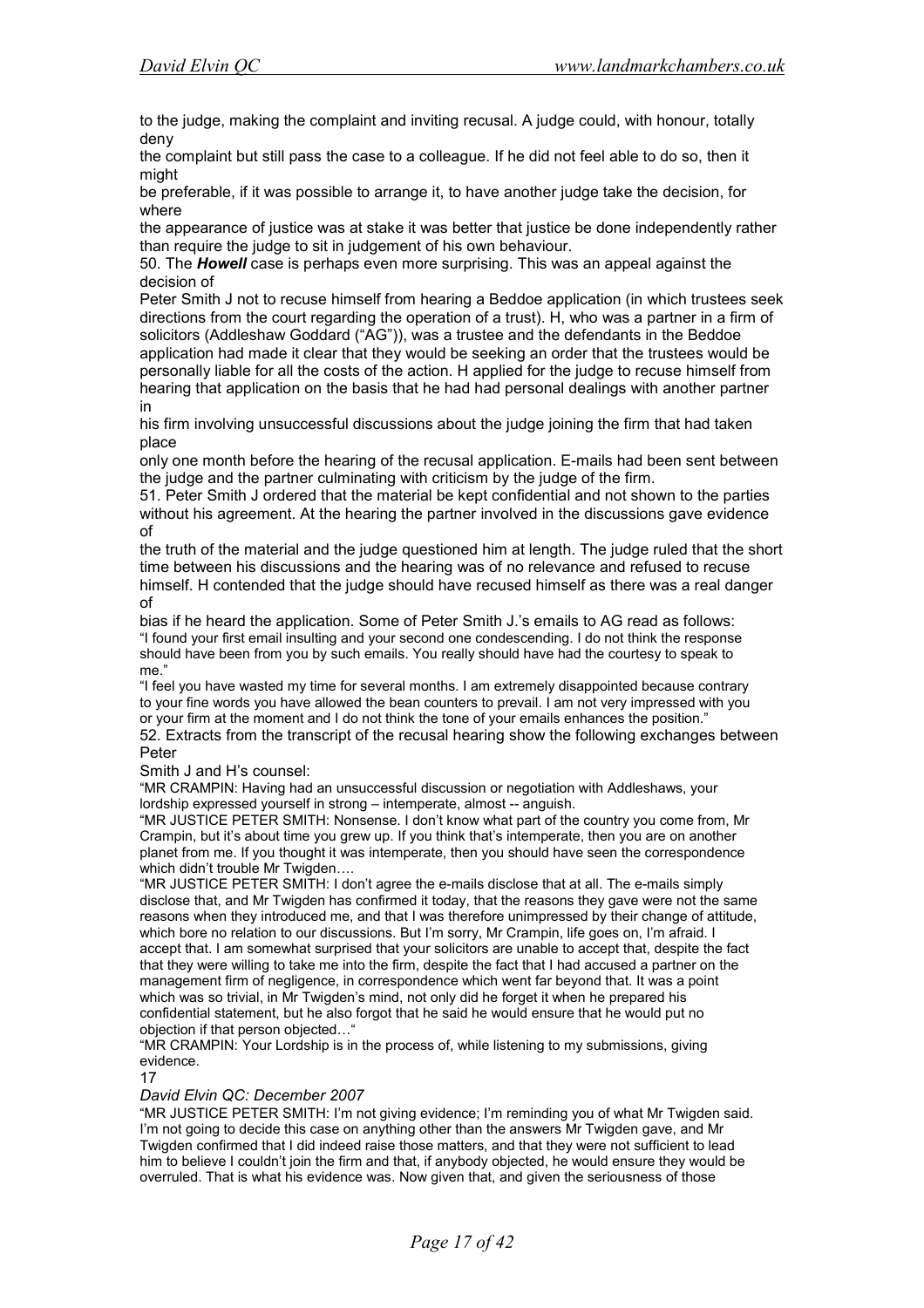matters, it is extraordinary to believe, is it not, that Addleshaws are actually fearful on the basis of these emails?..."

"MR CRAMPIN: I don't think your Lordship is actually going to pay attention to anything further I say on this subject. Your conduct of the matter in the court today is remarkable. My submission to your Lordship …

"MR JUSTICE PETER SMITH: I'm not going to comment on that, Mr Crampin. It does not dignify a comment

"MR CRAMPIN: I'm making the submission that I am.

"MR JUSTICE PETER SMITH: If you're going to say that, you'd better say it with specificity, or you'd better withdraw it, or there might be professional consequences.

"MR CRAMPIN: Your Lordship can take whatever course you'd like to take.

"MR JUSTICE PETER SMITH: No, if are going to say my conduct in court is quite remarkable, you have to say why. In which way do you think my conduct has been remarkable?

"MR CRAMPIN: It is a remarkable proposition that a judge should cross-examine a witness in the basis of what is in the judge's head, which no-one else has seen.

"MR JUSTICE PETER SMITH: Forgive me, Mr Crampin, that's because of the nature of the application because it appertains to particular facts. I have already said to you that I will decide this issue not on things that were in my head, but solely on the evidence that Mr Twigden has given, and he accepted all of my points. So it's his evidence which decides it, and nothing else. Do you have any other, better criticisms of my conduct?"

53. The Court of Appeal (Sir Anthony Clarke MR, Sir Igor Judge and Buxton LJ) held that the judge

ought to have recused himself because the **Porter v Magill** test for apparent bias was satisfied.

The Court of Appeal felt that the exchanges between the judge and the partner were quite extraordinary. It was clear that the judge was giving evidence and cross-examining the partner

as if he were fighting his own case. It was one thing to test the evidence but a judge should not

give evidence of fact. It was not appropriate for the judge to have cross-examined the partner as if he, the judge, was fighting his own case3:

"22…I am bound to say that those exchanges seem to me to be somewhat extraordinary. In my judgment, Mr Crampin was entirely justified in saying that the judge was in the process of giving evidence. The judge's approach was quite wrong. It is one thing to test counsel's submissions as a judge. It is quite another for a judge to give evidence of fact…

30. It may well be that the judge became somewhat carried away in the heat of the argument. But for the reasons I have given, I would hold that his attitude throughout, from the emails at the end of May, during the hearing on Friday and in his judgment show that the test for apparent bias is satisfied. As the reviewing court, this court is in a position to form its own view. I have concluded that in all the circumstances, a fair-minded and informed observer would conclude that the judge was biased against AG and its partners, including Mr Howell. It was for that reason that I concluded on Monday that the appeal should be allowed."

#### (6) Fairness: procedural fairness

54. In FH Cummings v Weymouth & Portland Borough Council [2007] EWHC 1601 (Admin), an

objector to a local plan review had been prevented from relying on an expert report at the inquiry. The local plan review changed the local plan to inter alia designate part of the 3 The Lord Chief Justice, Lord Phillips, with the agreement of the Lord Chancellor, has referred Smith J to the

Office of Judicial Complaints (OJC) to consider disciplinary proceedings against the judge. 18

#### David Elvin QC: December 2007

Claimant's land as outside the defined development boundary and within an important open gap or area of local landscape importance and effectively prevented residential development of

the site. At the time of lodging evidence for the inquiry, the claimant was mistakenly of the opinion that the only issue was one of landscape and that there was no issue in relation to drainage. When the claimant realised its mistake it instructed a drainage expert who prepared a

report that was given to the LPA and the inspector on the day of the hearing. The inspector ruled that the report could not be relied on.

55. HH Judge Hinkinbottom (sitting as a Deputy High Court Judge) held that an inquiry should be

conducted in accordance with the rules of natural justice to ensure that an objector was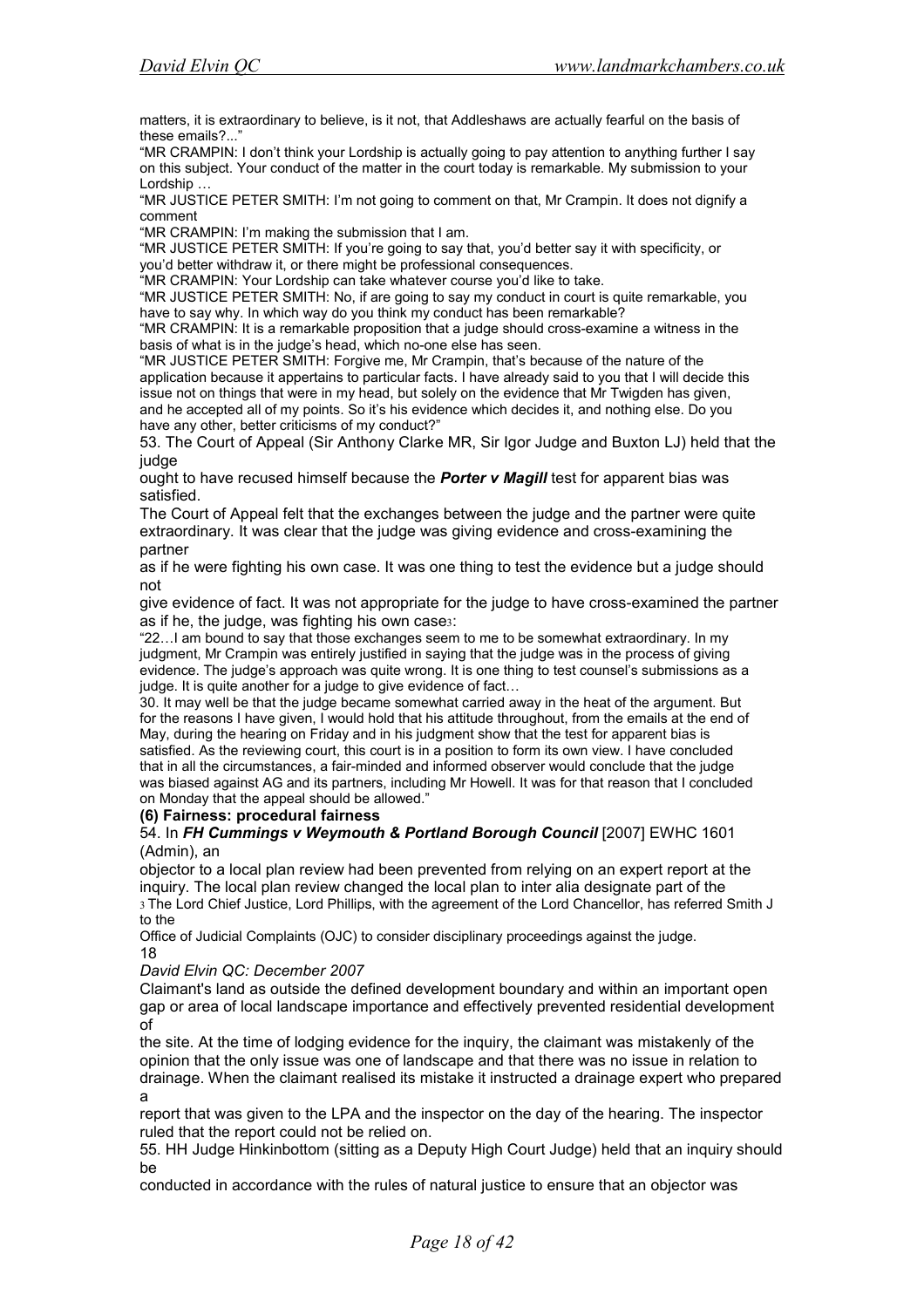afforded an adequate opportunity of meeting the case. Since the LPA was the proposer and the

decision-maker, the obligation to deal thoroughly with any objection was enhanced. On the facts, the inspector had failed to give the claimant an adequate opportunity to make its case and to respond to the LPA's case. The inspector failed to properly exercise his discretion as to

whether to admit the claimant's evidence and in doing so denied the claimant the opportunity to

rely on important evidence in relation to a crucial issue. The procedure as a whole was not fair

and the claimant had consequently been substantially and unfairly prejudiced in the hearing. 56. In R (Van Den Boomen) v First Secretary of State [2007] EWHC 554 (Admin), the LPA had

refused planning permission for a bungalow on a farm because it contended that, in addition to

the usual agricultural occupancy condition, the Claimants also ought to enter into a s 106 agreement to guard against the possibility of future severance of the proposed farm bungalow from the farmland. That was the sole issue at the informal hearing was whether an agricultural condition suffice, or whether the agricultural condition should be backed up with a s 106 agreement.

57. As part of the valuation exercise, the oast house on the farm was mentioned as being suitable

for residential conversion. The inspector accepted the claimants contention that a s.106 agreement was not required, but then reasoned as follows under the heading "other accommodation":

"(20) Both the Council and the Appellants consider the site of the proposed building dwelling to be the least obtrusive location that practical requirements of the enterprise could be added and catered for. I do not dispute the location chosen as far as the suitability for a new build dwelling is concerned. Undeveloped space immediately adjacent to the complex of farm buildings being somewhat limited.

However, my attention has been drawn by Smarden Parish Council to the existing oast house, at the centre of the farmyard, the use of which as agricultural workers' accommodation, could avoid altogether the need to need for a new build residential development on the farm.

(21) At the hearing, both parties dismissed the principle of adapting this building for residential occupation, on the basis that it is already used for storage associated with the agricultural business. ....

(23) Apart from the need to relocate existing storage, no reasons for the oast being unsuitable as a means for meeting the identified functional need for an additional worker's dwelling, either in terms of the condition or the location of the building, or the quality of accommodation required, was forthcoming from either party. It appears to me that at least some of the items currently kept in the oast house could be transferred to vacant space within the timber framed barn nearby. Others could be housed in the new storage building, which, due to its relatively limited function, could be considerably smaller, and sited far less obtrusively, than the proposed bungalow, perhaps as an attachment to one of the existing structures.

.... (25) Having received no convincing explanation as to why the oast house could not be functionally converted as a residential occupation, I am not satisfied that the proposed bungalow is essential in order to meet the identified functional need for additional agricultural workers' accommodation. I 19

## David Elvin QC: December 2007

consider, from the absence of the evidence to the contrary, that the significant harm to the countryside, and SLA would arise from the appeal's proposal could be avoided through the use of existing premises on the farm, which are suitable and available for occupation.

(26) I find this to outweigh my conclusions on the issue of severance accordingly I conclude that the proposed farm bungalow would be harmful to the character and appearance of the countryside, the SLA, and thus contrary to the general objectives as such their policies RS1, RS5 and EAP4, Local plan policies HD7, EN27, VP2 and RE10, the merging structure plan policies QO1, SS7, E3, E5, NHP6 and National Policy PPS7. I further conclude that the function and need for an additional agricultural accommodation on the farm does not outweigh the harm identified, or justify a departure from the relevant policies in this case."

58. Sullivan J described the claimant's objection as follows:

"12. On behalf of the Claimants, Mr Clay submitted that the Inspector's decision was procedurally unfair; whilst the issue of the use of the oast house had been raised by the Parish Council, that was under the mistaken belief that there was a planning permission for conversion. It was true that the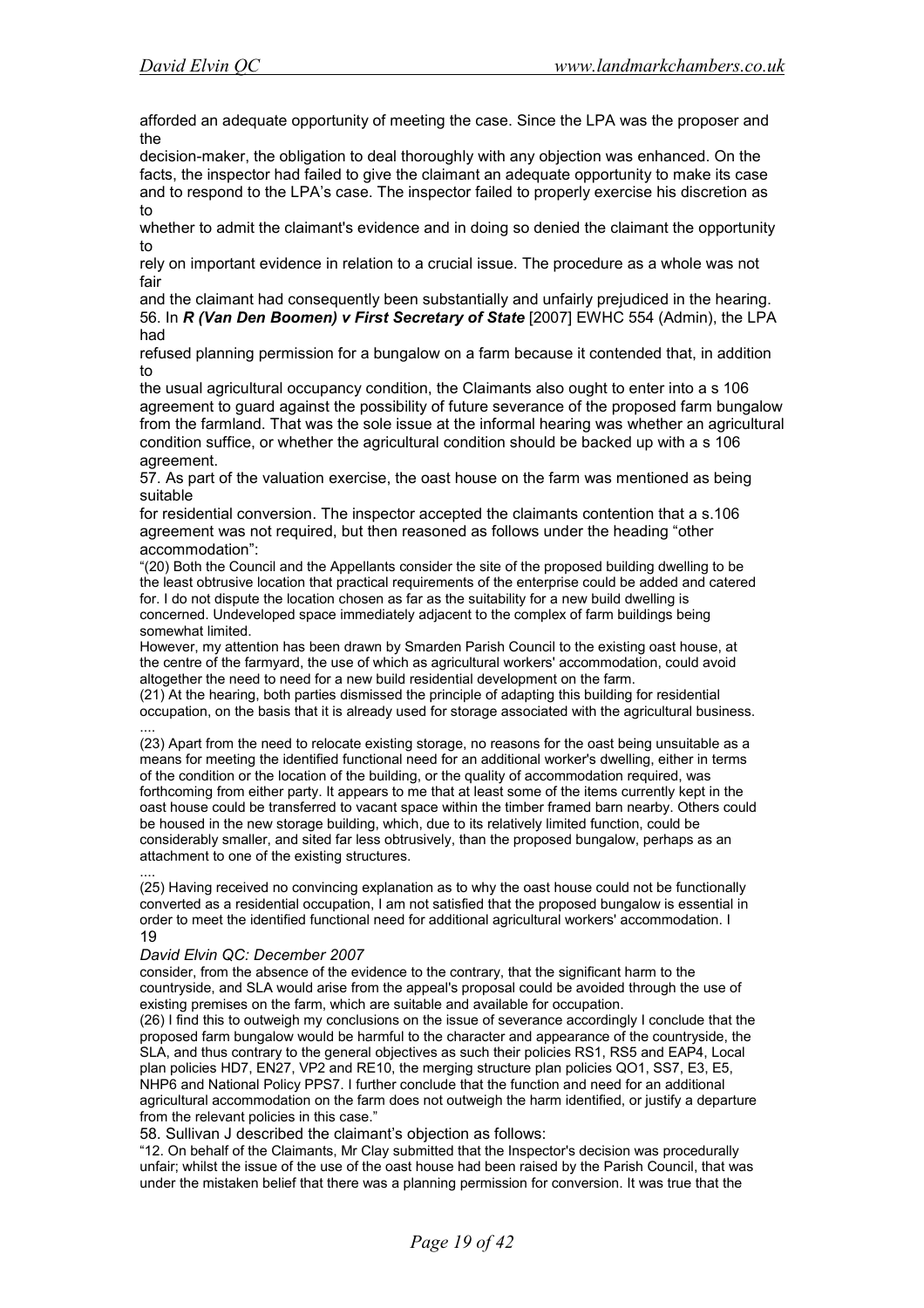Inspector had looked at the oast house on his site visit, but the potential for converting the oast house, absent a planning permission, and for reorganising storage at the farm, were not raised, or not sufficiently raised, so as to give the Claimants a fair crack of the whip. He submitted that it was particularly unfair for the Inspector to rely on the fact that he had received "no convincing explanation as to why the oast house could not be partially converted for residential accommodation", when that had never been identified as a reason for refusal by the Planning Authority. The availability of other potential residential accommodation had been raised as an issue in only the most general of terms, and not until the Inspector produced his agenda at the beginning of the hearing. Even then it was identified not as a main topic, but simply as one of a number of other topics for discussion."

#### 59. He held that:

"14… the Claimants did not have a fair crack of the whip. The Inspector approached the second main issue in a manner which they did not and could not reasonably have anticipated. 15. This is not a case of a Claimant who has failed to deal with an obvious point seeking subsequently to improve his case. This is a case where the Claimants have lost an appeal on a point which was very definitely not "fairly and squarely at issue"."

## (7) Metropolitan Open Land and Green Belt

#### 60. In PPG2 para. 3.6 states:

"3.6 Provided that it does not result in disproportionate additions over and above the size of the original building, the extension or alteration of dwellings is not inappropriate in Green Belts. The replacement of existing dwellings need not be inappropriate, providing the new dwelling is not materially larger than the dwelling it replaces. Development plans should make clear the approach local planning authorities will take, including the circumstances (if any) under which replacement dwellings are acceptable."

#### 61. In R (Heath & Hampstead Society) v Camden London Borough Council [2007] EWHC **977**

(Admin), the claimant sought judicial review of the LPA's decision to grant permission for the demolition of a two storey house and its replacement with a three storey house on Hampstead

Head – on land designated as Metropolitan Open Land. The floor space of the existing and proposed houses was 186 square metres and 626 metres respectively. The issues for Sullivan

J were (i) whether the planning guidance on green belt land was relevant to Metropolitan Open

Land; and whether (ii) the planning officer and consequently the local authority had applied the

correct test, in particular with regard to whether the new development was materially larger, in deciding to grant planning permission.

62. Sullivan J held that since Metropolitan Open Land had an equivalent status to green belt land,

the principles and guidance applicable to the former should also be relevant in the case of the 20

#### David Elvin QC: December 2007

latter. Accordingly, there was a strong presumption that development on Metropolitan Open Land was inappropriate unless there were very special circumstances.

63. In considering whether a replacement building on Metropolitan Open Land was appropriate

development the key issue to be determined was whether the proposed structure was "materially larger" than the extant building, pursuant to PPG2 para.3.6. This had been the subject of an earlier judgment in Surrey Homes v Secretary of State & Mole Valley DC [2000] where Christopher Lockhart-Mummery QC had held:

"23. ... In most cases floor space will undoubtedly be the starting point, if indeed it is not the most important criterion. But I entertain no doubt that the concept of whether a dwelling is "materially larger" can be assessed by reference to matters such as bulk, height, mass and prominence. These are all matters going to the openness of the Green Belt. They are plainly all material considerations relevant to deciding on the meaning of the term in the context in which it arises, namely Green Belt policy.

24. Indeed, were it otherwise, absurd results could arise. One could have equivalent or possibly even reduced floor space, but disposed within a tower-like structure, having far more impact on the Green Belt. It would be a strange result, in my judgment, if an Inspector were debarred from concluding that the proposed structure harmed openness and was inappropriate development. 64. Sullivan J. held that the issue of "materially larger" was not to be determined by having regard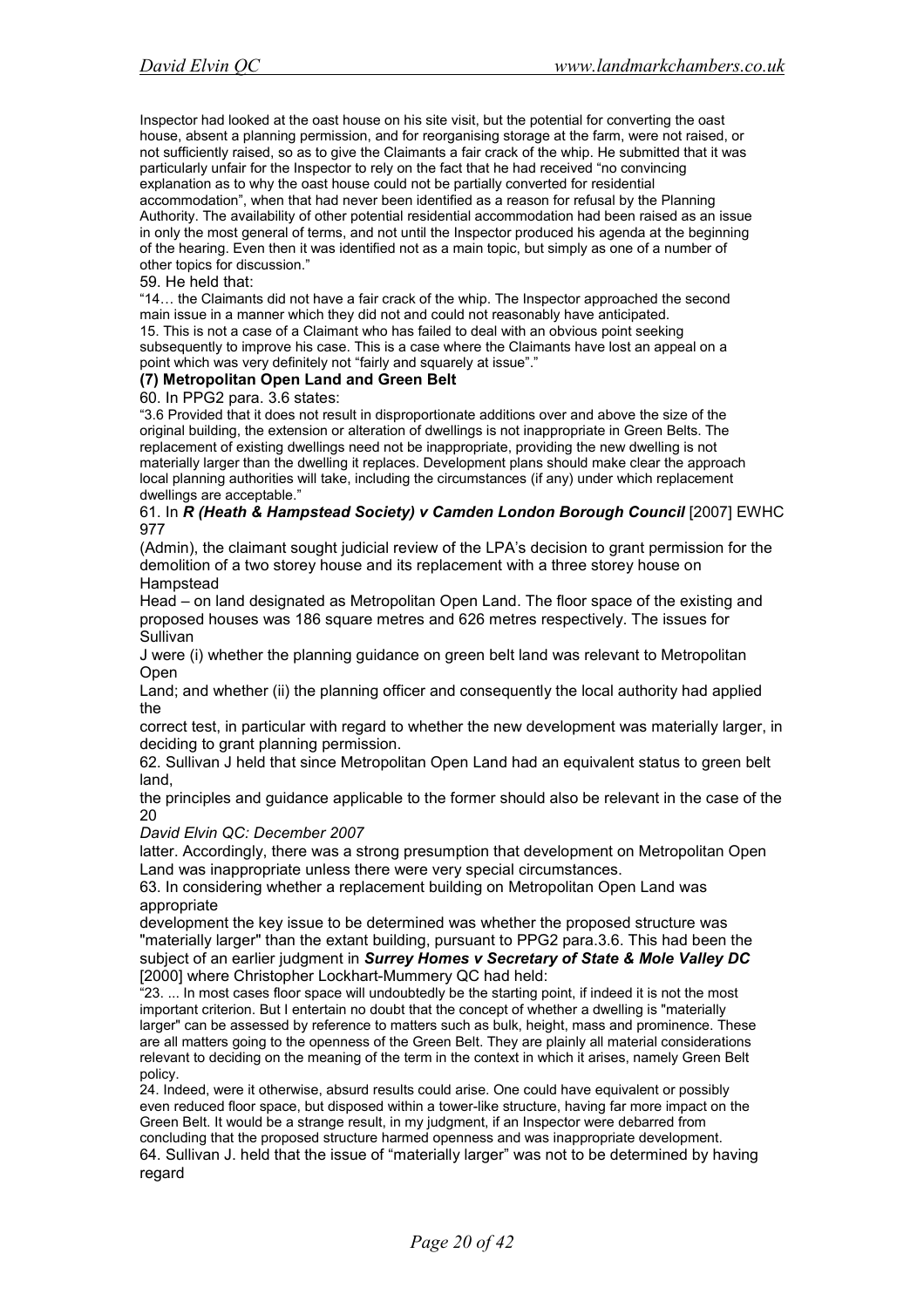to whether the new building would be visually intrusive or whether its dimensions would be perceptibly larger to the public but rather by an arithmetical comparison of the actual size of the

replacement and extant buildings. Therefore, on the facts given that the new dwelling would be

substantially larger than the extant dwelling, the planning officer and the planning committee of

the local authority could not have properly concluded that the proposed new building was not materially larger than the extant one and the permission should be quashed:

"19. I do not accept the submission that Surrey Homes was wrongly decided. It follows that I do not accept the submission that when deciding whether the replacement dwelling is or is not "materially larger" than the dwelling it replaces, the local planning authority is solely concerned with a mathematical comparison of relevant dimensions.

20. However I do accept Mr Altaras's fall back submission that the exercise under paragraph 3.6 is primarily an objective one by reference to size. Which physical dimension is most relevant for the purpose of assessing the relative size of the existing and replacement dwellinghouse, will depend on the circumstances of the particular case. It may be floor space, footprint, built volume, height, width, etc. But, as Mr Lockhart-Mummery said in Surrey Homes:

" ..... In most cases floor space will undoubtedly be the starting point, if indeed it is not the most important criterion."

It is one thing to say that in a case where the increase in dimensions is marginal in quantitative terms, some regard may be had to other matters "such as bulk, height, mass and prominence"; it is quite another thing to set consideration of the physical increase in size to one side altogether, and, in effect, to substitute a test such as "providing the new dwelling is not more visually intrusive than the dwelling it replaces" for the test in paragraph 3.6: "providing the new dwelling is not materially larger than the dwelling it replaces."

21. Paragraph 3.6 is concerned with the size of the replacement dwelling, not with its visual impact. There are good reasons why the relevant test for replacement dwellings in the Green Belt and Metropolitan Open Land is one of size rather than visual impact. The essential characteristic of Green Belts and Metropolitan Open Land is their openness (see paragraph 7 above). The extent to which that openness is, or is not, visible from public vantage points and the extent to which a new building in the Green Belt would be visually intrusive are a separate issue. Paragraph 3.15 of PPG 2 deals with "visual amenity" in the Green Belt in those terms: "The visual amenities of the Green Belt should not be injured by proposals for development within or conspicuous from the Green Belt which, although they would not prejudice the purposes of including land in Green Belts, might be visually detrimental by reason of their siting, materials or design." The fact that a materially larger (in terms in footprint, floor space or building volume) replacement dwelling is more concealed from public view than a smaller but more prominent existing dwelling does not mean that the replacement dwelling is appropriate development in the Green Belt or Metropolitan Open Land. 21

#### David Elvin QC: December 2007

22. The loss of openness (ie unbuilt on land) within the Green Belt or Metropolitan Open Land is of itself harmful to the underlying policy objective. If the replacement dwelling is more visually intrusive there will be further harm in addition to the harm by reason of inappropriateness, which will have to be outweighed by those special circumstances if planning permission is to be granted (paragraph 3.15 of PPG 2, above). If the materially larger replacement dwelling is less visually intrusive than the existing dwelling then that would be a factor which could be taken into consideration when deciding whether the harm by reason of inappropriateness was outweighed by very special circumstances."

65. The Court of Appeal has granted permission to appeal.

## (8) Discontinuance

66. In Jeffery v First Secretary of State [2007] EWCA Civ 584, the Court of Appeal (Keene, Jacob and Hughes LJJ) considered a challenge to the validity of an order for the discontinuance of a planning use (use of land for the purpose of siting touring caravans and tents) that the First Secretary of State had confirmed. Following the grant of permission for the

use, the claimant had applied for permission to erect a permanent toilet and shower block. That

application was refused and the LPA had made an order that the use of the land for the siting of

caravans and tents be discontinued. It then issued an enforcement notice.

67. Following an inquiry, the Secretary of State agreed with the recommendations of the inspector

and confirmed the discontinuance order and quashed the enforcement notice. The claimant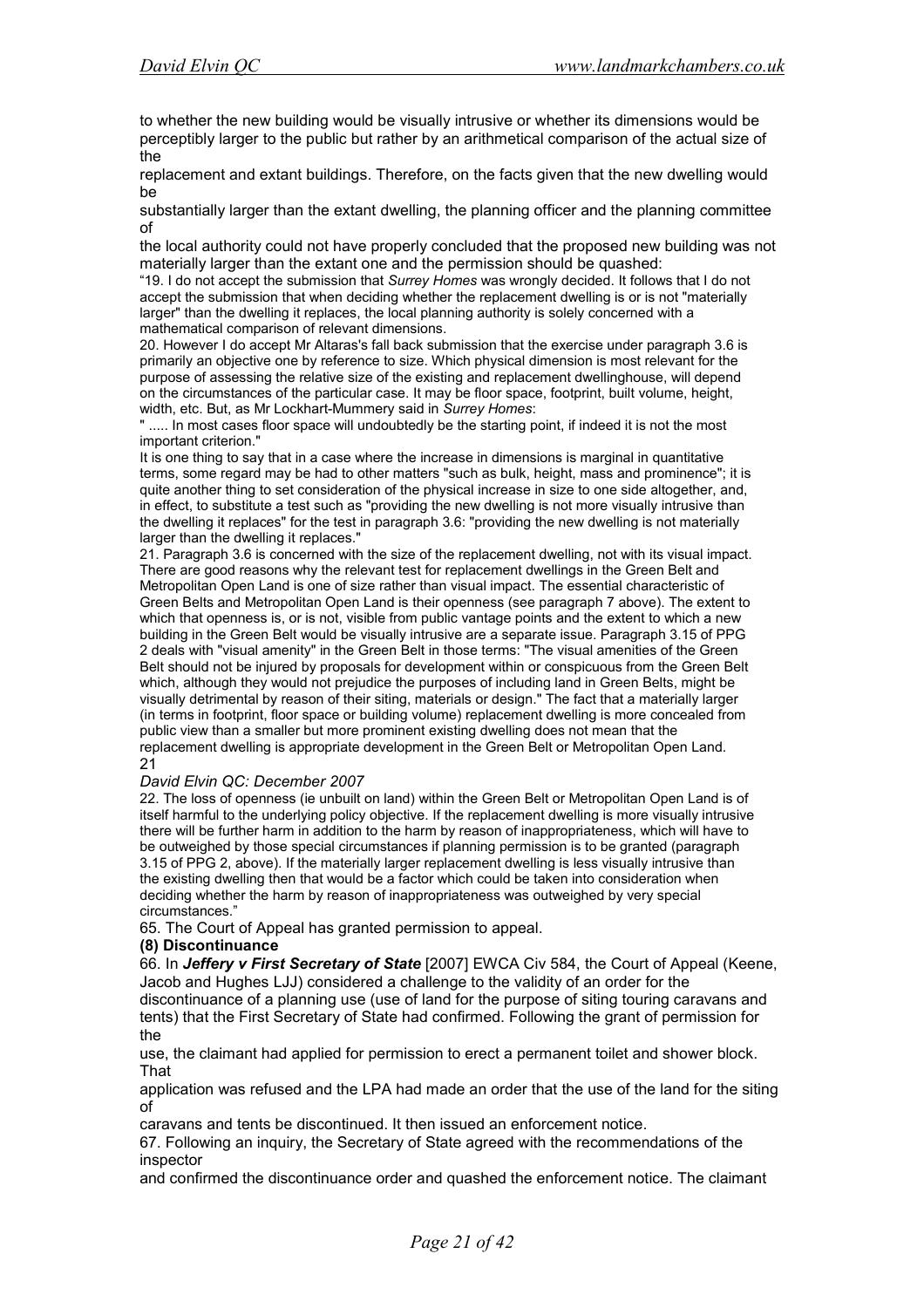argued that (1) the inspector had failed to apply the statutory test of asking whether it was "expedient" in the interests of the proper planning of the area to confirm the order, and that he had erred by dealing with the planning merits of the order and the enforcement notice together,

and so treating the order as an application for planning permission; (2) the resolution of the local authority to make the discontinuance order had not authorised the making of an order applying to caravan use; (3) the local authority had not properly considered the matters relevant

to making an order covering caravan use, with the effect that there had been no valid order for

the secretary of state to confirm.

68. The Court of Appeal dismissed the appeal. The inspector had expressly set out the statutory

test in his report and it was inconceivable that he had not applied it. In relation to the third ground of appeal, a challenge to the validity of a discontinuance order, confirmed by the secretary of state, on the ground that there was some defect in the way in which the LPA had handled the original making of the order should only be entertained where there was clear-cut evidence that the order was ultra vires as a result. If the order appeared to be good, there would need to be convincing evidence that the order was nonetheless defective, and if the alleged defect had not been ventilated at the public inquiry the court would normally require some good reason for that omission, such as the unavailability of the relevant evidence at that stage. As a result of the claimant not raising the argument about validity before the inspector and Secretary of State, the court had insufficient evidence available to it to demonstrate that the local authority had failed in their approach to the making of the order, and no good reason had been given for the failure to raise the point earlier. On the evidence available the claimant had failed to prove that the order was ultra vires.

69. A further point of interest in this decision is the obiter remarks of Jacob and Hughes LJJ in relation to I'm Your Man v Secretary of State for the Environment (1999) 77 P&CR 251. In that case, the High Court had to determine whether an implied power existed to impose limitations on planning permissions otherwise than by development order. Planning permission

had been granted in 1995 for the use of buildings for sales, exhibitions and leisure activities for

a temporary period of seven years, but no express condition was imposed which required that 22

## David Elvin QC: December 2007

use to cease at the expiration of that period. Before the expiration of the seven years, however,

the owners applied for planning permission for the permanent use of the premises for those purposes. On appeal against the refusal of the local planning authority to grant planning permission for permanent use, it was argued that despite the fact that the 1995 permission was

expressed to be for a temporary period, the permission was in fact a permanent permission. 70. The High Court held that "limitation" had a restrictive meaning by reference to development

#### orders at pp. 6-7:

"The 1990 Act does not expressly provide a power for the imposition of limitations on the grant of planning permission pursuant to an application. … The omission of section 38 of the 1959 Act does not, in my judgment, provide ground for inferring that the definition of breach of planning control, which was introduced by the 1959 Act by way of amendment to the 1947 Act to include limitations on permission granted by a development order, should be construed as conferring a more general power to impose limitations on planning permission granted pursuant to applications under the Act. The framework of what is now the 1990 Act, including the provisions that I have set out above, strongly indicates to the contrary. That would include: (1) the provisions expressly dealing with the imposition of conditions (sections 70(1) and 72(1)); (2) the absence of any express right to appeal against a limitation imposed pursuant to an application for permission (section 78(1)(a)); (3) the provisions for the resumption of normal use (section  $57(2)(3)$ ); and (4) exceptions to the requirement for commencement conditions (section 91(4)). I accordingly reject Mr Singh's submission that there is an implied power for the planning authority or the Secretary of State to impose on a permission granted, pursuant to an application, limitations capable of enforcement under the Act. In my judgment, the reference to limitations in Part VII of the Act is a reference to limitations imposed under a development order, for which provision is expressly made under the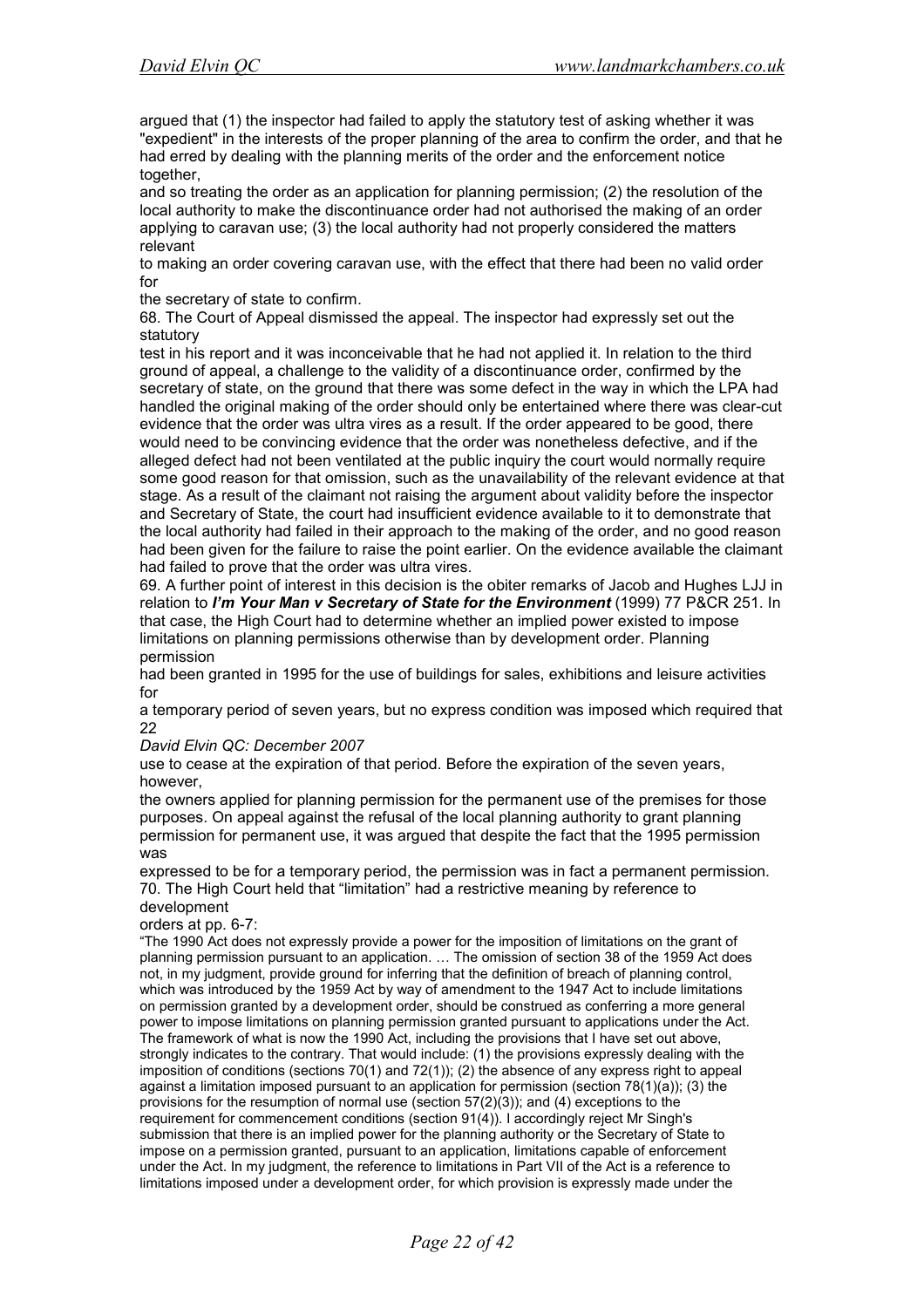Act."

71. Jacob LJ (with whom Hughes LJ agreed), appeared to cast doubt on the correctness of the

decision in I'm Your Man although it was not criticised by Keene LJ:

"36. I agree with the Judgment of Keene LJ. I would only add that it should be clearly understood that this case has been argued on the assumption that the 1999 permission had the legal effect of granting permanent permission for caravans and tents even though its express terms were for "change of use … to siting touring caravans and tents for [the solar eclipse weekend]" and that only use for that weekend had ever been sought.

37. This assumption was on the basis that I'm Your Man v SoS for the Environment (1999) 77 P. & C.R. 251 was correctly decided. We heard no argument on the point and, speaking for myself, I would reserve the question of whether that is so."

## (9) Abandonment

72. It has now been established that a use of land that had received a certificate of lawful existing

use under s.191 TCPA 1990 can be abandoned. In M & M (Land) Ltd v Secretary of State for

Communities and Local Government [2007] EWHC 489 (Admin), HH Judge Mole QC heard

a claim by a company (M) seeking to quash an inspector's decision upholding the refusal of planning permission to redevelop a site as a scrap yard. M had bought the site which benefited

from a certificate of lawful existing use as a "scrap yard". The inspector held that the main issue

was whether the use of the site for the buying and selling of scrap metal had been abandoned and, on the evidence, he concluded that it had been abandoned. M contended that it was not possible to abandon a use that had received a certificate pursuant to s.191 TCPA 1990. 73. Judge Mole QC held that s.191(6) TCPA 1990 only declared that at a particular point in time

referred to in the certificate, a use was lawful. A certificate could not put M in a stronger position

than a use pursuant to grant of planning permission which could plainly be abandoned: "20. In my judgment, the Secretary of State's argument is the right one. It seems to me that section 191(6) does no more and no less than declare conclusively that at the point of time that the 23

#### David Elvin QC: December 2007

certificate refers to, that particular use is lawful in that it operates like a planning permission for a change of use which enures for the benefit of the land and makes a particular use lawful and then is spent. However, as I have said, the authorities are quite clear that that does not stand in the way of a permitted change of use being abandoned. It would require the plainest words to compel me to find that the certificate of lawful use achieved a result that is substantially different from that which a planning permission achieves, and I simply do not find that degree of compulsion in the words of section 191(6). In my judgment, the position is the same for a certificate of lawful use as it is for a planning permission. A use permitted can be abandoned: a use that has been dignified with a certificate of lawful use can also be abandoned, notwithstanding the words of section 191(6)."

#### (10) Development Plan

74. In George Wimpey UK Ltd v Tewkesbury Borough Council [2007] EWHC 628 (Admin) a

development plan was challenged on the basis inter alia that there was no real possibility that certain sites designated for housing development could be developed for housing within the five

year plan period.

75. The claimant developer (G) owned land that it wished to develop for residential purposes, but

its land was not allocated for housing in the LPA's draft plan. The inspector recommended that

G's site should be included in a further assessment of potential new housing allocations and that other sites to which G objected should be deleted. When the plan was eventually adopted some years later G's site was excluded and two sites to which it objected had been included on

the basis that they would be "phased to the latter part of the plan period". G contended that there was no real prospect of these other sites being developed within the plan period.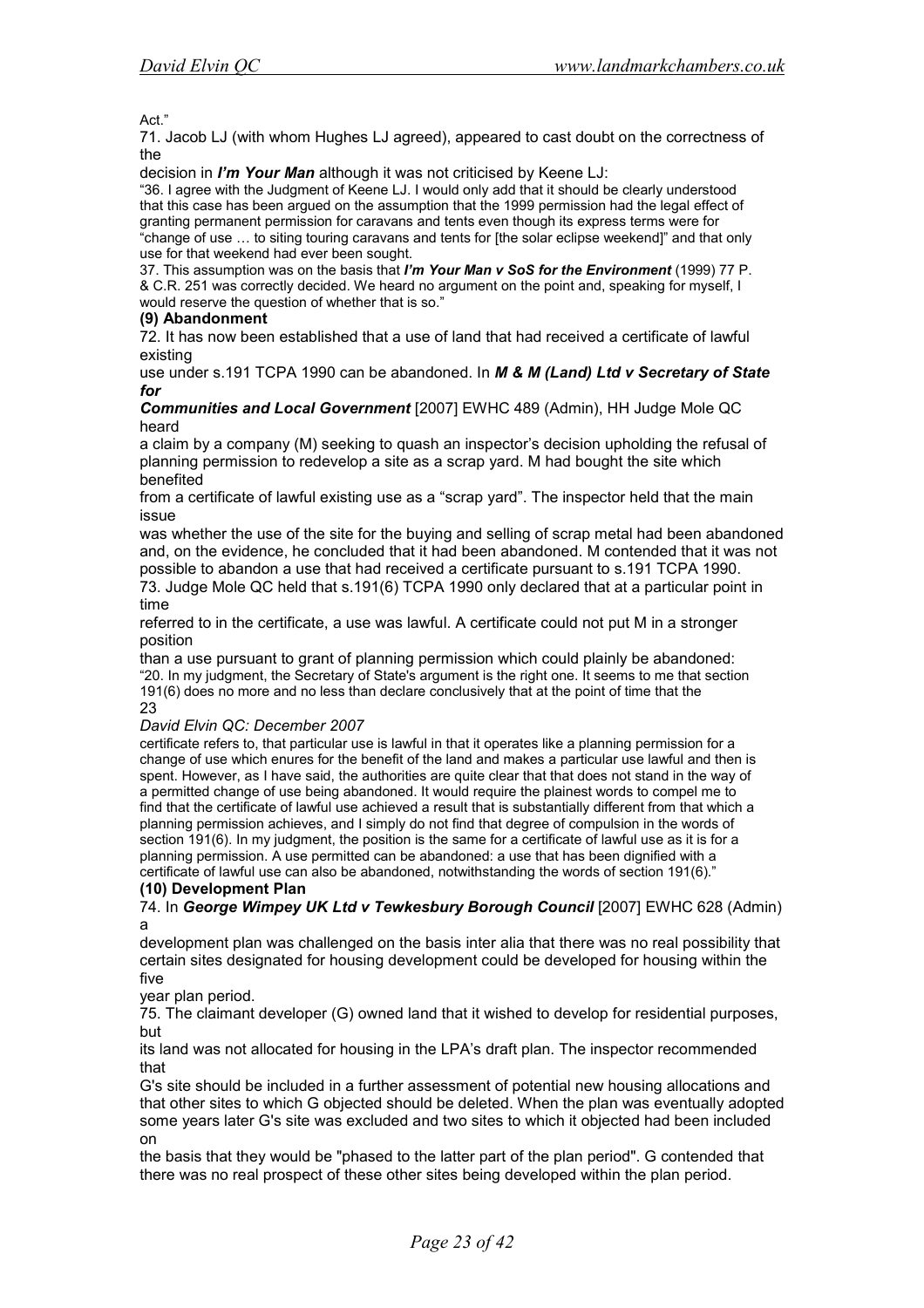76. Wyn Williams J held that the LPA had not demonstrated that these sites would be granted planning permission in the near future nor that they would be developed within the plan period.

Accordingly its decision was Wednesbury unreasonable as it has failed to have regard to the clear policy guidance requiring the plan to include a five year's supply of land available for development. The parts of the plan including these sites was therefore quashed:

"67. I have reached the conclusion that the Defendant's judgment as to the implementation of the housing allocation on the Shurdington site was unreasonable or irrational in the Wednesbury sense. The Defendant failed to have regard to clear policy guidance contained within PPG3 and the draft policy guidance within PPS3. On balance, I think that the same is true for the M and G Sports Ground site. I say that since even though it is asserted that the Green Belt review has taken place and that there was no bar to implementation following that process the absence of reasons for including the site in the face of the Claimant's specific objections lead to the conclusion that bars to implementation do exist. PPG 3 paragraph 34 is very clear in its terms and I simply do not see how the Defendant can have taken account of it when it maintained these two allocations."

77. In relation to G's site, the LPA, following the inspector's recommendation, had reassessed G's

site for inclusion and concluded that the allocation of the site would constitute unsustainable leapfrogging of the green belt. The authority had held that view consistently and had given adequate reasons for it. Finally, on the evidence the authority had had regard to all material considerations when it made its decision not to reopen the inquiry and that decision was not unlawful.

## (11) Call-in

78. It is clear that a challenge to a decision not to call-in an application will rarely succeed. The

decision of the Secretary of State not to call in a planning application for a residential development was challenged in R (Persimmon Homes Ltd) v Secretary of State for

Communities and Local Government [2007] EWHC 1985 (Admin). The claim was brought by

one house building company (P) against the decision not to call in the planning application by 24

David Elvin QC: December 2007

another house builder (H). H's application was for residential development on a site that would

comprise numerous dwellings and associated facilities. P had an option over an alternative site

which it maintained was a competitor for such development. P submitted (i) that the Secretary of State had failed to have regard to material considerations in coming to his decision, namely,

national policy on community involvement, national policy on prematurity and the impact of the

consequences of the decision not to call in on P's site; (ii) took into account immaterial considerations by paying regard to the planning merits of the application; (iii) came to a decision that was perverse and irrational.

79. Sullivan J rejected P's complaints, holding that the absence of explicit reference to particular

matters in the secretary of state's decision letter did not mean that he did not have regard to those issues. More-over, call-in decision letters were addressed to local planning authorities to

inform them whether or not the secretary of state had decided to determine an application himself: they were not fully reasoned judgments which were bound to deal with every aspect of

a dispute.

80. As to whether the secretary of state was entitled to conclude that the three issues identified by

P were not to be considered as main matters, regard had to be given to the wide discretion afforded to him under s.77 of the Act. In the circumstances, the instant court was satisfied that the secretary of state could reasonably conclude that none of the matters identified constituted

main matters for the purposes of his decision.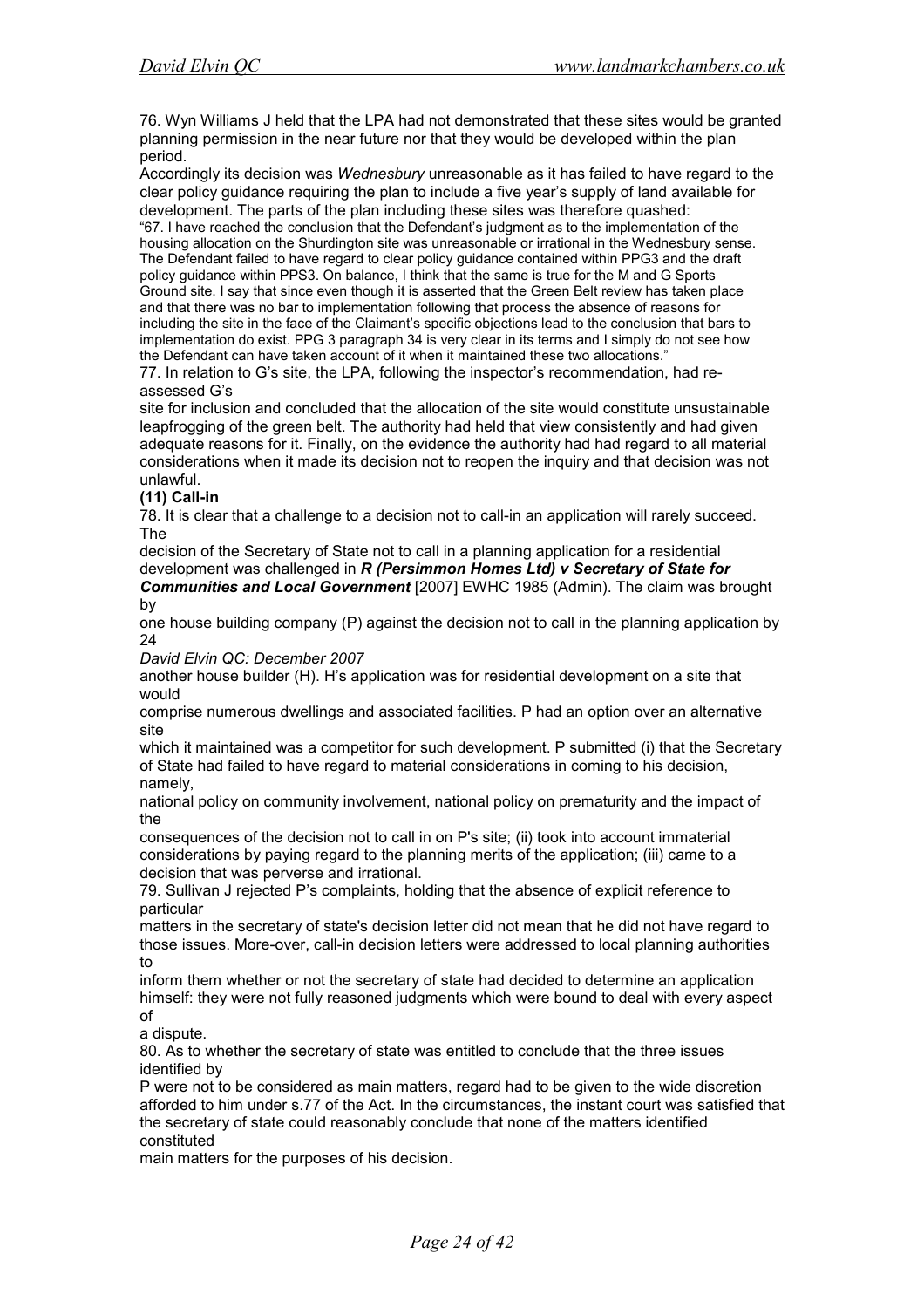## 81. Sullivan J also explained that the proposition in Lakin Ltd v Secretary of State for **Scotland**

1988 SLT 780 that the Secretary of State should not consider the merits of a planning application when deciding whether or not to call it in should not be applied literally or applied to

a different set of facts:

"34. The proposition that the Secretary of State "should not have been considering the merits of the application at all" should not be taken out of context and applied literally to the very different factual circumstances of the present case. When considering whether or not to call in an application for planning permission that has been referred to him (now her) under the Departures Direction, the Secretary of State must be entitled to carry out a preliminary assessment of what appear, on the papers submitted by the Local Planning Authority, to be the "planning merits" of the application to the extent that it is necessary to do so in order to enable a judgment to be made as to whether, for example, there may be a conflict with national policy and, if so, whether that conflict appears to be on "important matters", and whether in any event the application raises issues that are of more than local importance."

## (12) Enforcement/Issue estoppel

82. In R (East Hertfordshire District Council) v First Secretary of State [2007] EWHC 834 (Admin),the claimant LPA sought judicial review of a decision to quash an enforcement notice issued by it on the ground that the notice was a nullity. The LPA had granted planning permission to the interested party (P) for the redevelopment of a barn to create bed and breakfast lettings. An enforcement notice was served on the ground that the barn had not been

erected in accordance with the permission. P had appealed against the enforcement notice contending that there had been no breach of planning control (s.174(c) TCPA 1990). Due to an

administrative error on its part, the LPA failed to submit any representations or statement of its

case in the written representations proceedings. The inspector allowed P's appeal because the

lack of factual information from the authority was so fundamental that he had no alternative. 83. Relying on s. 171B(4) TCPA 1990, the LPA issued another enforcement notice, and P appealed. The second inspector found that where an appeal had previously succeeded under s. 174(2)(c), it meant that those matters had been found not to constitute a breach of planning 25

#### David Elvin QC: December 2007

control, and that the inevitable consequence of such a finding had to be that the provisions of s.

171B(4) could not apply, there being no breach of planning control against which the authority could make a second attempt, which meant that the authority's second enforcement notice was

a nullity and would be quashed.

84. Sullivan J held that it was implicit in the concept of cause of action estoppel that a matter had

been adjudicated not that the court or tribunal had been unable to adjudicate upon an issue because of a complete lack of information, as had been the position in the instant case. In any event, justice might require the non-application of an inflexible cause of action estoppel rule in such special circumstances. In deciding whether there were special circumstances that might justify such a departure, the question of fairness to the public interest, in respect of the necessity for planning control, was a relevant factor. On the facts, no injustice would be caused

to P because it would be able to present the evidence, if it existed, which demonstrated that no

breach of planning control had taken place. In all the circumstances therefore, both of the authority's submissions had to be accepted and the second inspector's decision was quashed.

## (13) Standing

The increasingly liberal approach that the courts are taking to the requirement of standing (see e.g.  $R$ 

(Edwards) v Environment Agency and another [2004] 3 All E.R. 21) is illustrated by Irwin J's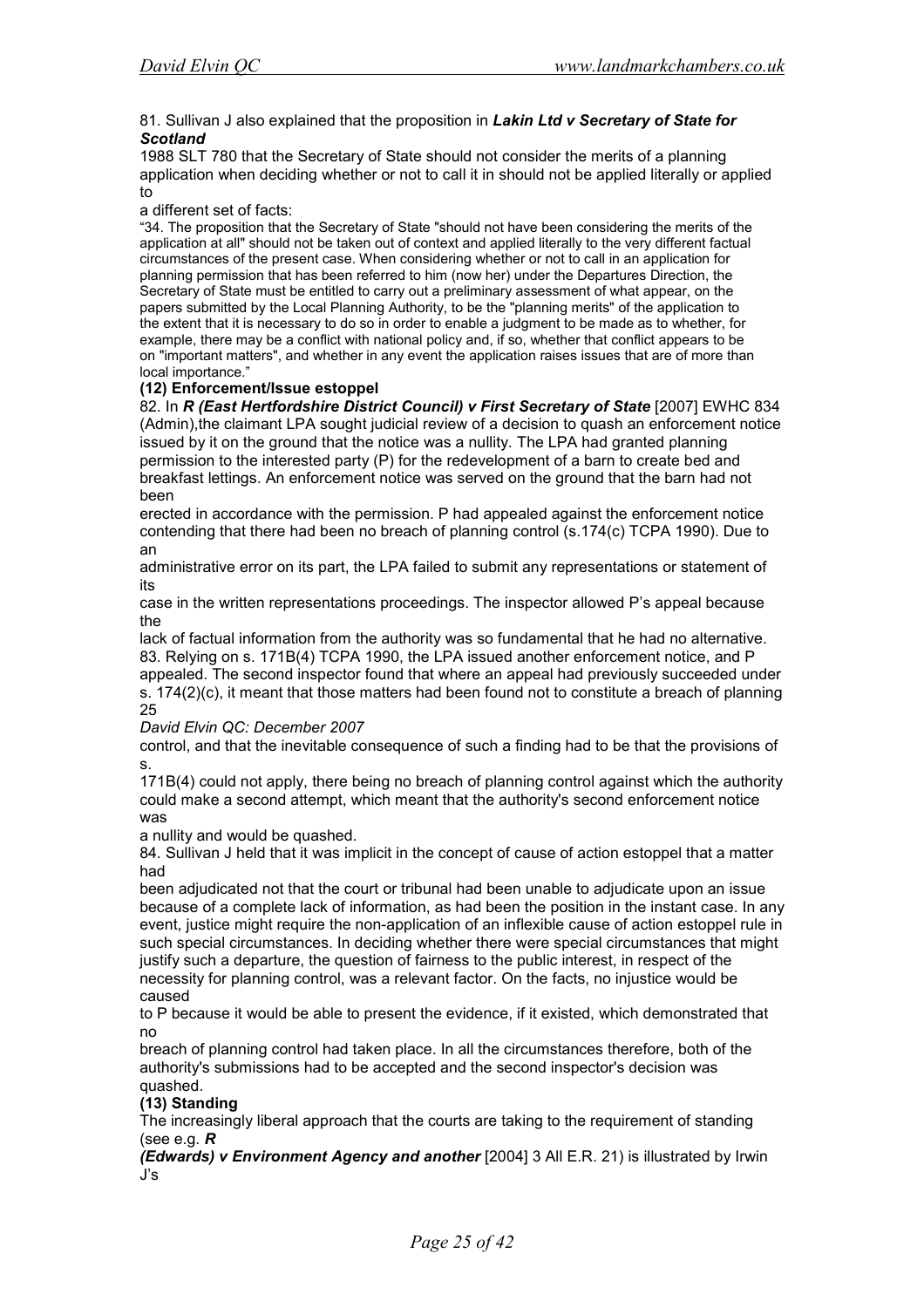## decision in Residents Against Waste Site Ltd v Lancashire County Council [2007] EWHC 2558

(Admin).

85. The claimant in that case was a limited company formed to represent the interests of local objectors to the waste technology plant. The company was incorporated only 2 days before the

claim was issued and could not therefore have been an interested party during the course of the application for planning permission. The company's website stated that

"... we need to raise up to £60.000. If/when we win it may be that some or all of our legal costs will be ordered to be paid by the other side, but we cannot take that for granted and need to raise all these monies in order to be able to pay our legal costs etc. We can limit our own liability by becoming a Company Limited by Guarantee."

86. Irwin J followed the decision of Richards J in R v Leicestershire County Council ex parte

## Blackfordby and Boothorpe Action Group Ltd [2001] Env LR 35:

"18. Mr Wolfe relies upon the approach taken by Richards J, as he then was, in the Blackfordby case cited above. In that case, the Judge dealt with an analogous situation to the instant case. Counsel for Leicestershire County Council submitted on the facts there that the company had been formed specifically "….with the intention that its members would not be liable in costs should the proceedings fail" and that in such circumstances as a matter of public policy, the Court should not accord standing to such a company. The learned Judge refused to draw the adverse inference in that case, but concluded that on the evidence there, the company had been formed to achieve a proper formal and legal structure to administer the funds of the action group in question and manage its affairs properly and to enable the group to represent the community in a more formal and acceptable way. The Judge went on to say this:

"In my view the incorporation of a local action group ought not to be a bar to the bringing of an application for judicial review. Technically, it may be said, the company does not have a relevant interest of its own; but in substance it represents the interests of local residents who, many of whom, do have a relevant interest. Incorporation has a number of advantages, some of which motivated the incorporation of the action group in this case. It is true that another advantage is the avoidance of substantial personal liability of members for the costs of unsuccessful legal proceedings. But that should not preclude the use of a corporate vehicle, at least where incorporation is not for the sole purpose of escaping the direct impact of an adverse costs order (and possibly even where it is for that purpose). The costs position can be 26

#### David Elvin QC: December 2007

dealt with adequately by requiring the provision of security for costs in a realistically large sum. In the present case, security was ordered in the sum of £15000. Whether that was sufficient may be open to doubt, given the sheer size of the case ……it is, however, the right approach in principle."

19. I accept that formulation of the proper approach to this problem. If the true objection to the grant of standing to a company, formed in circumstances such as this, is the costs protection afforded to those who might otherwise have a starker choice as to whether to take legal action or not, then the proper approach must surely be to address the costs problem, rather than seek to undermine the standing of the company.

20. The question of costs was addressed in this case. Initially, a request for security for costs in the sum of £60,000 was made on behalf of LCC on 4 April 2007. Negotiations continued throughout that month and into May. Eventually on 6 May, the solicitors for RAWS confirmed that they were holding £25,000 towards costs liability and on 18 May, LCC accepted that offer of security for costs in the following terms: "To avoid the time and expense of making an application to the court, I am instructed to accept this offer without prejudice to our right to apply to the court at a later date for the security to be increased if there is any change in circumstances." No further application for security has been made.

21. The courts must retain capacity to prevent time-wasting or meddling applications for judicial review. Subject to that principle, on an application for leave (or as here, a rolled-up application) the court will look to the substance of the matter. Costs are a discrete question and it is perfectly open to a defendant in this situation to make energetic attempts for adequate security before costs. 22. In any event, on the facts of this case, there is no question that the claim is frivolous or meddling or spurious. Agreement was reached on security for costs and accordingly, it seems to me

there is no basis on which this Claimant should be precluded from this claim by reference to standing.<sup>"</sup>

87. Accordingly, the company was held to have standing – though it failed in its challenge (as described below).

#### (14) Waste planning: Article 4 of the Waste Framework Directive

88. The obligations arising from Article 4 of the Framework Directive on Waste (75/442/EC as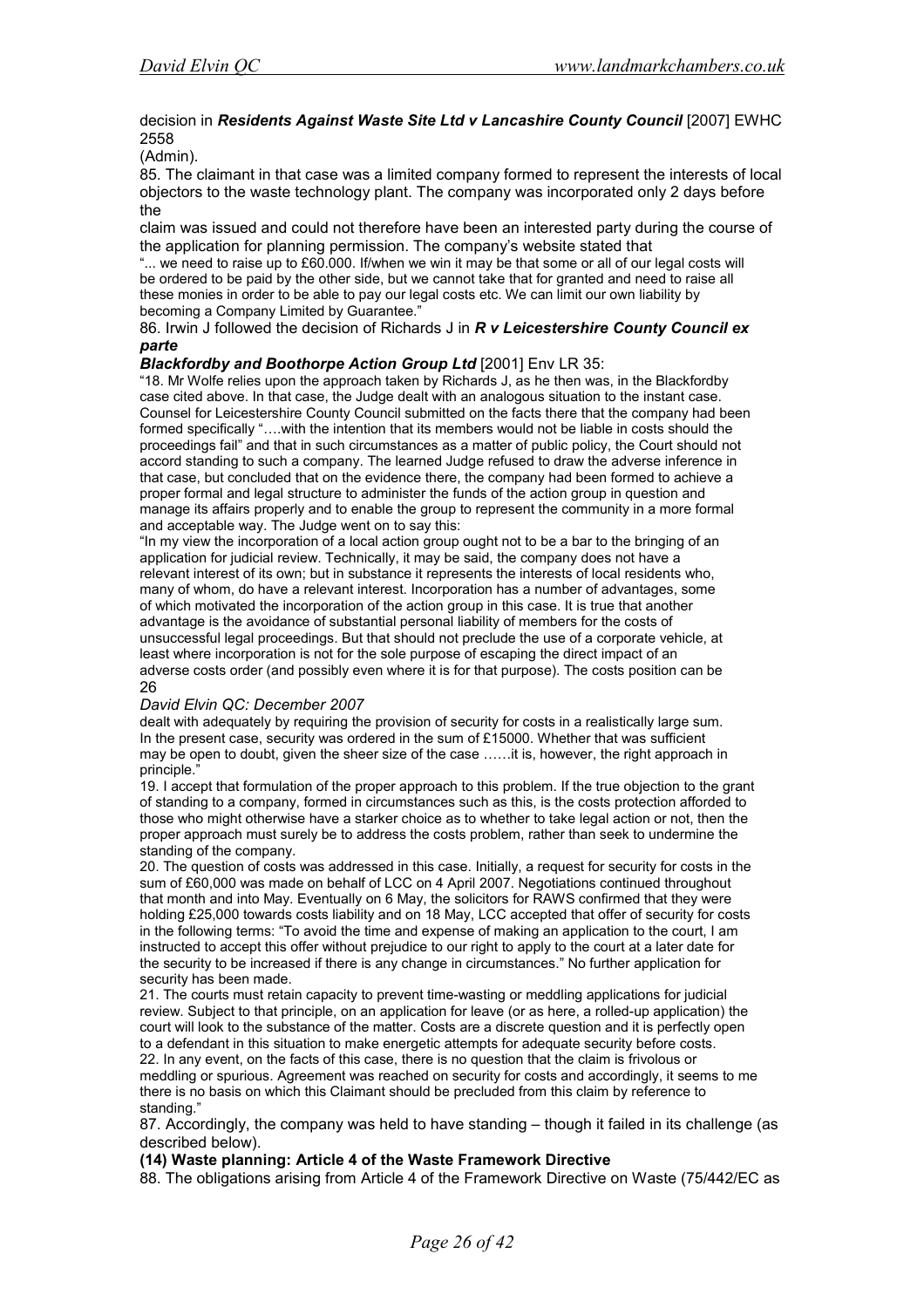amended), now found in the new Waste Framework Directive 2006/12/EC (consolidating Directive 75/442/EC and its amendments), are given effect in England by Regulation 19 and Schedule 4 of the Waste Management Licensing Regulations 1994 ("the Regulations"). Paragraph 2(1) of Schedule 4 to the Regulations requires that:

"The competent authorities shall discharge their specified functions, in so far as they relate to the recovery or disposal of waste, with relevant objectives."

89. Paragraph 4(1) of Schedule 4 to the Regulations provides that:

"For the purposes of this Schedule the following objectives are relevant objectives in relation to the disposal or recovery of waste – (a) ensuring that waste is recovered or disposed of without endangering health and without using processes or methods which could harm the environment and in particular without – (i) risk to water, air, soil, plants or animals; or (ii) causing nuisance through noise or odours."

90. The application of this duty, which is not simply another planning material consideration to be

taken into account, was considered by the Court of Appeal in R (Thornby Farms Limited) v. Daventry DC [2003] Q.B. 503 where, at para. 53, Pill LJ held:

"An objective in my judgment is something different from a material consideration. I agree with Richards J that it is an end at which to aim, a goal. The general use of the word appears to be a modern one. In the 1950 edition of the Concise Oxford Dictionary the meaning now adopted is given only a military use: "towards which the advance of troops is directed". A material consideration is a factor to be taken into account when making a decision, and the objective to be attained will be such a consideration, but it is more than that. An objective which is obligatory must always be kept 27

#### David Elvin QC: December 2007

in mind when making a decision even while the decision-maker has regard to other material considerations. Some decisions involve more progress towards achieving the objective than others. On occasions, the giving of weight to other considerations will mean that little or no progress is made. I accept that there could be decisions affecting waste disposal in which the weight given to other considerations may produce a result which involves so plain and flagrant a disregard for the objective that there is a breach of obligation. However, provided the objective is kept in mind, decisions in which the decisive consideration has not been the contribution they make to the achievement of the objective may still be lawful. I do not in any event favour an attempt to create a hierarchy of material considerations whereby the law would require decision-makers to give different weight to different considerations."

#### 91. In Residents Against Waste Site Ltd v Lancashire County Council [2007] EWHC 2558

(Admin), the claimant sought judicial review of the grant of planning permission for a waste technology plant. It contended that the Council had failed to have proper regard to Art.4 of the Directive because the Development Control Committee made no mention of Art.4 not of the relevant provisions of the Regulations. The Council defended its decision in the following way: "Thus, in summary, the position taken by the LCC is that the over arching plans and policies under which this planning application was prepared and considered, enshrined the relevant objectives. He was aware of them. Councillors had been educated about them. The fact that there was no further explicit mention of the relevant objectives in the detailed documentation was because that was unnecessary."

92. Irwin J refused the claim for judicial review, holding that:

"48. As I have already indicated, in my judgment this ground was just arguable and had it been considered in the normal sequence, I would have granted permission for judicial review proceedings. However, it is not made out. The question can only properly be determined by reference to substance. It is clear that the underlying plans and policies developed by LCC fully took into account the relevant objectives. It is also clear that Mr Perigo and the other senior officers of LCC were fully aware of these statutory provisions. Councillors had been taught about them, no doubt as one of a number of legal provisions, before they took up their duties of this Committee. In my judgment, the Claimant has failed to demonstrate that the LCC, its officers and members, paid no or no sufficient attention to the relevant objectives in reaching this decision. It might have been desirable for Mr Perigo to include a paragraph in his report to the Committee stating that specific consideration had been given by officers, and should be given by the Committee, to the relevant objectives. However, even that observation may in truth come perilously close to recommending lipservice

to the relevant objectives. The key here is: were they borne properly in mind? The Claimant has failed to show they were not.

49. Were it necessary to make a finding on the point, on the material presently before me, I would find that even a more concentrated explicit or extended consideration of the relevant objectives would have made no difference to the outcome."

(15) EIA and reserved matters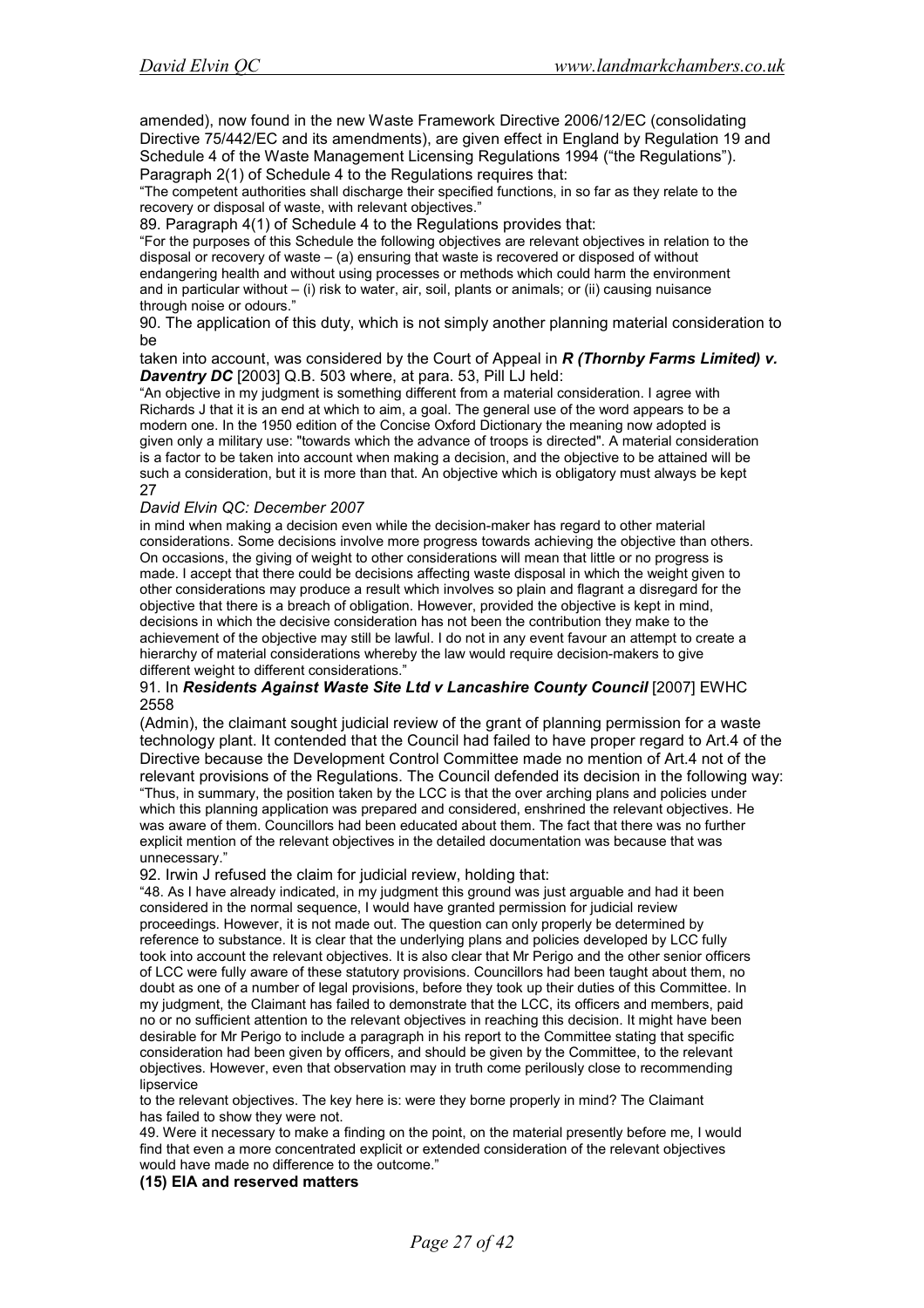93. Following R (Delena Wells) v. Secretary of State Case C-201/02 [2004] 1 C.M.L.R. 31, the

ECJ in Commission v. UK Case C-508/03 and Barker Case C-290/03 [2006] Q.B. 764 and the House of Lords in  $R$ . v Bromley LBC Ex p. Baker [2006] 3 W.L.R. 12094 have worked a minor transformation on domestic development control. They have introduced the possibility of

EIA at stages in the planning decision-making after an in-principle decision granting outline planning permission. As **Wells** itself shows, the implications are not limited to reserved matters

alone but may also extent to cases where approvals under negative conditions, effectively conditions precedent to development proceeding, are required.

4 In which judgment was given only a day after the last LGG Update.

28

David Elvin QC: December 2007

94. Moreover, there are further considerations which a similar approach might suggest in the case

of subsequent stages in multi-stage decision-making in connection with the requirements of the

Habitats Directive and Regulations.

95. The circumstances of the judgments are well known, involving significant development projects

at Crystal Palace and White City, given they had been thoroughly litigated in the national courts5. The ECJ summarised the issue raised by the art. 234 reference from the House of Lords at para. 42 of its judgment in Barker:

"Is EIA required to be carried out if, following the grant of outline planning permission, it appears at the time of approval of the reserved matters that the project is likely to have significant effects on the environment by virtue inter alia of its nature, size or location?"

#### 96. In **Barker** the ECJ held:

46. …it is therefore the task of the national court to verify whether the outline planning permission and decision approving reserved matters which are at issue in the main proceedings constitute, as a whole, a "development consent" for the purposes of Directive 85/337 (see, in this connection, the judgment delivered today in Case C508/03 Commission v United Kingdom [206] ECR I-0000 paragraphs 101 and 102).

47. Secondly, as the Court of Justice explained in Wells [2004] ECR I-723, at paragraph 52, where national law provides for a consent procedure comprising more than one stage, one involving a principal decision and the other involving an implementing decision which cannot extend beyond the parameters set by the principal decision, the effects which a project may have on the environment must be identified and assessed at the time of the procedure relating to the principal decision. It is only if those effects are not identifiable until the time of the procedure relating to the implementing decision that the assessment should be carried out in the course of that procedure. 48. If the national court therefore concludes that the procedure laid down by the rules at issue in the main proceedings is a consent procedure comprising more than one stage, one involving a principal decision and the other involving an implementing decision which cannot extend beyond the parameters set by the principal decision, it follows that the competent authority is, in some circumstances, obliged to carry out an environmental impact assessment in respect of a project even after the grant of outline planning permission, when the reserved matters are subsequently approved: see, in this regard, Commission v United Kingdom, paragraphs 103-106. That assessment must be of a comprehensive nature, so as to relate to all the aspects of the project which have not yet been assessed or which require a fresh assessment.

49. In the light of all of the foregoing, the answer to the second and third questions must be that articles 2(1) and 4(2) of Directive 85/337 are to be interpreted as requiring an environmental impact assessment to be carried out if, in the case of grant of consent comprising more than one stage, it becomes apparent, in the course of the second stage, that the project is likely to have significant effects on the environment by virtue inter alia of its nature, size or location."

97. In **Commission v UK** infraction proceedings in relation to the determination of the White **City** 

and Crystal Palace developments had been brought by the Commission alleging breaches of the EIA Directive by the UK. It raised similar issues to **Barker** and was heard at the same time.

The ECJ said:

""101. In the present case, it is common ground that, under national law, a developer cannot commence works in implementation of his project until he has obtained reserved matters approval. Until such approval has been granted, the development in question is still not (entirely) authorised. 102. Therefore, the two decisions provided for by the rules at issue in the present case, namely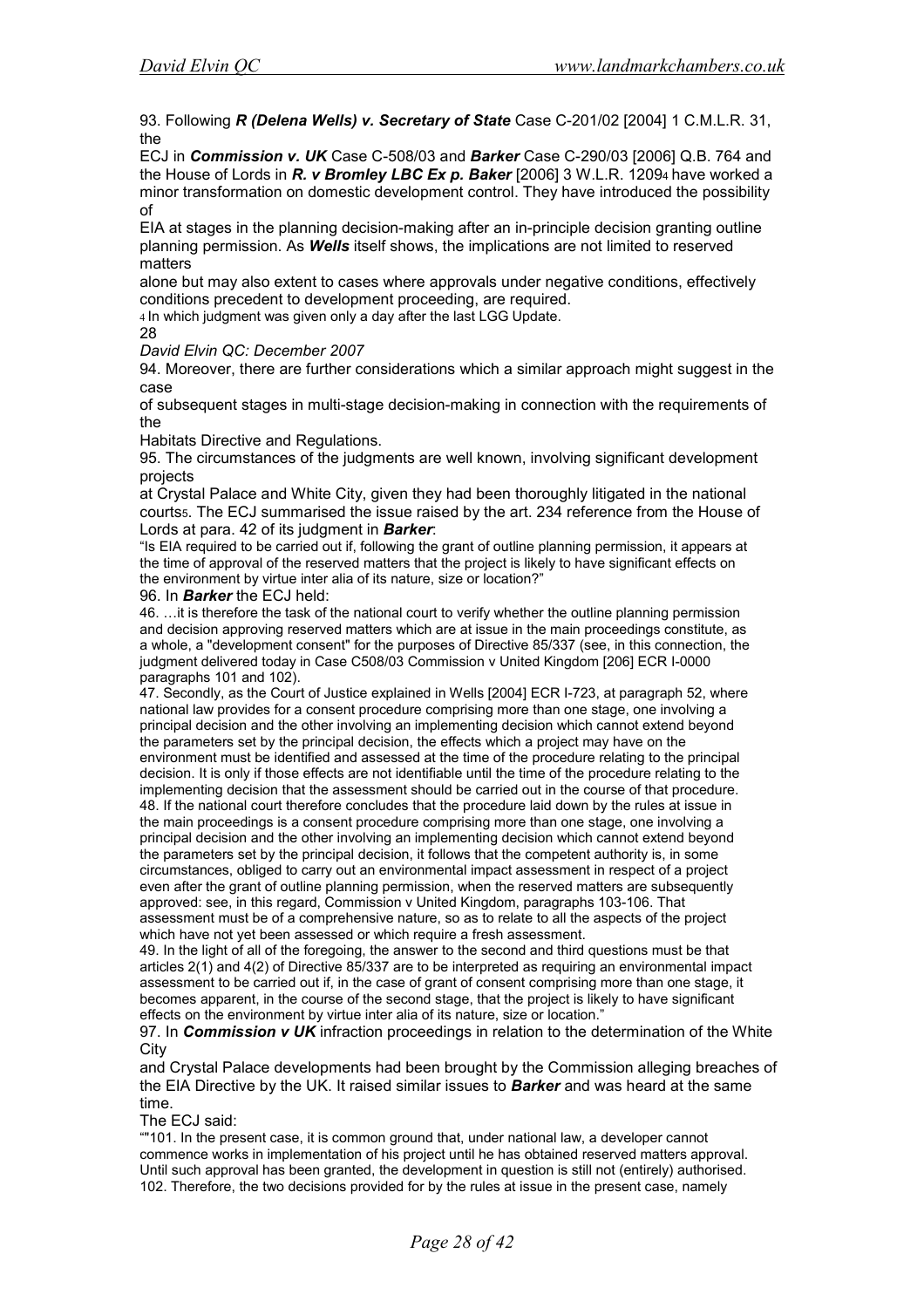outline planning permission and the decision approving reserved matters, must be considered to constitute, as a whole, a (multi-stage) 'development consent' within the meaning of Article 1(2) of 5 See e.g. R v. Hammersmith & Fulham LBC ex p. CPRE [2000] Env. L.R. 532 and 549 (Court of Appeal) and

[2000] Env. L.R. 544 (dealing with the White City development, now substantially under way) and **Barker** in the

Court of Appeal [2002] Env. L.R. 631. The Barker challenge was the second set of proceedings, the Court of

Appeal having previously rejected a challenge to the original grant of planning permission. 29

David Elvin QC: December 2007

Directive 85/337, as amended.

103. In those circumstances, it is clear from Article 2(1) of Directive 85/337, as amended, that projects likely to have significant effects on the environment, as referred to in Article 4 of the directive read in conjunction with Annexes I and II thereto, must be made subject to an assessment with regard to their effects before (multi-stage) development consent is given (see, to that effect, Case C-201/02 Wells [2004] ECR I-723, paragraph 42).

104. In that regard, the Court stated in Wells, at paragraph 52, that where national law provides for a consent procedure comprising more than one stage, one involving a principal decision and the other involving an implementing decision which cannot extend beyond the parameters set by the principal decision, the effects which a project may have on the environment must be identified and assessed at the time of the procedure relating to the principal decision. It is only if those effects are not identifiable until the time of the procedure relating to the implementing decision that the assessment should be carried out in the course of that procedure.

105. In the present case, the rules at issue provide that an environmental impact assessment in respect of a project may be carried out only at the initial outline planning permission stage, and not at the later reserved matters stage.

106. Those rules are therefore contrary to Articles 2(1) and 4(2) of Directive 85/337, as amended. The United Kingdom has thus failed to fulfil its obligation to transpose those provisions into domestic law." Challenges by the Commission to the decisions not to have EIA on the facts in both the White City6 and Crystal Palace cases were held to be admissible, but failed since the Commission had failed to provide evidence of appropriate failure in the light of detailed evidence

from the UK. The ECJ rejected the complaint by the Commission on the facts that there had been "a manifest error of assessment" in determining that EIA was not required (see paras. 82-92).

98. Following the ECJ judgments, on 30 June 2006 DCLG issued interim guidance pending consideration by the House of Lords and amendments to the regulations, Applications for Outline Planning Permission, Applications for approval of reserved matters and EIA procedure; The Effect of ECJ judgments in the cases of Ex parte Barker and Crystal Palace/White City7. Although a replacement circular to DOE 2/99 has been consulted upons, but not vet issued in final form, it did not deal with **Barker** although noted that it would have to be considered.

99. When the House of Lords heard further argument on 6 November the Claimant had abandoned

her claim for a quashing order (which would have revived the expired outline permission) and she sought declaratory relief which was not opposed in principle by the Secretary of State, although Bromley LBC still maintained that the reserved matters determination in that case was

not a development consent.

100. In the House of Lords9, Lord Hope (who gave the only substantive speech) held that the Secretary of State had been right not to oppose a declaration that the 1988 Regulations failed properly to implement the EIA Directive:

"21. It is clear that the effect of regulation 4(2) of the 1998 Regulations, read together with the definition of "Schedule 2 application" in regulation 2(1), was that any consideration of the need for an EIA was precluded at the reserved matters stage. The Regulations overlooked the fact that the relevant development consent may, as the Court of Justice said in Commission v United **Kingdom, para 102, be a multi-stage process. That situation is demonstrated by the terms in which** outline planning permission was given in this case. In its notification of grant of outline planning permission the council stated that the grant was subject to conditions, which included the following: 6 Rejected by the High Court and Court of Appeal in  $\overline{R}$  v. LB of Hammersmith & Fulham, ex p CPRE (2000) 81

P. & C.R. 61 and [2000] Env. L.R. 532.

7 See www.communities.gov.uk/index.asp?id=1501525.

8 See also the consultation paper (Dec. 2006, closed 12.3.07) The application of the Environmental Impact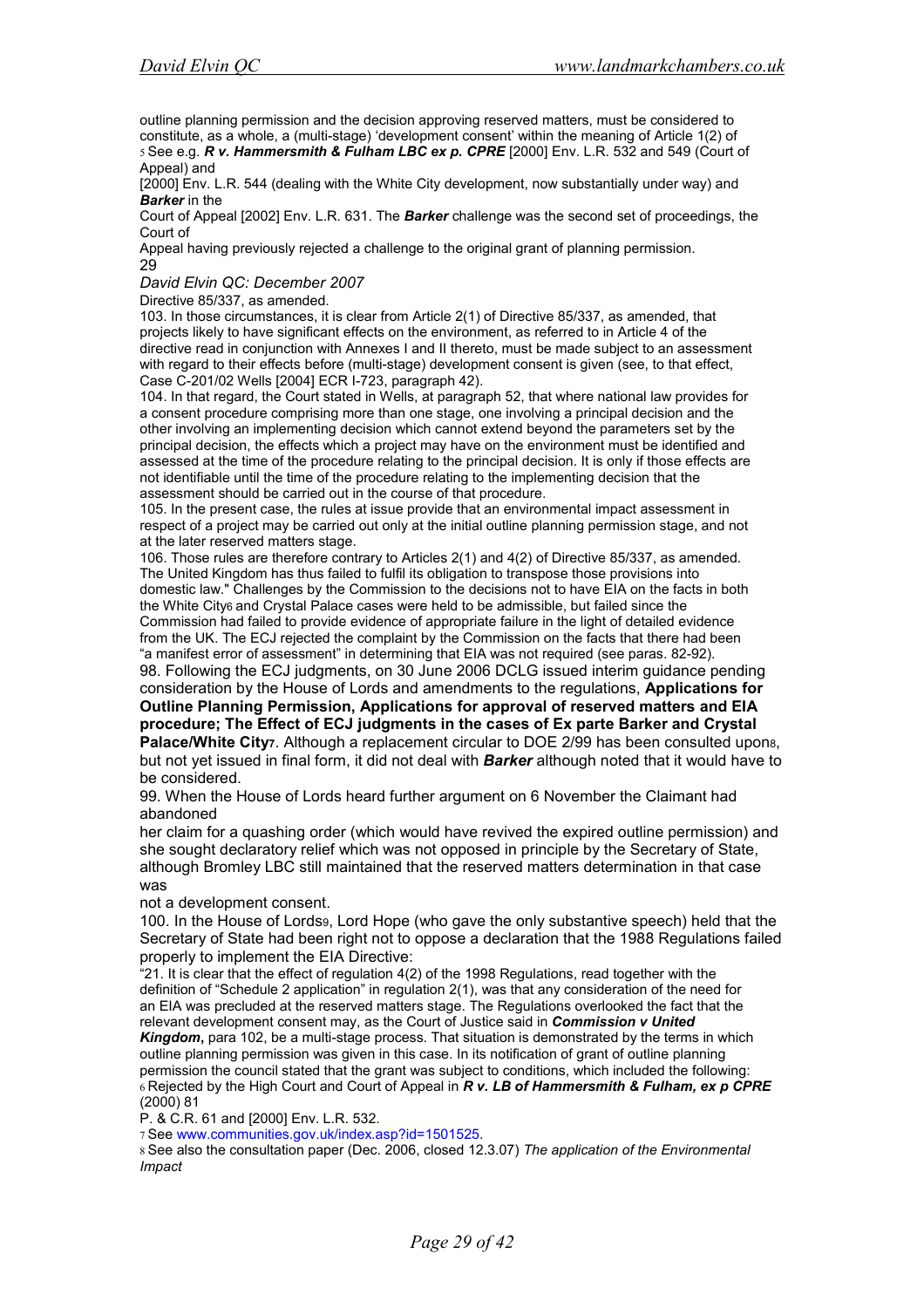Assessment Directive to 'stalled' reviews of old mineral permissions and periodic reviews of mineral permissions

in England.

9 See article in JPL for May 2007 by Elvin & Maurici which considers the implications of the judgments. 30

David Elvin QC: December 2007

"01 (i) Details relating to the siting, design, appearance, access, landscaping shall be submitted to and approved by the local planning authority before any development is commenced." The effect of that condition was that the consent which would have entitled [the developer] to proceed with the project was withheld until the details referred to were approved by the local planning authority. Any grant of planning permission which contains a condition in these terms must be regarded as a multistage

development consent for the purposes of the Directive".

101. The reasoning plainly applies to the current Town and Country Planning (Environmental Impact

Assessment) (England and Wales) Regulations 1999 ("the EIA Regulations").

102. Lord Hope interpreted the ECJ judgments so that it seems clear that the approach in the **Rochdale** cases is still generally applicable subject to the need now to consider EIA in some reserved matters cases. This appears consistent with the interim guidance issued by DCLG following the ECJ's judgments10. Lord Hope explained when further EIA might be required: 22. It does not follow however, where planning consent for a development takes this form, that consideration must be given to the need for an EIA at each stage in the multi-consent process. …. An application for outline planning permission should be accompanied by sufficient information to enable that question to be answered and an EIA, if needed, to be obtained and considered before outline planning permission is granted. The need for an EIA at the reserved matters stage will depend on the extent to which the environmental effects have been identified at the earlier stage. 23. If sufficient information is given at the outset it ought to be possible for the authority to determine whether the EIA which is obtained at that stage will take account of all the potential environmental effects that are likely to follow as consideration of the application proceeds through the multi-stage process. Conditions designed to ensure that the project remains strictly within the scope of that assessment will minimise the risk that those effects will not be identifiable until the stage when approval is sought for reserved matters. In cases of that kind it will normally be possible for the competent authority to treat the EIA at the outline stage as sufficient for the purposes of granting a multi-stage consent for the development: R v Rochdale Metropolitan Borough Council, Ex p Milne (2001) 81 P & CR 365, para 114, per Sullivan J.

24. As the European Court said in para 48 of its judgment, however, the competent authority may be obliged in some circumstances to carry out an EIA even after outline planning permission has been granted. This is because it is not possible to eliminate entirely the possibility that it will not become apparent until a later stage in the multi-stage consent process that the project is likely to have significant effects on the environment. In that event account will have be taken of all the aspects of the project which have not yet been assessed or which have been identified for the first time as requiring an assessment. This may be because the need for an EIA was overlooked at the outline stage, or it may be because a detailed description of the proposal to the extent necessary to obtain approval of reserved matters has revealed that the development may have significant effects on the environment that were not anticipated earlier. In that event account will have to be taken of all the aspects of the project that are likely to have significant effects on the environment which have not yet been assessed or which have been identified for the first time as requiring an assessment. The flaw in the 1988 Regulations was that they did not provide for an EIA at the reserved matters stage in any circumstances.

... 28. In my opinion the answer to the question whether the outline planning permission and the decision to approve the reserved matters in this case constituted, as a whole, a "development consent" for the purposes of the Directive is now plain. It is conveniently set out in the court's judgment in Commission v United Kingdom, paras 101 - 102. L & R were told in condition 01 (i) of the outline planning permission that they were not entitled to proceed with any development until details relating to the reserved matters had been submitted to and approved by the local planning authority. That being so, the decisions to grant outline planning permission and to approve the reserved matters must be considered to constitute, as a whole, a multi-stage development consent for the purposes of the Directive.

29. It is no longer possible to challenge the grant of outline planning permission on the ground than an EIA was required at the outline stage, and we lack the information that would be needed for 10 This was provided to the House of Lords, though not commented on. The parties to the hearing did not criticise

or challenge the guidance.

31

David Elvin QC: December 2007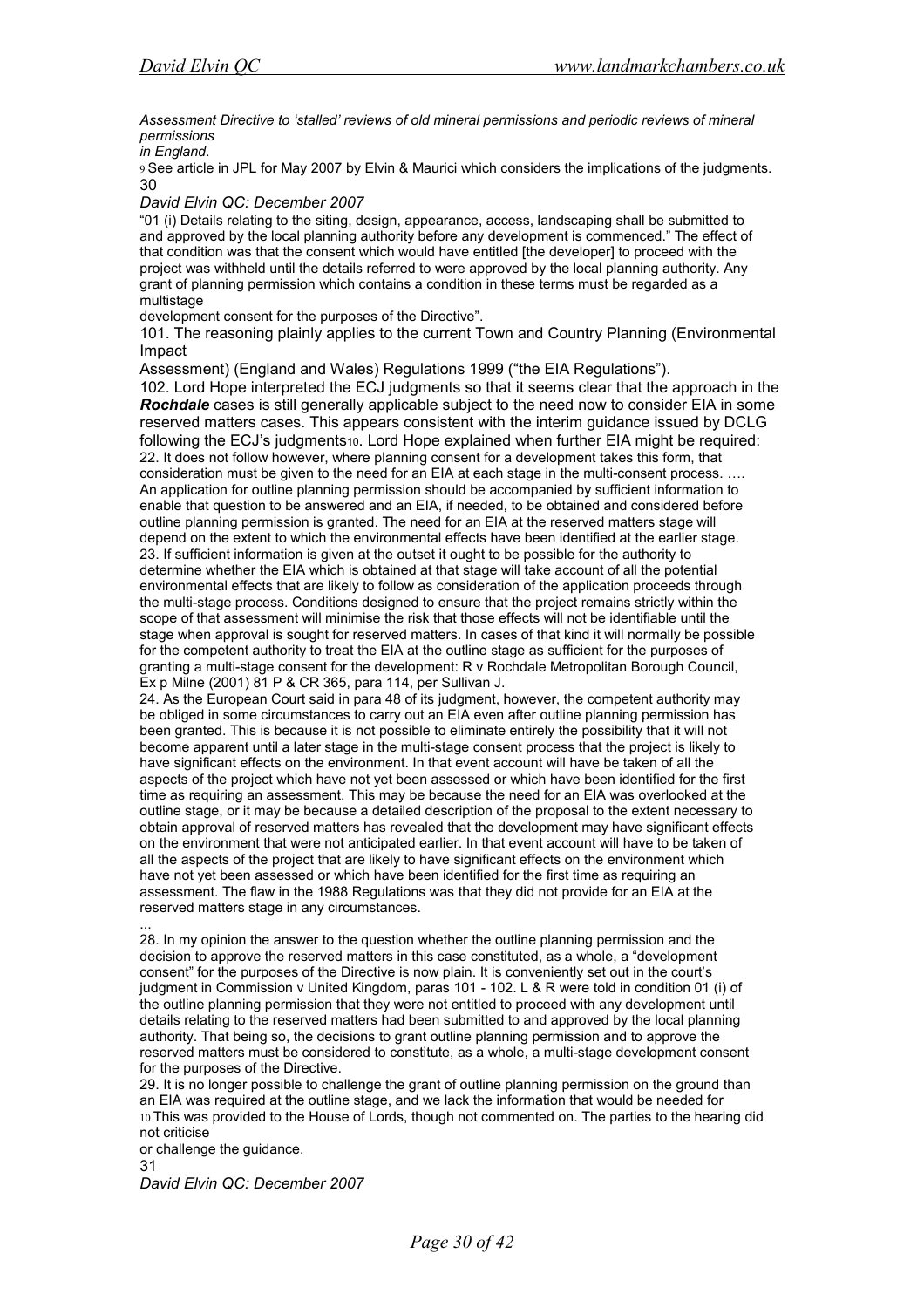finding as a fact that an EIA was required at the reserved matters stage. These issues have in any event been rendered academic by the lapse of planning permission for the development. But the appellant is entitled to a declaration that the advice that the officials gave to the committee that an EIA could not as a matter of law be required at the stage of approving the reserved matters was wrong. Sullivan J's observation in R v Rochdale Metropolitan Borough Council, Ex p Tew [1999] 3 PLR 74, 97 that, if significant adverse impacts on the environment are identified at the reserved matters stage and it is then realised that mitigation measures will be inadequate, the local planning authority is powerless to prevent the development from proceeding must now be regarded as unsound. If it is likely that there will be significant effects on the environment which have not previously been identified, an EIA must be carried out at the reserved matters stage before consent is given for the development."

103. The main effect of the judgments is that:

(1) EIA may be required for subsequent stages in a multi-stage consent process in order to ensure that the objectives of the Directive are properly met. The principle was initially established in Wells in the context of the imposition of new conditions on an old mining permission under the procedure established by the Planning and Compensation Act 1991;

(2) The general approach, however, in  $R$ ,  $v$ , Rochdale B.C. ex p. Tew [2000] Env. L.R. 1 and R. v. Rochdale B.C. ex p. Milne  $[2001]$  Env. L.R. 22 still holds good subject to the additional possible requirement for EIA in the context of reserved matters. This therefore does not justify a more relaxed approach to EIA at the outline permission stage and a failure to do so may lead to quashing of the permission if a challenge is brought in good time. A proper approach to EIA following those authorities will limit the possibility for EIA subsequently;

(3) EIA at the reserved matters stage may be required where likely significant effects are identified at the reserved matters stage which -

(a) Were not identifiable at the outline planning permission stage. This is likely to include those effects which were not identified as well; or

(b) Were present but simply not identified at the outline stage, through erroneous screening or failure to consider at all; or

(c) Were identified and assessed but which now require "a fresh assessment". This is likely to apply where there has been some material change of circumstances since the grant of planning permission.

(4) Where a reserved matters EIA is required, then the ECJ held that what was required was<sup>11</sup>

"This assessment must be of a comprehensive nature, so as to relate to all the aspects of the project which have not yet been assessed or which require a fresh assessment."

104. What is the scope of the cases where EIA may be needed? Lord Hope in para. 24 of his speech made clear that where the Tew and Milne approach is followed the need for EIA at the

reserved matters stage will only arise if it is not until that later stage that it becomes apparent that the project is likely to have significant effects on the environment. He considered this was only likely to happen where "the need for an EIA was overlooked at the outline stage" or where

"because a detailed description of the proposal to the extent necessary to obtain approval of 11 **Barker** judgment para. 48.

32

David Elvin QC: December 2007

reserved matters has revealed that the development may have significant effects on the environment that were not anticipated earlier".;

105. The cases appear to include the following:

(1) A "fresh assessment" may be warranted, for examples, where new evidence shows the existence of rare habitat, or a protected species, not previously considered, or there has been a new designation, or simply that new survey evidence plainly requires the reappraisal of one of more environmental impacts. It would, of course, be necessary that such effects would have to meet the threshold requirements of being likely and of significance before EIA would be necessary.

(2) The need for EIA may also arise because the decision to grant outline permission was flawed either because the need for EIA was incorrectly screened out or was overlooked altogether<sub>12</sub>. As the **Barker** case itself shows, given that the original challenge to the outline permission failed, it allows a second attempt to review the development consent on the issue of EIA. Indeed, although a failure to carry out EIA properly at the time of the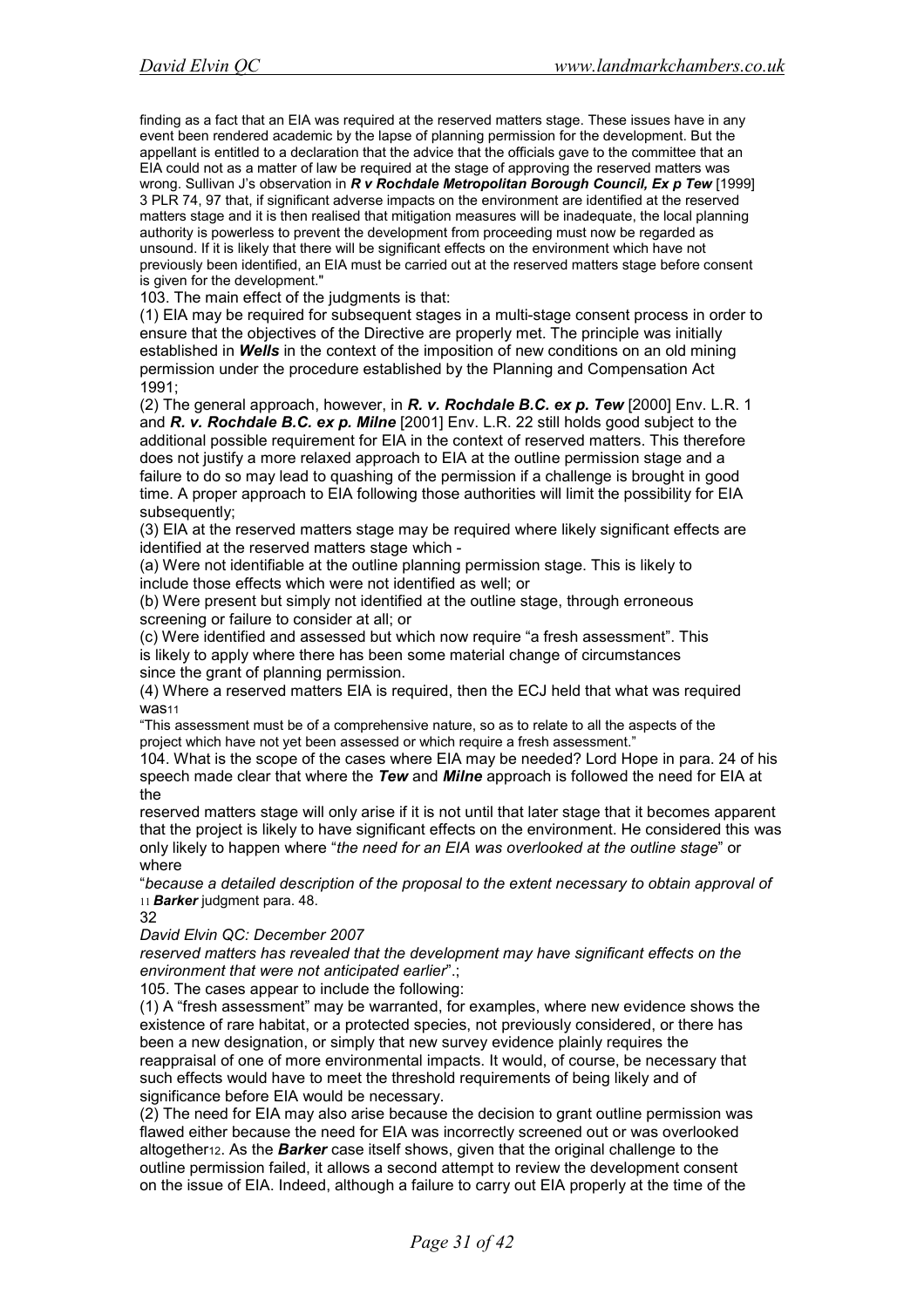original grant of permission, as in cases such as  $R$  v. Cornwall CC ex parte Hardy [2001] Env. L.R. 26, will still justify an application to quash, judicial review may not be brought in good time and thus rule out an application to quash the permission. Nonetheless, if good ground existed for JR for failure to carry out EIA properly at the outline stage, this would be a strong indicator that there is likely to be a requirement to consider EIA at reserved matters or, possibly, for the approval of details under negative conditions precedent;

## **Procedure**

106. Where EIA is required at reserved matters (or discharge of conditions), the question arises as

to how this is to be carried out pending regulations to amend the EIA Regulations. The doctrine

of direct effect13 does not allow planning decision-makers to escape the effects of the new judgments until new regulations are made.

107. Pending amending The DCLG interim guidance advises as follows:

"(6) DCLG considers that when a LPA receives an application for approval of reserved matters, regardless of whether EIA was carried out at the OPP stage, it should screen the development again to determine whether all of the likely environmental significant effects have been considered in order to satisfy the requirements of the EIA Directive. Where the detail at reserved matters has revealed new or additional likely significant effects on the environment not identified and/or assessed at the OPP stage, the approval of reserved matters without obtaining the necessary environmental information is likely to be in breach of the Directive and thus unlawful. In determining whether EIA is required at the approval of reserved matters stage planning authorities should have regard to the guidance on screening in Circular 02/99 as applying to the approval of reserve matters until such time as the Circular and the EIA Regulations are amended.

(7) If it is determined by a LPA that EIA is required at the approval of reserved matters it should request the developer to provide such an EIA which, depending on the circumstances, could take the form of a supplemental EIA or addendum to an existing EIA. Whichever approach is considered most appropriate, the EIA must be "comprehensive". Until the EIA Regulations are amended the basis for such a request will have to be the EIA Directive itself which has direct effect.

(8) If a developer disagrees with a request for an EIA to be carried out at the approval of reserved matters stage then having regard to the obligations on LPAs to give effect to the EIA Directive and the ECJ's decisions it must either:

12 It still occurs – see the **John Catt** case considered in the final section of this paper. 13 See e.g. Wells and R v. Durham County Council ex parte Huddleston [2000] 1 W.L.R. 1484. 33

#### David Elvin QC: December 2007

a. refuse the approval of reserved matters outright; or

b. defer determination of approval until such time as an EIA is provided.

On appeal where an EIA is requested but not provided the Secretary of State and Inspectors are likely to take a similar approach since the Directive is directly effective and binding on the Secretary of State (and Inspectors) to the extent it has not been transposed. In practice this means that the Secretary of State may notify developers either that EIA is or is not required at the reserved matters stage where an appeal comes before her since she must determine whether the conditions set out by the ECJ arise.

(9) Where an EIA is provided the LPA must have regard to it in determining whether to grant the approval of reserved matters."

What if subsequent EIA requires a reappraisal of the decision to grant permission? 108. The judgments do not address the tricky question of what happens if the additional environmental information produced at the reserved matters stage points towards an error in the decision to grant permission in the first place. Logically, applying the purpose of the Directive to produce an assessment at the earliest point in the decision-making process, it should be taken into account before the outline permission was granted and therefore the initial

failure might not prevent the outright refusal of reserved matters in a manner which effectively amounts to a refusal of permission, by blocking its implementation. However, such an approach

is inconsistent with domestic planning law which holds that a reserved matters decision may not derogate from the principles established by the outline permission 14.

109. The ECJ in accepting the consequences of a multi-stage process and that the subsequent

stages were "implementing decisions"15 might be taken to have accepted that the EIA at the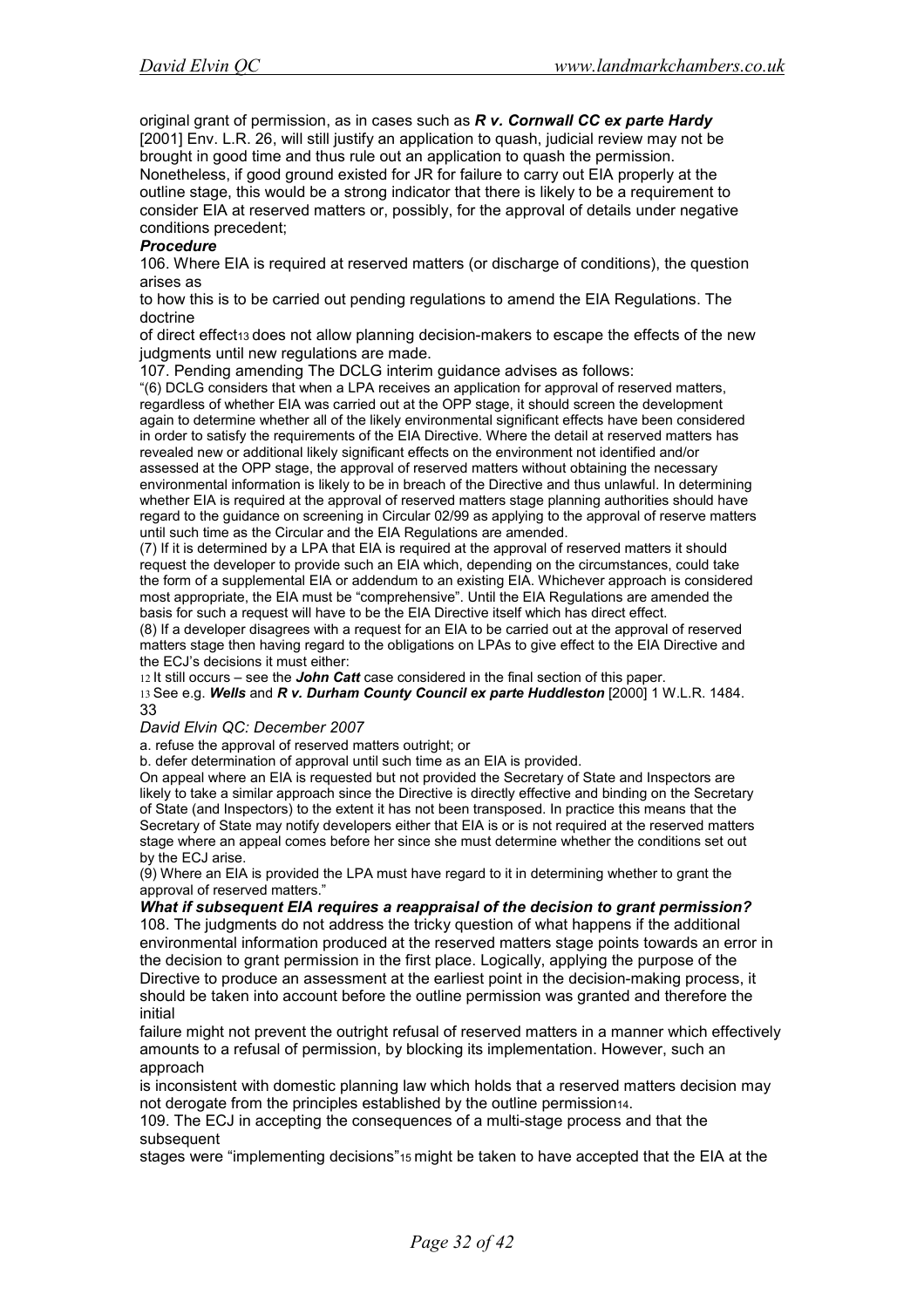later stage would not impinge on the decision "". This assumption might be strengthened by the

fact that the point was drawn to the ECJ's attention, the Court included at least one member familiar with the UK planning system (Judge Schiemann) and the fact that EIA is a process which secures the provision of information to inform decision-making, and does not (unlike the Habitats provisions) directly dictate the outcome.

## EIA and conditions precedent

110. In the light of Wells, and Lord Hope's reasoning as to the application of the principles in Barker

by reference to the form of a reserved matters condition which makes their approval a precondition of the commencement of development, it appears that EIA could be required in the

circumstances indicated by the ECJ where approvals are required under negative, Grampianstyle.

conditions (i.e. preconditions to development proceeding).

111. As with reserved matters, the matters stipulated by such conditions need to be determined

before the development can proceed and are therefore fall within the principle in para. 101 in **Commission v. UK** (above) – i.e. "[u]ntil such approval has been granted, the development in question is still not (entirely) authorised".

(16) The Habitats Directive and Regulations

Does the Barker approach have any application to Habitats issues?

112. There is an issue, as yet unresolved, concerning the possible application of the approach in

**Barker** and **Commission v. UK** concerning the requirement to consider screening and 14 See e.g. Latham L.J. in the Court of Appeal in **Barker** [2002] Env. L.R. 631 at para. 27.

15 See Commission v. UK, above, para. 104.

34

David Elvin QC: December 2007

appropriate assessment under reg. 48 of the Habitats Regulations/Art. 6(3) of the Habitats Directive at subsequent stages in a multi-stage authorisation process e.g. reserved matters of a

development project which has implications for a European Site as defined in reg. 10 of the Habitats Regulations.

113. While it is undoubtedly the case that Barker and Commission v. UK cases were confined to a

consideration of the specific question under the EIA Directive of whether a reserved matters approval was a "development consent", what should be remembered is the importance which the ECJ attaches to giving full effect to the purpose of directives and of its willingness to take a

broad, protective stance in environmental cases.

114. The legislative policy is strong in the context of the Habitats and Wild Birds Directives, at least

as strong as in the context of EIA. Note the following from the Preamble to the Habitats Directive:

"Whereas, the main aim of this Directive being to promote the maintenance of biodiversity, taking account of economic, social, cultural and regional requirements, this Directive makes a contribution to the general objective of sustainable development; whereas the maintenance of such biodiversity may in certain cases require the maintenance, or indeed the encouragement, of human activities; Whereas, in the European territory of the Member States, natural habitats are continuing to deteriorate and an increasing number of wild species are seriously threatened; whereas given that the threatened habitats and species form part of the Community's natural heritage and the threats to them are often of a transboundary nature, it is necessary to take measures at Community level in order to conserve them;

… Whereas, in order to ensure the restoration or maintenance of natural habitats and species of Community interest at a favourable conservation status, it is necessary to designate special areas of conservation in order to create a coherent European ecological network according to a specified timetable;

… Whereas sites eligible for designation as special areas of conservation are proposed by the Member States but whereas a procedure must nevertheless be laid down to allow the designation in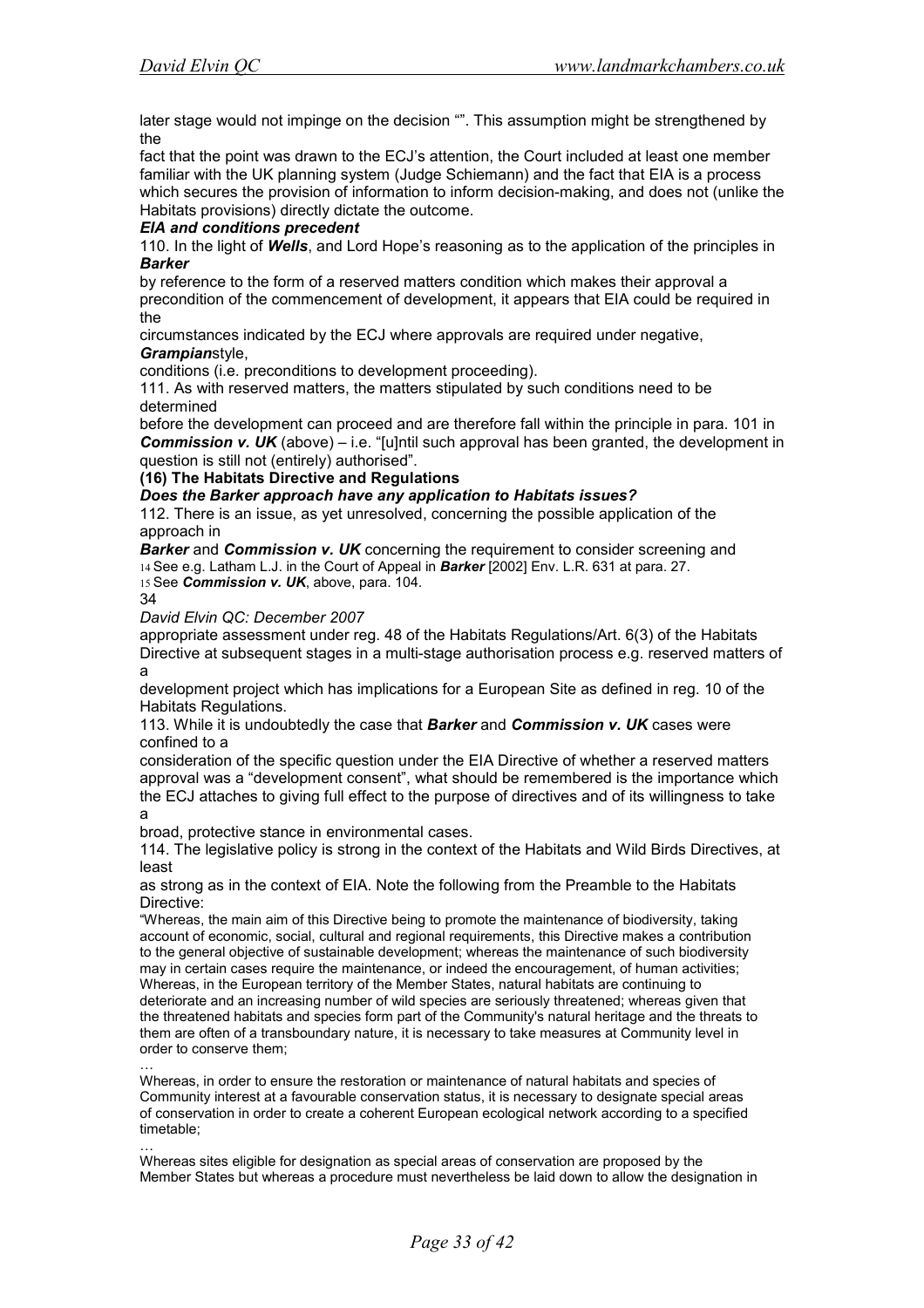exceptional cases of a site which has not been proposed by a Member State but which the Community considers essential for either the maintenance or the survival of a priority natural habitat type or a priority species;

Whereas an appropriate assessment must be made of any plan or programme likely to have a significant effect on the conservation objectives of a site which has been designated or is designated in future…"

115. As the Commission states in Managing Natura 2000, Section. 1.1:

"Article 6 is a key part of the chapter of Directive 92/43/EEC entitled 'Conservation of natural habitats and habitats of species'. It sets out the framework for site conservation and protection, and includes proactive, preventive and procedural requirements. It is relevant to special protection areas under Directive 79/409/EEC as well as to sites based on Directive 92/43/EEC. The framework is a key means of achieving the principle of environmental integration and ultimately sustainable development."

116. Further, as *Waddenzee* and *Commission v. Portugal* both show<sub>16</sub>, and the line of cases on

designation17, the approach adopted by the ECJ to habitats is strongly protective. In fact, when

16 See, e.g., the passages quoted above.

17 See, e.g., Commission v. Germany C-57/89[1991] E.C.R. I-883 ("Leybucht Dykes"), Commission v. Spain

C-355/90[1993] E.C.R. I-4221 ("Santoña Marshes") and Commission v. France C-374/98[2000] E.C.R. I-10799

("Basses Corbières").

35

David Elvin QC: December 2007

examined, the language of Art. 6(3) of the Habitats Directive is even wider than that of the EIA Directive. In place of the "development consent" concept, Art. 6(3) states

"(3) Any plan or project not directly connected with or necessary to the management of the site but likely to have a significant effect thereon, either individually or in combination with other plans or projects, shall be subject to appropriate assessment of its implications for the site in view of the site's conservation objectives. In the light of the conclusions of the assessment of the implications for the site and subject to the provisions of paragraph 4, the competent national authorities shall agree to the plan or project only after having ascertained that it will not adversely affect the integrity of the site concerned and, if appropriate, after having obtained the opinion of the general public.

117. The phrase "shall agree to the plan or project" is very wide, and to be read in the context that

projects should only proceed if properly screened and, where necessary, subject to appropriate

assessment. It is difficult to see how or why the ECJ would take in this context a significantly different approach to multiple stages of the planning authorisation process than it took under the EIA Directive.

118. Moreover, it could be said that the requirements of Art. 6(3) and (4) are stronger than the EIA

provisions since they do not merely set out the appropriate procedure for the gathering of information and making an assessment, but dictate the outcome of the application. While both procedures prohibit the grant of consent until the relevant procedures are complied with, Habitats goes an important step further by requiring the refusal of authorisation in certain circumstances i.e. if there is an adverse effect on integrity and the exceptional requirements of

reg. 49/53 and Art. 6(4) do not apply.

119. If they key consideration is, as it was in EIA, that in an authorisation process involving several

stages more than one authorisation is required before the project can proceed, then this is a characteristic of the domestic system which also falls to be considered in the context of the Habitats provisions.

120. The opening sentence of reg. 48(1) is also potentially wide in its scope –

"before deciding to undertake, or give any consent, permission or other authorisation for, a plan or project…"

121. The language of reg. 54(1) seems restrictive of the application of the procedure to applications

which lead to planning permission of one form or another 18. It is possible that the wording would be approached broadly taking the approach to sympathetic interpretation required by Marleasing S.A. v. La Comercial Internacional de Alimentacion S.A. Case 106/89 [1990]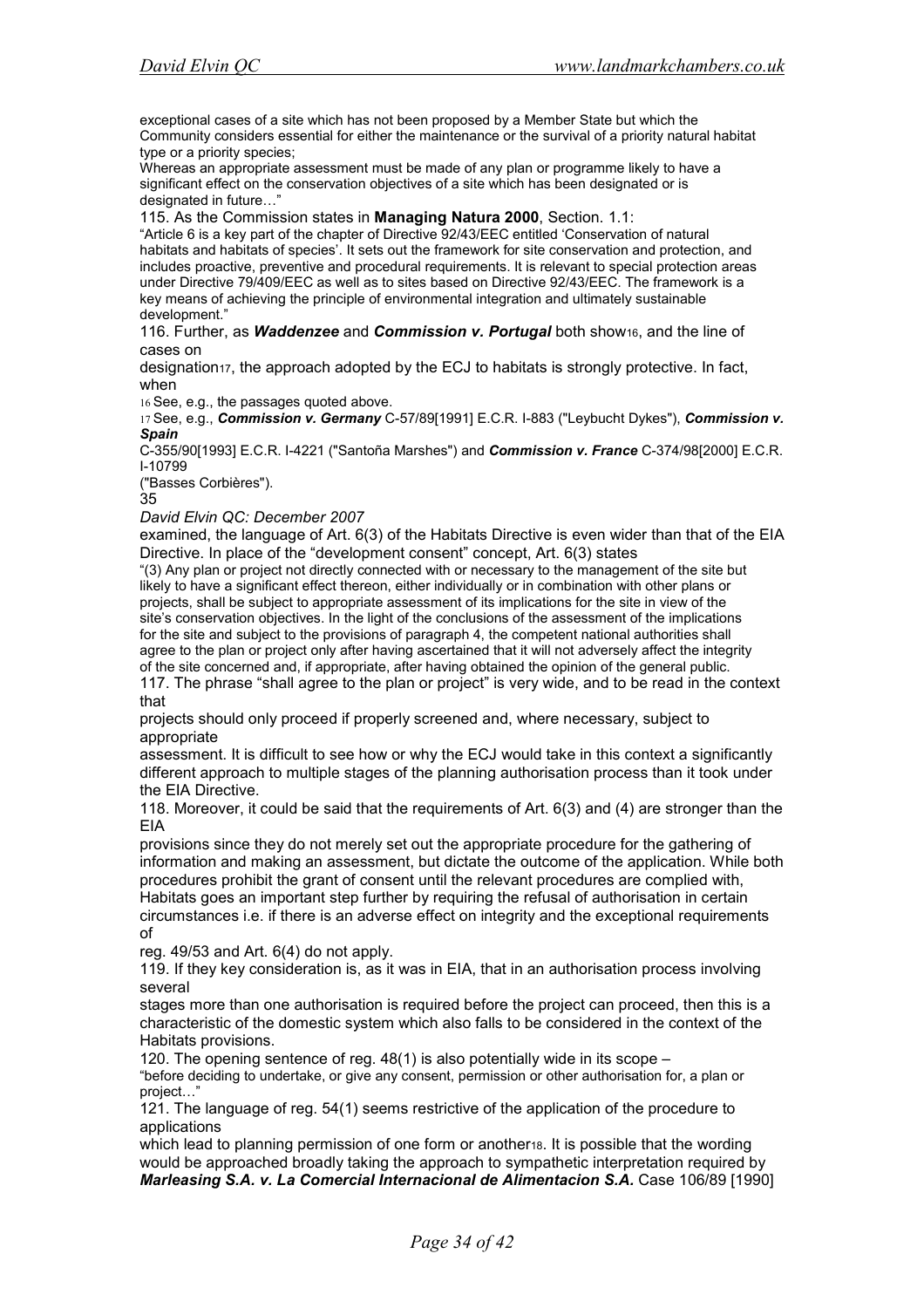E.C.R. I-4135, Duke v. G.E.C. Reliance Systems Ltd. [1988] A.C. 618, at 639-640, and Webb

v. Emo Air Cargo Ltd. [1993] 1 W.L.R. at 59. However, the use of "planning permission" in reg. 54(1) may prove too much even for a flexible approach to interpretation.

122. In that event, if Art. 6(3) and (4) do apply to stages subsequent to the grant of permission, then

the Habitats Regulations would be in a similar position to the EIA Regulations in making no provision for reserved matters/subsequent stages in the authorisation process. In that event, direct effect would have to be given to the provisions and the Habitats Regulations would require amendment. The ECJ has already held that Art. 6(3) meets the requirements for direct effect, in Waddenzee at paras. 66-70.

123. If the Habitats provisions required an approach similar to that taken by the ECJ in Barker, then

the need to follow the Art. 6(3) and (4) procedure would only arise where significant effects are

18 ODPM Circular 06/05 paras. 9 and 11, and Figure 1, deal with the Habitats Regulations procedure only in

terms of "planning permission":

36

David Elvin QC: December 2007

identified at the subsequent stage (whether reserved matters, approval of negative conditions or s. 73 application) which were –

(1) not identifiable at the outline or original planning permission stage. This is likely to include those effects which were not identified as well, such as cases decided before the implications of designation may have been understood; or

(2) previously identified but which now require "a fresh assessment". As noted above, this could mean where there has been some material change of circumstances since the grant of planning permission. This could include the change of policy.

124. The effect of the Habitats provisions requiring screening and appropriate assessment is that if

the application cannot be screened out, and the authority is not convinced that there will not be

an adverse effect on the integrity of the site in question, then it must refuse the approve the reserved matters. The effect of this would be that, by a decision on a subsidiary element of a consent process, the project can be rejected. Although this runs contrary to the normal principle

of UK planning law, considered in Section (1) above, that a reserved matters decision cannot go back on the principle of outline planning permission, it seems a clear consequence of the specific legal duty in art. 6(3) and reg. 48(5), if applicable.

## (17) Strategic environmental assessment

125. The judgment of Weathrup J. in the High Court of Northern Ireland in Seaport **Investments** 

Limited's Application [2007] NIQB 62 has called into question the correctness of the transposition of the SEA Directive (Directive 2001/42/EC of the European Parliament and Council on the assessment of the effects of certain plans and programmes on the environment)19 through the SEA Regulations.

126. That case concerned a challenge to SEAs purportedly carried out to the draft Northern Area

Plan 2016 covering the four administrative council areas of Ballymoney, Coleraine, Limavady and Moyle and the draft Magherafelt Area Plan 2015.

127. Firstly, it might be thought that given the more strategic nature of SEA in comparison to EIA,

which focuses on individual development proposals, it may prove to be even more difficult to challenge judgments of the authority in determining issues regarding SEA than in the case of EIA on the basis of unreasonableness of scope or contentzo. Indeed, this was the view of Weatherup J. who held (at para. 25):

"The responsible authority must be accorded a substantial discretionary area of judgment in relation to compliance with the required information for environmental reports. The Court will not examine the fine detail of the contents but seek to establish whether there has been substantial compliance with the information required by Schedule 2..."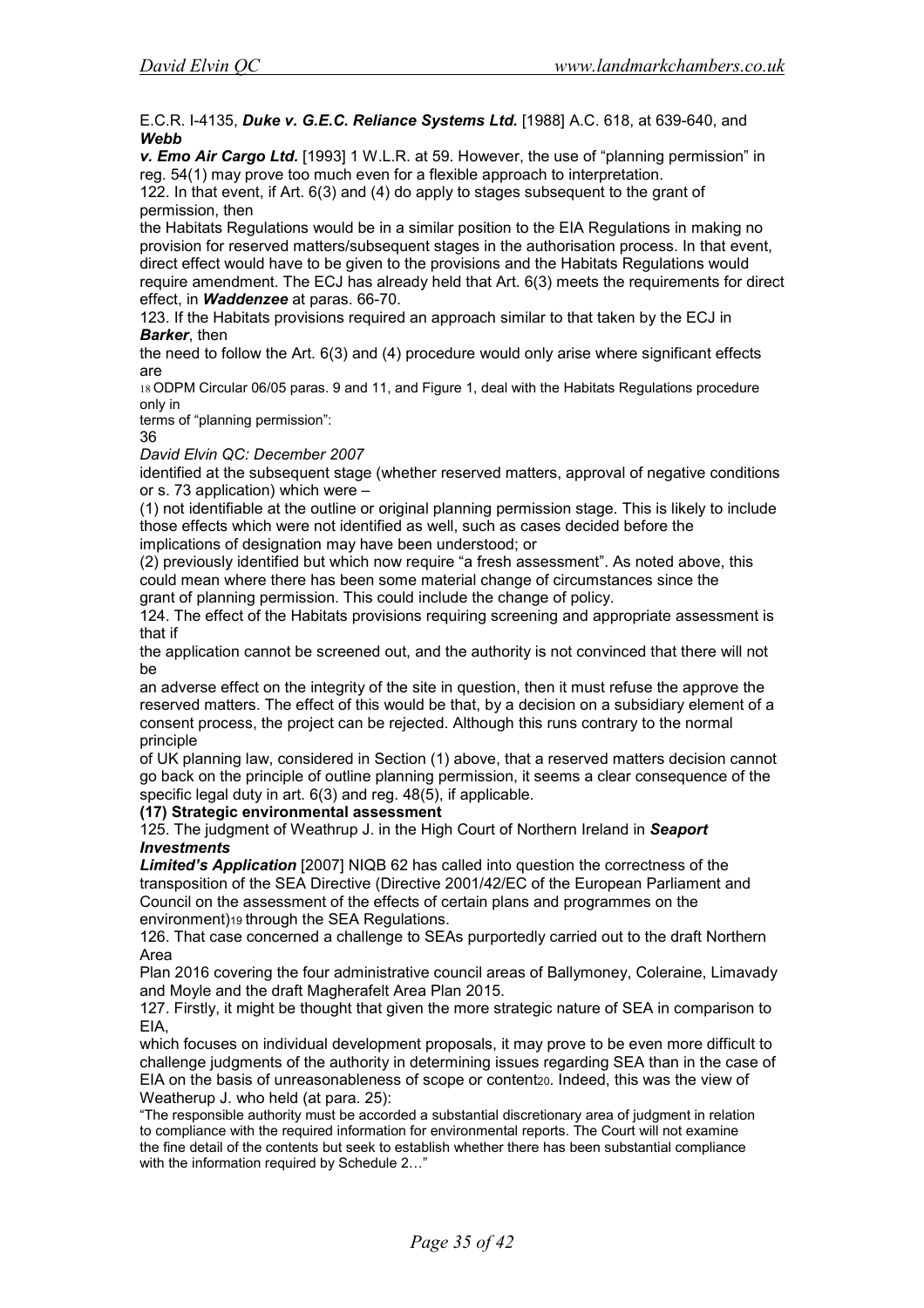128. However, on the facts, all was not well. Weatherup J. proceeded to focus on "whether the

specified matters have been addressed rather than considering the quality of the address". On

the facts of the cases before him, he held that there had not been substantial compliance with 19 The Regulations which transpose the Directive in Northern Ireland, Scotland and Wales are: The Environmental Assessment of Plans and Programmes Regulations (Northern Ireland) 2004 (Statutory Rule 2004

No. 280); The Environmental Assessment of Plans and Programmes (Scotland) Regulations 2004 (Scottish

Statutory Instrument 2004 No. 258), and The Environmental Assessment of Plans and Programmes (Wales)

Regulations 2004 (Welsh Statutory Instrument 2004 No. 1656 (W.170)).

20 See e.g. see e.g. R. v. Rochdale MBC Ex p. Milne  $[2001]$  J.P.L. 470 and Smith v. Secretary of **State [2003]** 

J.P.L. 1316 37

David Elvin QC: December 2007

the requirements of Annex I / Schedule 2. Parts of paras. 2, 3, 4, 6 and 8 had not been addressed and there was an inadequate non-technical summary (which to a large extent did not provide any summary of the information provided under the specified headings): see paras.

27-36 of the judgment.

129. The question also arose as to consultation on the draft plan alongside the environmental report

assessing it. On the facts, the held as follows:

"[51] In the case of the Northern area a draft plan and "environmental appraisal" circulated in 2004. The draft plan was described by the respondent as "having reached an advanced stage" when the Regulations were introduced in July 2004. The "consultation body" had been involved in "environmental appraisal" from an early stage. The respondent referred to an early consultation report, an issues paper and a further consultation report dealing with environmental issues before the draft plan was circulated in 2004. A revised version of the plan and an environmental report issued for consultation in 2005. The respondent relied in on the earlier environmental work as the groundwork for the environmental report. However it remains the case that the requirements for an environmental report are greater than previous requirements and it is not contended that the added requirements would have influenced the development of the draft plan. It is apparent that when the development of the draft plan had reached an advanced stage before the environmental report had been commenced there was no opportunity for the latter to inform the development of the former. This was not in accordance with the scheme of Articles 4 and 6 of the Directive and the Regulations.

[52] In the case of the Magherafelt area, in effect the draft plan issued for consultation in 2004 and the environmental report issued for consultation in 2005 and there was no parallel consultation on the plan and the report. This was not in accordance with the scheme of Articles 4 and 6 of the Directive and the Regulations."

130. The issue was whether consultation on the two documents should be carried out in parallel.

Although the SEA Directive and Regulations are not crystal clear, it seems to be a reasonable interpretation that they do require the two to be consulted upon at the same time. The principal

applicable guidance21 is sufficiently clear in its view that the two documents should be consulted upon together and at the same time:

(1) The Commission Guidance at para. 5.7 states that "the process of preparing the report should start as early as possible and, ideally, at the same time as the preparation of the plan or programme" although this is strictly dealing with the preparation of the plan and ER;

(2) Para.s 5.4 and 5.5 contemplate that the environmental report could be part of the plan documentation;

(3) Para. 7.1 states (in terms which accord with the need to have both documents) "The consultation provisions of the Directive oblige Member States to grant an opportunity to certain authorities and members of the public to express their opinion on the environmental report and the draft plan or programme. One of the reasons for consultation is to contribute to the quality of the information available to those responsible for the decisions that are made concerning the plan or programme."

(4) Para. 7.2 and Box 1 at p. 34 sets out an overview of the stages in the SEA process in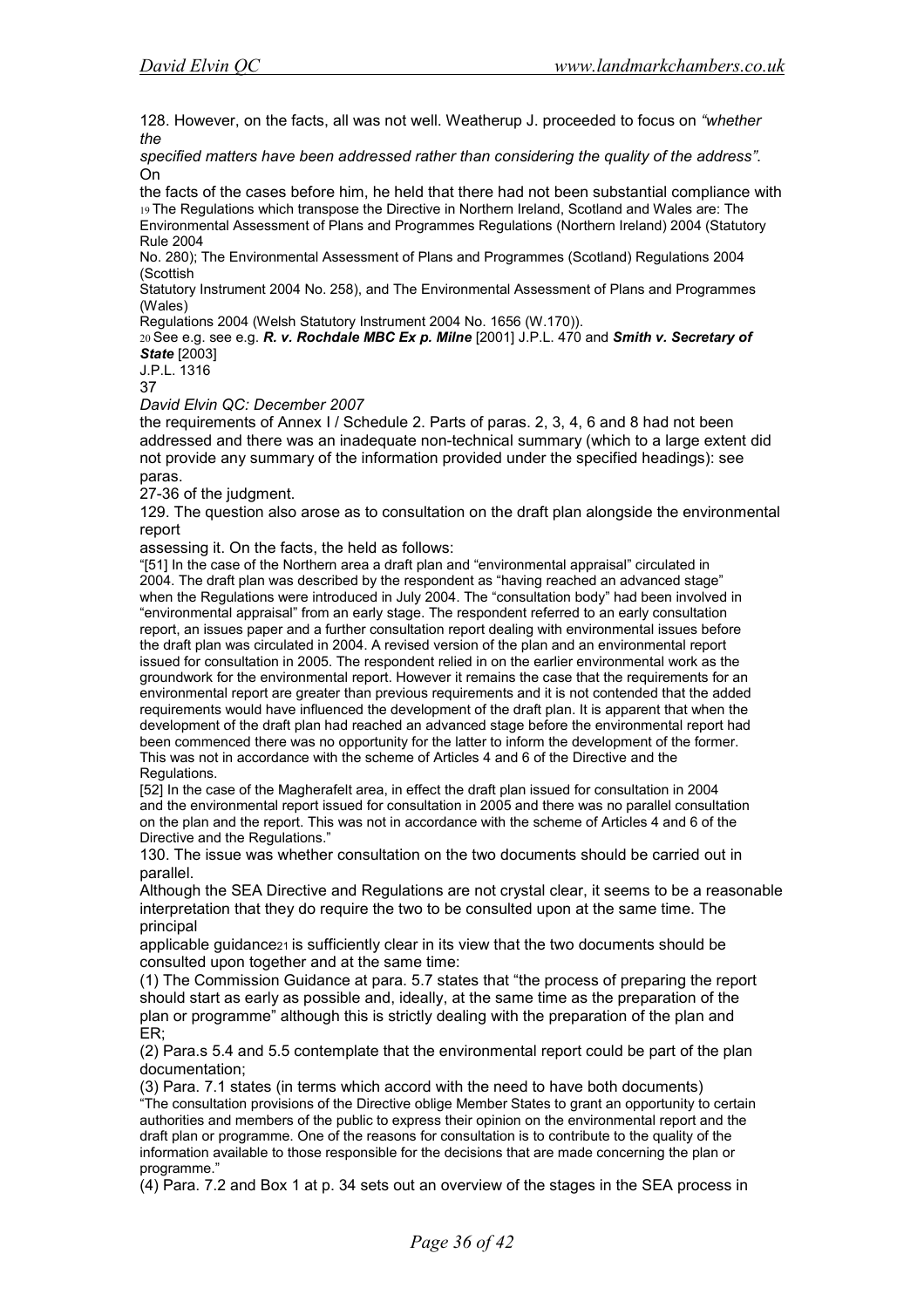terms which makes it clear that the draft plan and the ER should be consulted on together. See the third stage which refers together to "Environmental report and draft plan

21 The national authorities of all parts of the UK jointly published guidance in September 2005: "A Practical Guide

to the Strategic Environmental Assessment Directive" ("the UK Guidance"). In 2004 the Commission issued

"Implementation of Directive 2001/42 on the Assessment of the Effects of Certain Plans and Programmes on the

Environment" ("the Commission Guidance").

38

David Elvin QC: December 2007

or programme". This is reproduced in almost identical form as Fig. 3, para. 7.2 p. 17 of the UK Guidance;

(5) In Section 5 of the UK Guidance, Stage D deals with the consultation on the draft plan and ER and is unequivocal in its requirements at para. 5.D.1 p. 37 -

"The Environmental Report must be made available at the same time as the draft plan or programme, as an integral part of the consultation process, and the relationship between the two documents clearly indicated."

131. Indeed, as a matter of common sense, it might be thought obvious that the two should be

consulted on together since the report and the draft both impact upon and influence each other

and those consulted are bound to be concerned as to the relationship.

132. Weatherup J. at paras. 47 ff endorsed the parallel consultation approach:

"[47] The scheme of the Directive and the Regulations clearly envisages the parallel development of the environmental report and the draft plan with the former impacting on the development of the latter throughout the periods before, during and after the public consultation. In the period before public consultation the developing environmental report will influence the developing plan and there will be engagement with the consultation body on the contents of the report. Where the latter becomes largely settled, even though as a draft plan, before the development of the former, then the fulfilment of the scheme of the Directive and the Regulations may be placed in jeopardy. The later public consultation on the environmental report and draft plan may not be capable of exerting the appropriate influence on the contents of the draft plan.

[48] Then there is the public consultation period. Article 4.1 continues to apply. Article 6.2 provides that consultees shall be given an early and effective opportunity within appropriate timeframes to express their opinion "on the draft plan or programme and the accompanying environmental report before the adoption of the plan." Regulation 12(1) refers to the draft plan and its "accompanying" environmental report as "the relevant documents". Regulation 12(2) provides that as soon as reasonably practical after their preparation the responsible authority shall send a copy of "the relevant documents" to the consultation body. Regulation 12(3) provides that the responsible authority shall publish a notice that includes inviting expressions of opinion on the relevant documents.

[49] Once again the environmental report and the draft plan operate together and the consultees consider each in the light of the other. This must occur at a stage that is sufficiently "early" to avoid in effect a settled outcome having been reached and to enable the responses to be capable of influencing the final form. Further this must also be "effective" in that it does in the event actually influence the final form. While the scheme of the Directive and the Regulations does not demand simultaneous publication of the draft plan and the environmental report it clearly contemplates the opportunity for concurrent consultation on both documents.

[50] The interim measures provide a "feasibility" test for environmental assessment when the development of a plan had commenced before the operative date. Clearly it would be a matter of fact and degree as to whether the plan had reached the stage where an environmental assessment was required. It must be borne in mind that there should be parallel development of the plan and the environmental aspects and that the stage has not been reached where elements of the plan may become sufficiently settled without being subjected to the appropriate environmental examination."

133. Thirdly, an issue arose concerning the length of the consultation period. As in the case of **FIA** 

the SEA Directive does not prescribe specific forms of consultation and leaves the choice to the

Member States. Article 6 ("Consultations") provides22:

"1. The draft plan or programme and the environmental report prepared in accordance with Article 5 shall be made available to the authorities referred to in paragraph 3 of this Article and the public. 22 Directive 2003/35/EC on public participation applies the Åarhus Convention to certain plans and programmes not subject to the SEA Directive. See art. 2.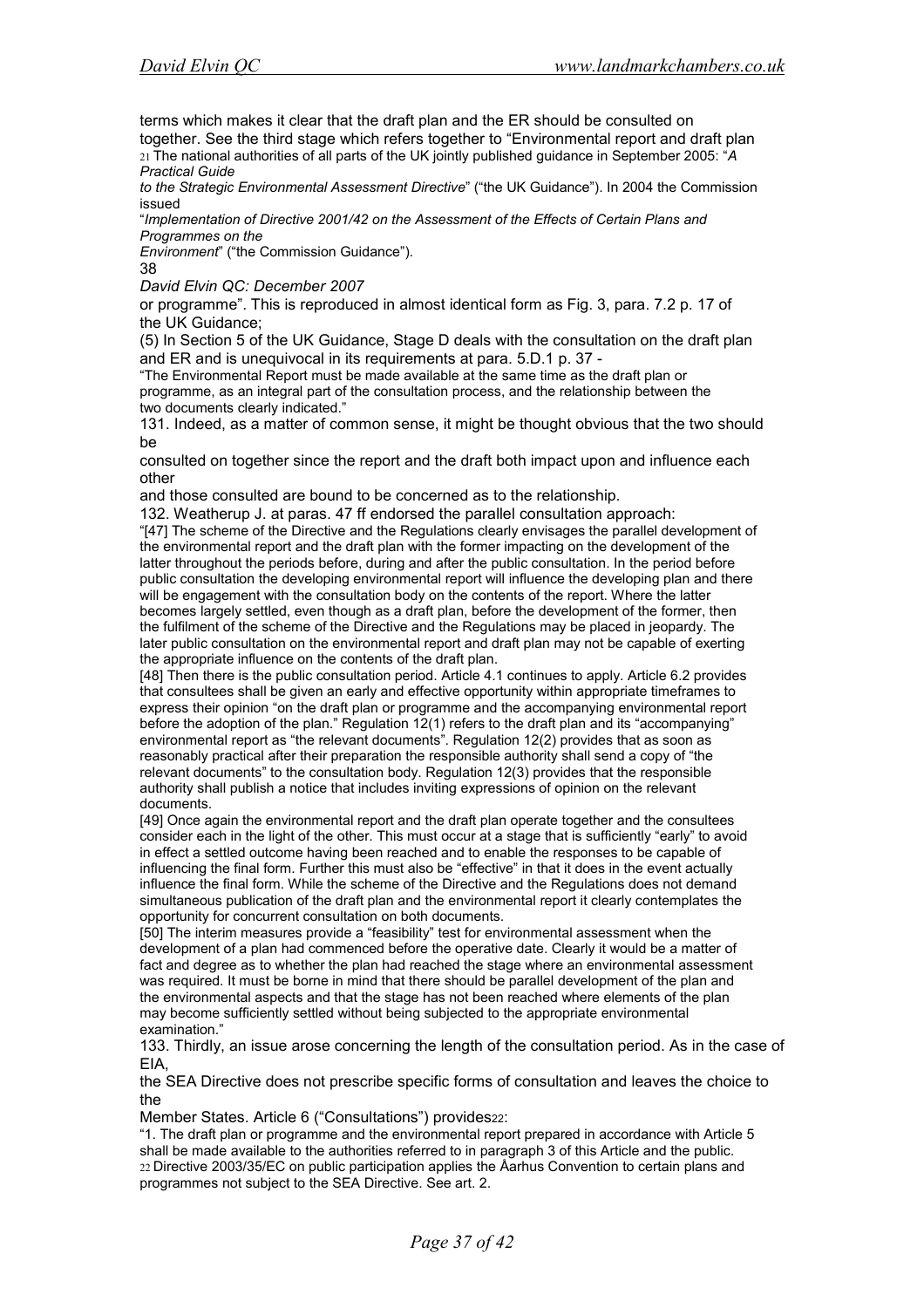39

David Elvin QC: December 2007

2. The authorities referred to in paragraph 3 and the public referred to in paragraph 4 shall be given an early and effective opportunity within appropriate time frames to express their opinion on the draft plan or programme and the accompanying environmental report before the adoption of the plan or programme or its submission to the legislative procedure.

3. Member States shall designate the authorities to be consulted which, by reason of their specific environmental responsibilities, are likely to be concerned by the environmental effects of implementing plans and programmes.

4. Member States shall identify the public for the purposes of paragraph 2, including the public affected or likely to be affected by, or having an interest in, the decision-making subject to this Directive, including relevant\_non-governmental organisations, such as those promoting environmental protection and other organisations concerned.

5. The detailed arrangements for the information and consultation of the authorities and the public shall be determined by the Member States."

134. Although reg. 12(5) stipulates a 5 week period for consultation with the relevant consultation

bodies on the scope of the environmental report (which Weatherup J, held to be sufficient), reg.

13 does not stipulate the period for consultation on the report itself but expresses itself in general terms of "an effective opportunity" to express opinions. Reg. 13(2) and (3) state (emphasis added):

"(2) As soon as reasonably practicable after the preparation of the relevant documents, the responsible authority shall –

(a) send a copy of those documents to each consultation body;

(b) take such steps as it considers appropriate to bring the preparation of the relevant documents to the attention of the persons who, in the authority's opinion, are affected or likely to be affected by, or have an interest in the decisions involved in the assessment and adoption of the plan or programme concerned, required under the Environmental Assessment of Plans and Programmes Directive ("the public consultees");

(c) inform the public consultees of the address (which may include a website) at which a copy of the relevant documents may be viewed, or from which a copy may be obtained; and

(d) invite the consultation bodies and the public consultees to express their opinion on the relevant documents, specifying the address to which, and the period within which, opinions must be sent. (3) The period referred to in paragraph (2)(d) must be of such length as will ensure that the

consultation bodies and the public consultees are given an effective opportunity to express their opinion on the relevant documents."

135. Weatherup J. held that it was not consistent with the requirements of proper transposition and

legal certainty that the UK legislatures should not specify the precise consultation period: "[22] The transposition of the Habitats Directive was considered by the European Court of Justice in Commission of the European Communities v United Kingdom (Case – 6/04 20 Oct 2005). The ECJ found that –

"It is important in each individual case to determine the nature of the provision, laid down in a Directive, to which the action for infringement relates, in order to gauge the extent of the obligation to transpose imposed on the Member States."

The ECJ stated that the UK's argument that the most appropriate way of implementing the Habitats Directive was to confer specific powers on nature conservation bodies and to impose on them the general duty to exercise their function so as to secure compliance with the requirements of that Directive could not be upheld. The UK legislation implementing the Habitat's Directive was found at paragraph 27 to be –

.... so general that it does not give effect to the Habitat's Directive with sufficient precision and clarity to satisfy fully the demands of legal certainty and that it also does not establish a precise legal framework in the area concerned, such as to ensure the full and complete application of the Directive and allow harmonised and effective implementation of the rules which it lays down." [23] The nature of Article 6.2 is such that it requires consultation with environmental authorities and 40

#### David Elvin QC: December 2007

the public in circumstances where appropriate timeframes are set that admit of sufficient time for consultation including the expression of opinion (recital 15). To achieve sufficient precision and clarity to satisfy the demands of legal certainty requires Member States to set the appropriate timeframes and not to pass to a public authority the responsibility for setting timeframes from case to case. Accordingly the requirement in Article 6.2 of the Directive for consultation within appropriate timeframes has not been transposed by Regulation 12 which does not set appropriate timeframes."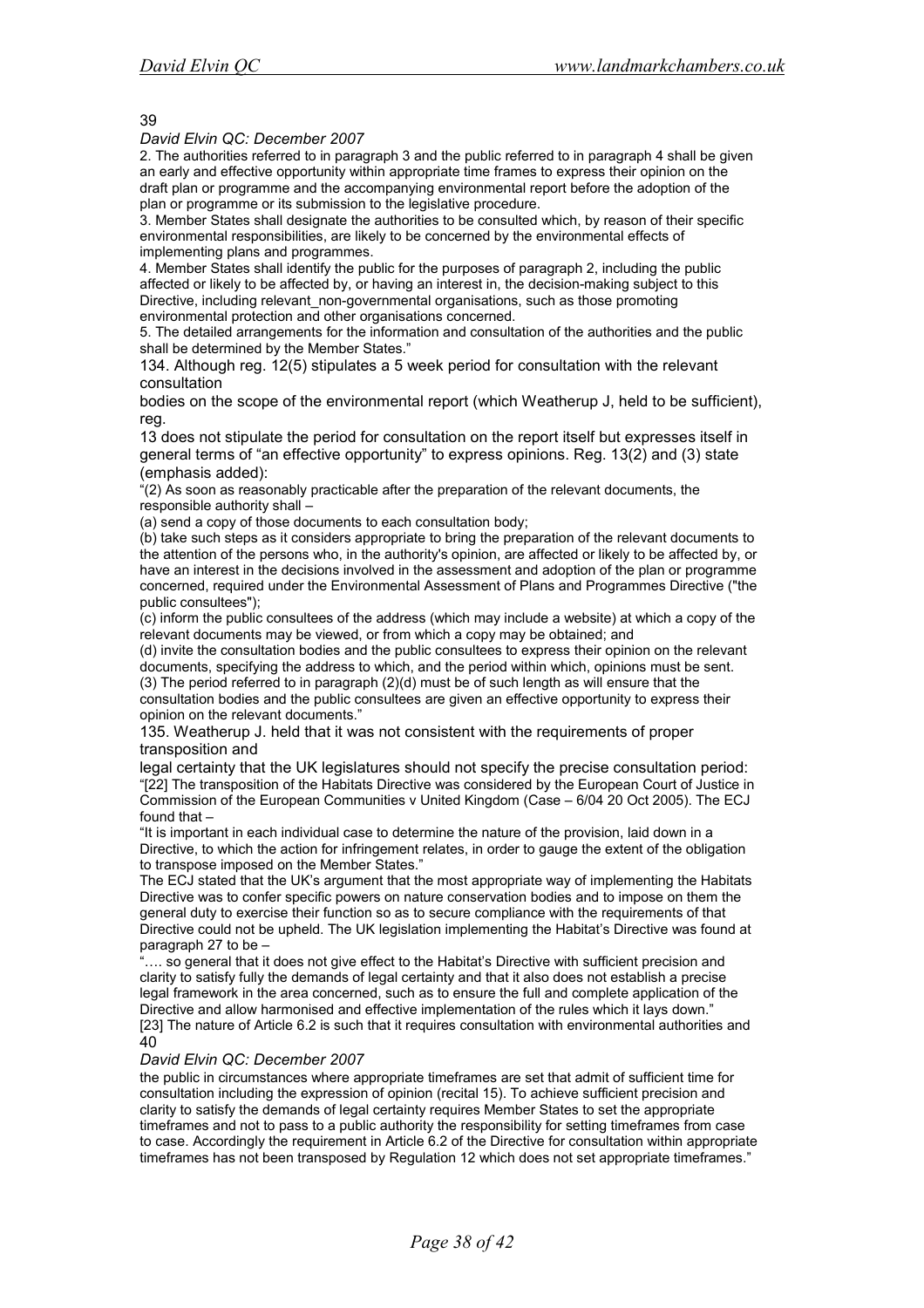136. Support exists for Weatherup J.'s analysis in 7.9 of the Commission Guidance of the SEA

Directive:

"7.9. The time frame needs to be laid down in legislation. Member States are free to determine its duration so long as it meets the requirement to give an 'early and effective' opportunity for responses..."

137. However, the approach could still be questioned:

(1) Much of environmental assessment leaves important judgments to the national authorities e.g. the screening and scope of the obligation to assess, the contents and detail of the environmental statement/report;

(2) The Commission's Guidance accepts the scope for judgment in SEA generally e.g. at paras. 6.4, 7.9-7.10;

(3) Unlike the argument rejected in the **Commission v. UK**, the SEA Regulations do not simply set up a general duty to comply with the SEA Directive and do not set a specific period, applicable in every case, for consultation on every type of plan or programme; (4) Certainty would be provided in SEA cases by the time scale being indicated at the relevant time. The judgment criterion is stipulated i.e. the "early and effective" opportunity just as broad parameters of the contents of an ES are stipulated by Schedule 4 to the EIA Regulations 199923 (following the equivalent Annex of the EIAD);

(5) The SEA Regulations cover a wide variety of plans and programmes and it might be said that it would be difficult to set a single consultation period to cover all possibilities.

However, this is done for EIA for all planning applications by reg. 14 of the 1999 Regulations. A minimum period could be set, with scope for an extension in appropriate cases.

138. Until the issue is resolved definitively in this jurisdiction (which must be a matter for the Courts,

the Commission and the national authorities), plan making authorities should act cautiously and

make clear to the public the time provided for consultation, ensuring that it does meet the requirements of reg. 13(3) in the light of the UK and Commission Guidance, and ensuring that the ER and SEA/SA are consulted upon in close parallel.

(18) Åarhus and the Public Participation Directive in EIA and decision-making 139. After some delay, DCLG transposed in 2007 the planning aspects of the Public **Participation** 

Directive 2003/35/EC ("PPD") implements the Åarhus Convention and provides for increased public participation/consultation with regard to the drawing up of certain plans and programmes

relating to the environment and amending Directives 85/337/EEC and 96/61/EC. Significant amendments are made to the EIA Directive (85/337/EEC) including to the publicity and consultation requirements of Articles 6, 7 and 9 and to remove the absolute exemption of 23 Town & Country Planning (Environmental Impact Assessment) (England and Wales) Regulations 1999

S.I. No. 293.

41

David Elvin QC: December 2007

national defence projects, replacing it with a qualified exemption reliant on case by case screening. The PPD required the amendments to be transposed into national law by transposed by 25 June 2005

140. In part, the PPD amendments fall to be made by Defra in the context of pollution control regimes, but they also fall to DCLG to make amendments to the planning EIA regime. 141. An ODPM consultation paper was issued in March 2005 (consultation ended 6 June 2005) The

draft Town and Country Planning (Environmental Impact Assessment) (England) (Amendment)

Regulations 2005: A Consultation Paper, with new draft regulations. The new regulations were

not made until The Town and Country Planning (Environmental Impact Assessment) (Amendment) Regulations 2006 S.I. 3295, coming into force on 15 January 2007.

142. The changes made are not major, but improve the role of consultation for projects. Strictly,

since the planning EIA Regulations were not amended by 25 June 2005 the UK was in breach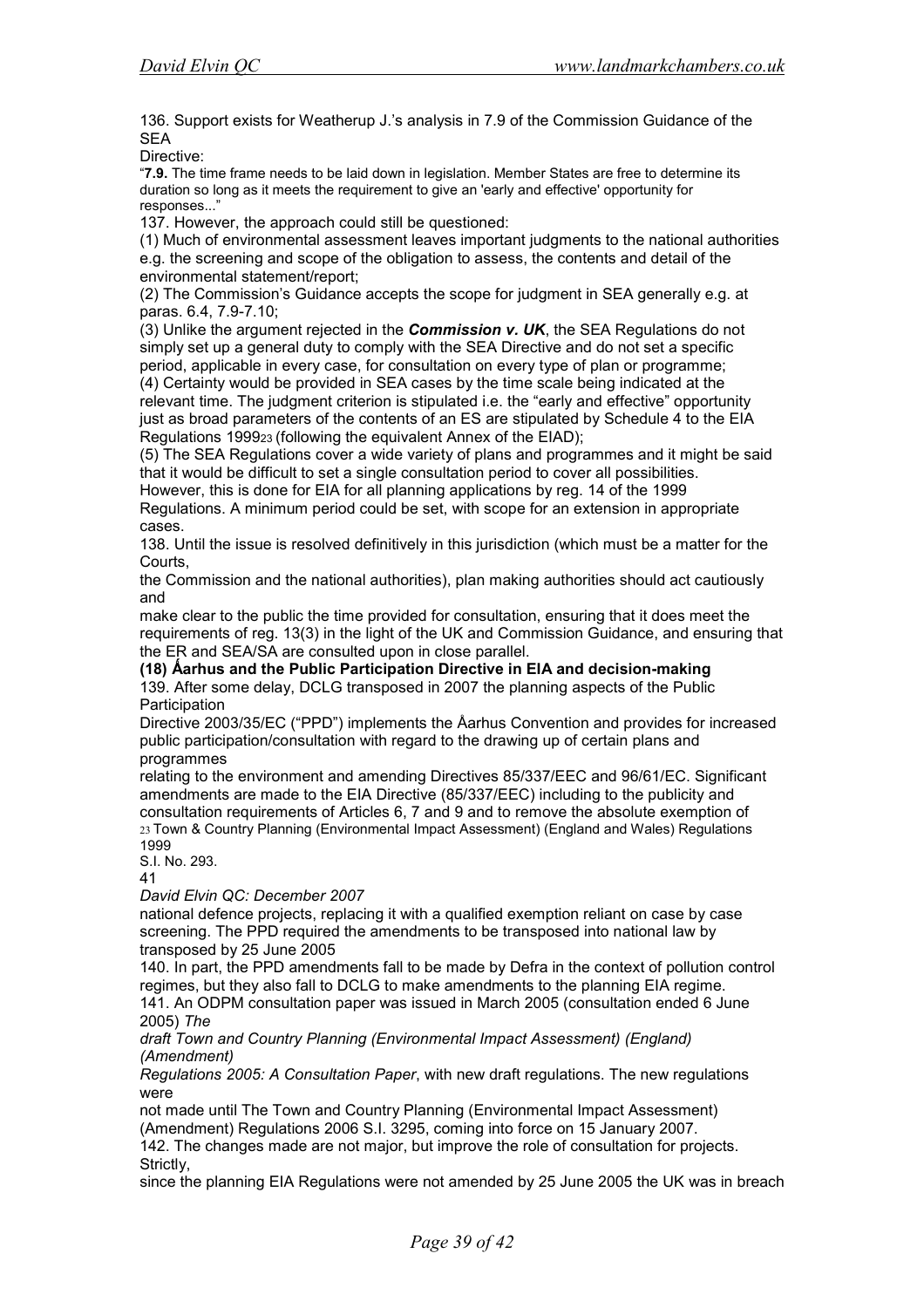of the PPD from that date until 15 January 2007 and, on general principles of EU law public authorities were required to give direct effect to the provisions of the PPD regardless of the 19 month absence of amending UK legislation<sub>24</sub>. Since the changes were not major, it does not appear that any practical problems have arisen.

## (19) National park designation

143. The Court of Appeal has upheld on limited grounds the decision in Meyrick Estate Management v. Secretary of State for the Environment, Food and Rural Affairs [2005] EWHC 2618 (Admin) (3.11.05) where Sullivan J. quashed part of the New Forest National Park

designation order on grounds which included a flawed approach by the Inspector and **Secretary** 

of State to the test for designation in s. 5(2) of the National Parks and Access to the Countryside Act 1949. He held that the reference to natural beauty in s. 5(2) and the purposes

of designation could not encompass cultural and other issues (see s. 114(2)), notwithstanding their inclusion in s. 5(1) and the use of the phrase "the provisions of this Part of this Act shall have effect for the purpose of…"

144. Sullivan J. held:

"45. Although the Assessor said in the final sentence of paragraph 3.8 of Appendix 1 that the weight to be attached to factors such as history and cultural associations "should be carefully considered" if they were "not to be given undue attention in reaching judgments on natural beauty under the Act", it is clear from paragraph 3.9 that she did consider that (subject only to the question of weight) such factors could be taken into account, and that she agreed with the Agency's approach to the factors mentioned in section 114(2):

"The strict terms of the designation criteria in section 5(2) should be informed by the extended definition of natural beauty in section 114(2) even if the latter only relates to the statutory purposes set out in subsection 5(1).

46. [Counsel for Defra] submitted that in determining the extensive tracts of country to be designated under subsection 5(2) the Agency and the Secretary of State were furthering the purposes in section 5(1)(a), and hence the expanded meaning of "natural beauty" in section 114(2) was applicable also to subsection 5(2). He further submitted that it would be surprising if "natural beauty" had a wider meaning in subsection (1) than it had for the purposes of subsection 5(2). 47. I do not accept those submissions. Parliament could easily have made provision for an expanded meaning of "natural beauty" which would have been of general application throughout the Act:

"References in this Act to the natural beauty of an area shall be construed as including references 24 R v. Durham County Council ex parte Huddleston [2000] 1 W.L.R. 1484 and Delena Wells, 42

## David Elvin QC: December 2007

to its flora, fauna and geological and physiographical features."

48. If possible, subsection 114(2) should be interpreted in such a way as to give effect to all of the words used by Parliament, and not an interpretation which would, in effect, render the two references to "the preservation or [as the case may be] the conservation of ..." otiose.

49. While at first sight it may appear strange that "natural beauty" is given an extended meaning in subsection (1) as substituted by the Environment Act 1995, but not in subsection (2) of section 5, I accept … that one does not have to look far for a sensible justification. Once an extensive tract of country has been designated as a National Park, that will have been not merely because of its natural beauty, but also because of the opportunities it affords for open air recreation, and the latter may well threaten not merely the natural beauty that those seeking open air recreation come to enjoy, but also the flora, fauna, geological and physiographical features within the area, even if those features do not contribute to the area's natural beauty. ...

50. It will also be noted that the ambit of what should be conserved and enhanced pursuant to section 5(1) (as amended) once a National Park has been designated extends beyond "natural beauty" to include the "wildlife and cultural heritage" of the areas in question. By contrast, the wildlife and cultural heritage of an area are not made relevant considerations for the purpose of deciding whether that area should be designated as a National Park under subsection 5(2).

…. 59. The Assessor and the Inspector's approach effectively discarded the requirement for a high degree of relative naturalness and substituted a test of "visual attractiveness" or "landscape quality". ...

60. … the proper interpretation of subsection 114(2) (whether it extends the meaning of natural beauty in subsection 5(2) as well as in subsection 5(1)) is not the determining issue. The Agency was contending that a broader range of factors, including, for example, historical and cultural factors, could be taken into consideration in deciding whether the "natural beauty" criterion in subsection 5(2) was met. While such factors were relevant (as the Assessor said) to an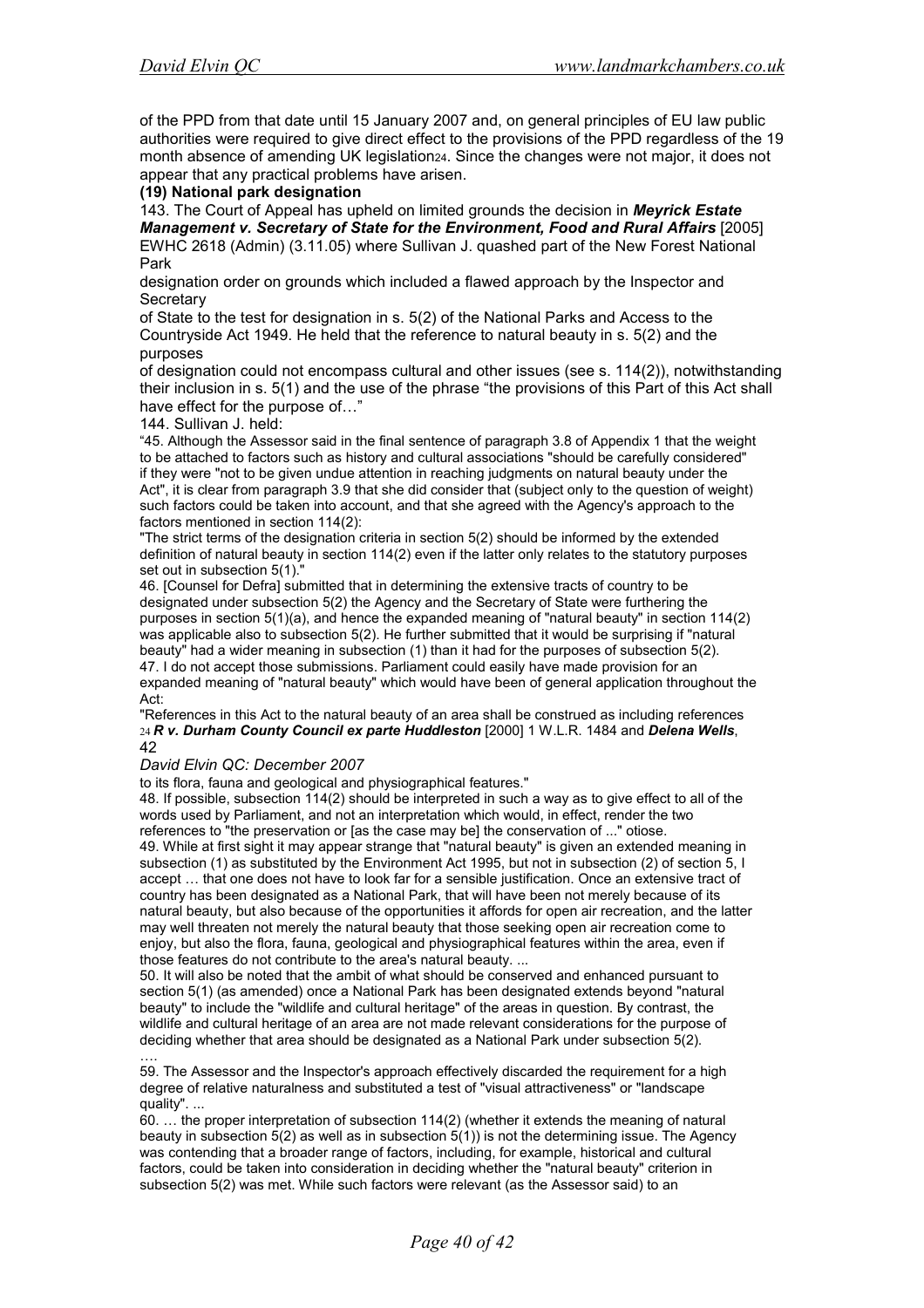understanding of how a particular tract of countryside had evolved to its present state, they were not relevant when it came to deciding whether it possessed the necessary quality of natural beauty so as to justify designation as a National Park.

61. I realise that the defendant may well consider that this is an unduly restrictive approach to the ambit of her and the Agency's powers under section 5(2). However, it must be remembered that the question is not what factors should, as a matter of good countryside planning practice in the 21st century, be taken into consideration in designating a National Park, but what factors may lawfully be taken into consideration under an enactment that is now over 55 years old. It might well be the case that "more modern" legislation would not be satisfied with such a straightforward and simple concept as "natural beauty"…

62. The 1949 Act was a contemporary of the New Towns Act 1946 and the Town and Country Planning Act 1947. The new towns are no longer new, and a brief perusal of today's planning Acts would be sufficient to demonstrate the extent to which relatively simple provisions which sufficed in 1947 have been repealed and replaced by far more elaborate and sophisticated controls in response to the many changes that have taken place over the last 50 years. Views as to which tracts of countryside have the quality of "natural beauty" may (or may not) have changed over the last 50 years, but the "natural beauty" criterion in subsection 5(2)(a) of the Act has not been changed to embrace wider considerations such as "cultural heritage". If the "natural beauty" criterion in subsection 5(2)(a) is to be changed to reflect 21st century approaches to countryside and leisure planning then the change must be effected by Parliament, and not by administrative action on the part of the Agency in adopting a wider range of factors for the purposes of designation…"

145. Sullivan J. also went on to hold that "opportunities … for open-air recreation" in s. 5(2)(b) should not be watered down and considered against a vaguer test of "potential opportunities." 146. Before the hearing in the Court of Appeal, ss. 59 and 99 of the Natural Environment and Rural

Communities Act 2006 ("the 2006 Act") were enacted to ensure a reversal of the substance of

the decision of Sullivan J. As a result, the Court of Appeal only dealt with the approach of the Inspector on the facts of the specific estate which had challenged that part of the designation order relating to its land.

43

David Elvin QC: December 2007

147. As amended by the 2006 act, s. 5 of the 1949 act now reads (amendments underlined): "5 National Parks

(1) The provisions of this Part of this Act shall have effect for the purpose—

(a) of conserving and enhancing the natural beauty, wildlife and cultural heritage of the areas specified in the next following subsection; and

(b) of promoting opportunities for the understanding and enjoyment of the special qualities of those areas by the public.

(2) The said areas are those extensive tracts of country in England . . . as to which it appears to Natural England that by reason of—

(a) their natural beauty and

(b) the opportunities they afford for open-air recreation, having regard both to their character and to their position in relation to centres of population,

it is especially desirable that the necessary measures shall be taken for the purposes mentioned in the last foregoing subsection.

(2A) Natural England may—

(a) when applying subsection (2)(a) in relation to an area, take into account its wildlife and cultural heritage, and

(b) when applying subsection (2)(b) in relation to that area, take into account the extent to which it is possible to promote opportunities for the understanding and enjoyment of its special qualities by the public.

(3) The said areas, as for the time being designated by order made by Natural England and submitted to and confirmed by the Minister, shall be known as, and are hereinafter referred to as, National Parks."

148. The 2006 Act received Royal Assent on 1 March 2006 and ss. 59 and 99 came into force on 30

May 2006: see s. 107(7)(a). S. 59(2) of the 2006 Act states that s. 5(2A) has partial retrospective effect and applies -

... for the purposes of the confirmation or variation on or after the day on which this section comes into force of orders made before that day as it applies for the purposes of the confirmation or variation of orders made on or after that day".

149. S. 99 of the 2006 Act provides:

"99 Natural beauty in the countryside